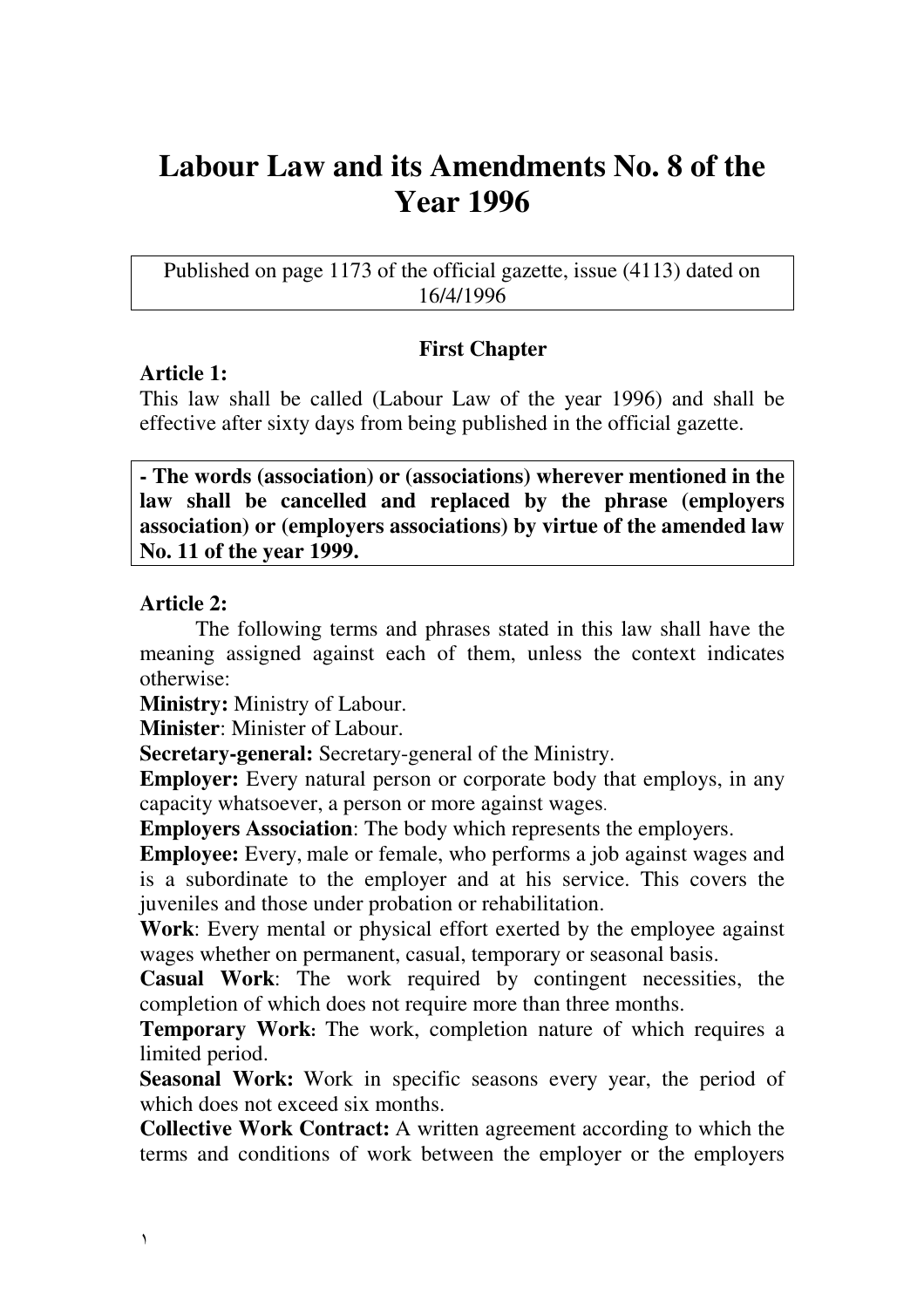association from one side, and the group of employees or their association from the other side are organized.

**Work Contract**: An explicit or implicit, verbal or written agreement under which the employee undertakes to work for the employer under his supervision and management against wages. The work contract can be for a limited or unlimited period, specific or nonspecific work.

**Wage:** All cash or in-kind entitlements of the employee against his work in addition to all other entitlements of whatever type, provided for by the law, work contract or bylaw or; it has become the practice to pay except the wages payable for overtime work.

**Juvenile:** Every person, male or female, who reached the age of seven and not yet eighteen.

**Establishment:** The body that provides services or operates in the production or distribution of commodities.

**Medical Authority**: The physicians or the Medical Committee approved by the Minister.

**Occupational Disease:** Any disease illustrated in table No. (1) or any of the occupational injuries illustrated in table No. (2) annexed to this law.

**Work Injury:** The employee's injury as a result of an accident during the performance of work or due to the work itself. Any accident that occurred to the employee while on his way to or return from work shall be considered as a work injury.

**The Entitled**: The beneficiary or beneficiaries from the employees' family stated in the applicable Social Security law.

**Association:** Any organization of employees established in accordance with the provisions of this law.

**Administrative Body:** The administrative body of the association.

**Collective Labour Dispute:** Every dispute that arises between a group of employees or labour union on one hand and the employer or employers association on the other hand about the application or interpretation of a collective work contract or pertains to the circumstances and conditions of work.

**This article has become so after canceling the definition of the word (Association) and replacing it with (Employers Association) and canceling the definition of (the collective labour dispute) and replacing it with the current definition by virtue of the amended law No. 11 of the year 1999.** 

### **Article 3:**

Taking the provisions of paragraph (C) of article (12) of this law into consideration, the provisions of this law shall be applied on all employees and employers with the exception of the following: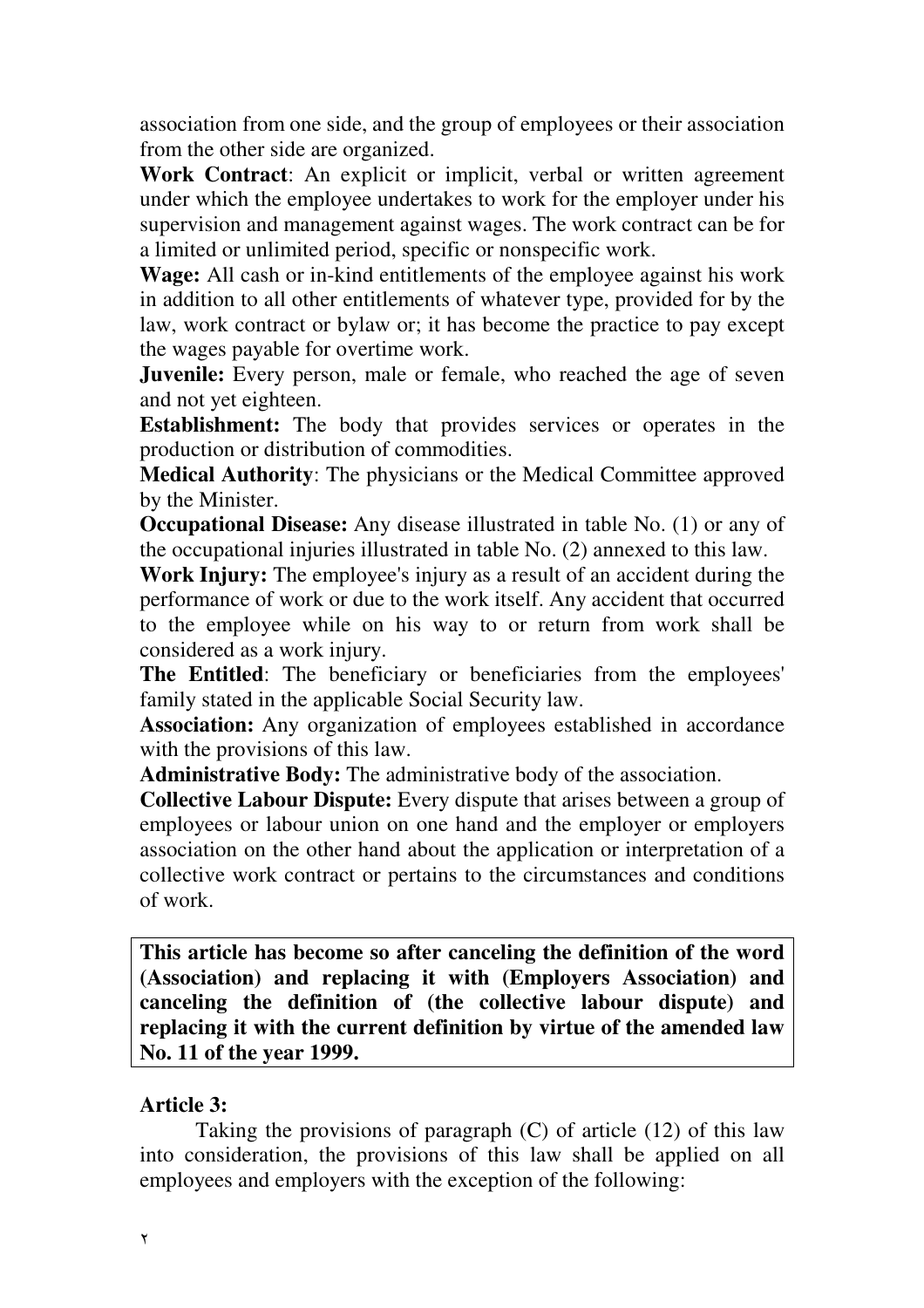- A. Public and municipalities employees.
- B. Family members of the employer who work in his/ her business against no wage.
- C. Domestic workers, cooks, and so forth.
- D. Agricultural workers except those who are subjected to any of the provisions of this law, their categories shall be defined by virtue of a regulation that shall be issued to this effect.
- **This article has become so after canceling the text of paragraph (D) of it, and replacing it with the present text by virtue of the amended law No. 11 of the year 2004, the phrase (taking the provisions of paragraph (C) of article (12) of this law into consideratrion) was added at the beginning of this article by virtue of the amended law No. (12) of the year 1997.**

**As the previous text of paragraph (D) was as follows:** 

**D. Agricultural workers with the exception of those that the Council of Ministries decides in accordance with the recommendation of the Minister to include them in the provisions of this law.** 

#### **Article 4:**

- A. The provisions of this law do not affect any right given to the employee by any other law, work contract, agreement or decision if any of them gives better rights than the decided rights for the employee by virtue of the provisions of this law.
- B. Any condition in a contract or agreement, whether concluded before or after this law takes effect, by virtue of which any employee waives any of the rights given to him/her by this law shall be deemed as invalid.

#### **Second Chapter Labour Inspection**

#### **Article 5:**

 The Ministry shall undertake the inspection duties as an implementation of the provisions of this law.

#### **Article 6:**

Any one undertaking the inspection duties shall sign an affidavit that he shall perform his/her job faithfully and devotedly and not to disclose the secrets that he/she has become acquainted with because of his/her job.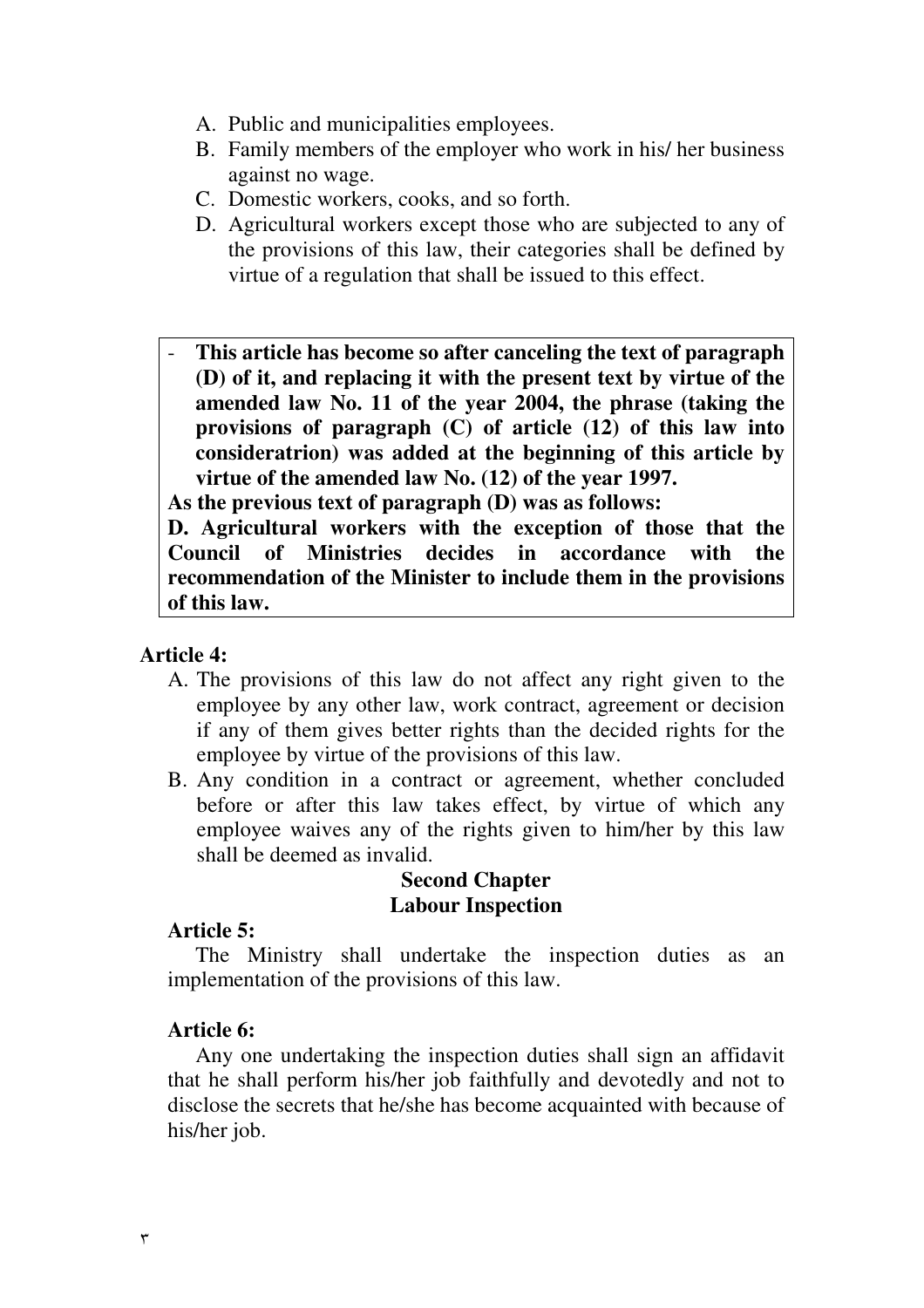# Article **v**:

The qualifications, duties, powers and remunerations of the labour inspectors in addition to the obligations of the employers towards them shall be specified in regulations issued to this effect.

#### **Article 8:**

The employer or his/her representative shall:

- A. Send a notice to the Ministry or any of its directorates in the work area including the number of his/her employees, job position and nature of each of them, date of commencing work and the employees wages at the first month of each year.
- B. Keep records that should be reserved including the records of the employees and trainees in his/her establishment.

### **Article 9:**

- A. During performing his/her job duties, the labour inspector shall exercise the powers entitled to the judicial police members by virtue of the applicable Rules of Penal Trials Code, the minutes he/she organizes shall be applicable till otherwise is proven.
- B. The inspector may request from the employer to remove the contravention during a period not exceeding seven days from the date of receiving a written notification of that, in case of the employer's default, then the Minister or whom he authorizes may decide to close the establishment till the removal of the contravention or the issuance of the court's verdict in this regard.
- C. The court shall decide that the contravener shall remove the contravention and pay a fine not less than fifty JDs and not exceeding five hundred JDs, the fine shall not be less than its minimum limit for any discretionary mitigating reason.

### **Third Chapter Employment and Vocational Guidance**

#### **Article 10:**

- A. The Ministry shall, by cooperation with the competent authorities, undertake the duties of organizing the labour market, vocational guidance, and the provision of employment opportunities for the Jordanians inside the Kingdom and abroad. To this end, it may establish employment offices for the Jordanians or license the establishment of private offices to achieve this purpose.
- B. Taking into consideration the provisions of any other legislation, the Minister may license the establishment of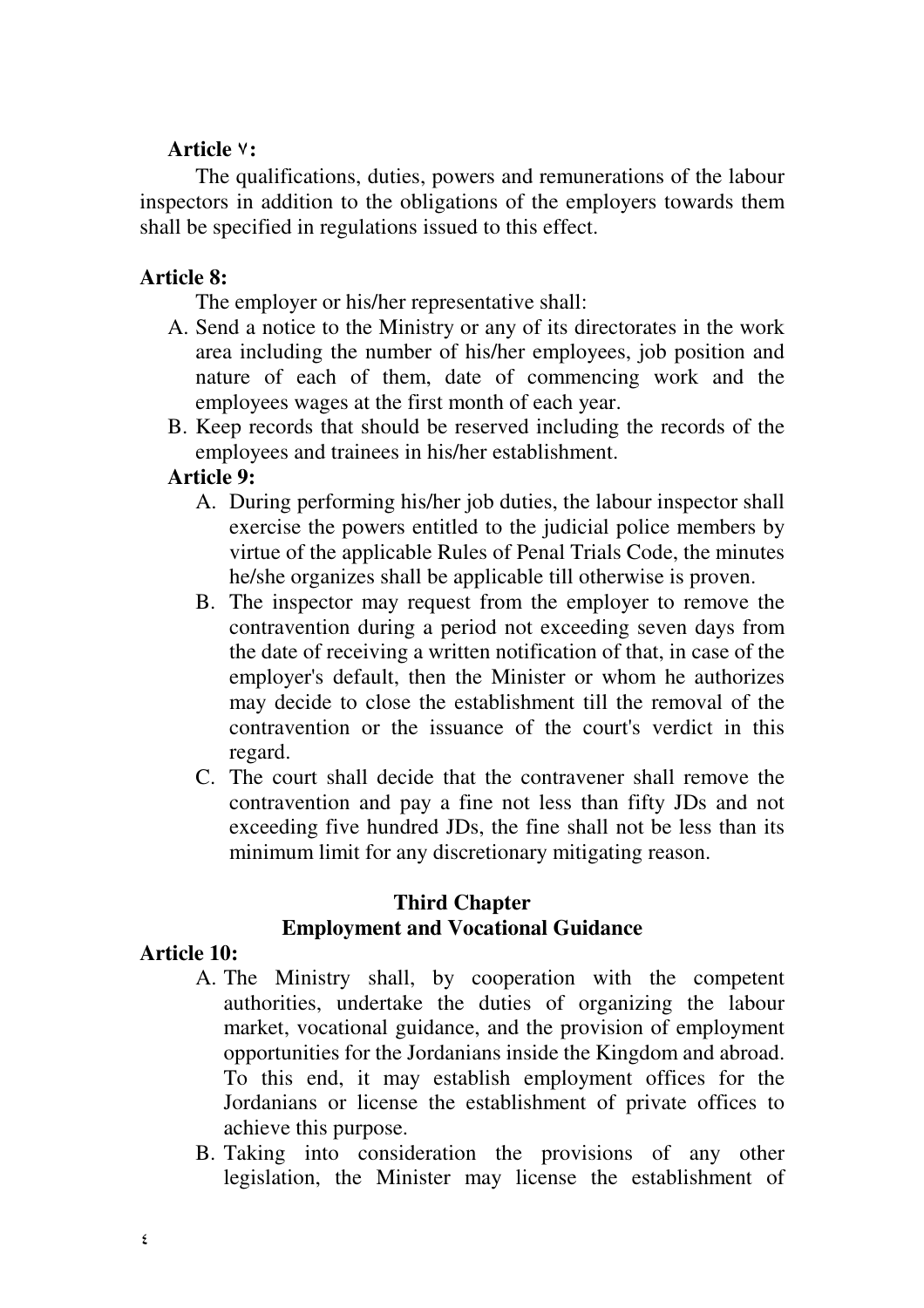private offices to organize the employment of domestic workers and cooks and the like of the non-Jordanians.

C. The provisions and terms of establishing private offices indicated in paragraph (A) and (B) of this article shall be determined including how they shall be managed, the supervision of the Ministry on them, and the fees of services provided by such offices shall be determined in accordance with regulations that shall be issued for this purpose.

**- This article has become so after canceling its previous text and replacing it with the present text by virtue of the amended law No. 11 of the year 2004, as its previous text was as follows:** 

**A. The Ministry shall undertake the duties of organizing the labour market, vocational guidance and setting the instructions required to provide employment opportunities for the Jordanians inside the Kingdom and abroad by cooperation with the competent authorities. B. Private offices for employment might be established by a license issued by the Minister, the conditions of establishing such offices, their objectives, duties, the method of their management, and how the Ministry supervises them shall be determined by virtue of a regulation issued for this purpose, the Minister may determine the fees received by such offices in return for their services.**

#### **Article 11:**

Only the public employment directorates and the licensed private employment offices may do the mediation acts to employ or facilitate the employment of workers inside the Kingdom and abroad, the Minister may close the establishment contravening the provisions of this article and refer the matter to the court. Any one violating the provisions of this article shall be punished by a fine not less than two hundred JDs and not exceeding one thousand JDs or by imprisonment for a period not less than thirty days or by the two penalties, the establishment might be closed, and its belongings related to the purpose of employment might be seized.

#### **Article 12:**

A. Any non-Jordanian worker might not be employed except by the approval of the Minister or whom he authorizes provided that the work shall entail an experience and qualification not available in the Jordanian workers, or that the number of the qualified Jordanian workers does not meet the need, the priority shall be given to the Arab experts, technicians, and workers.

 B. The non-Jordanian worker shall obtain an employment permit from the Minister or whom he authorizes before his/her engagement, the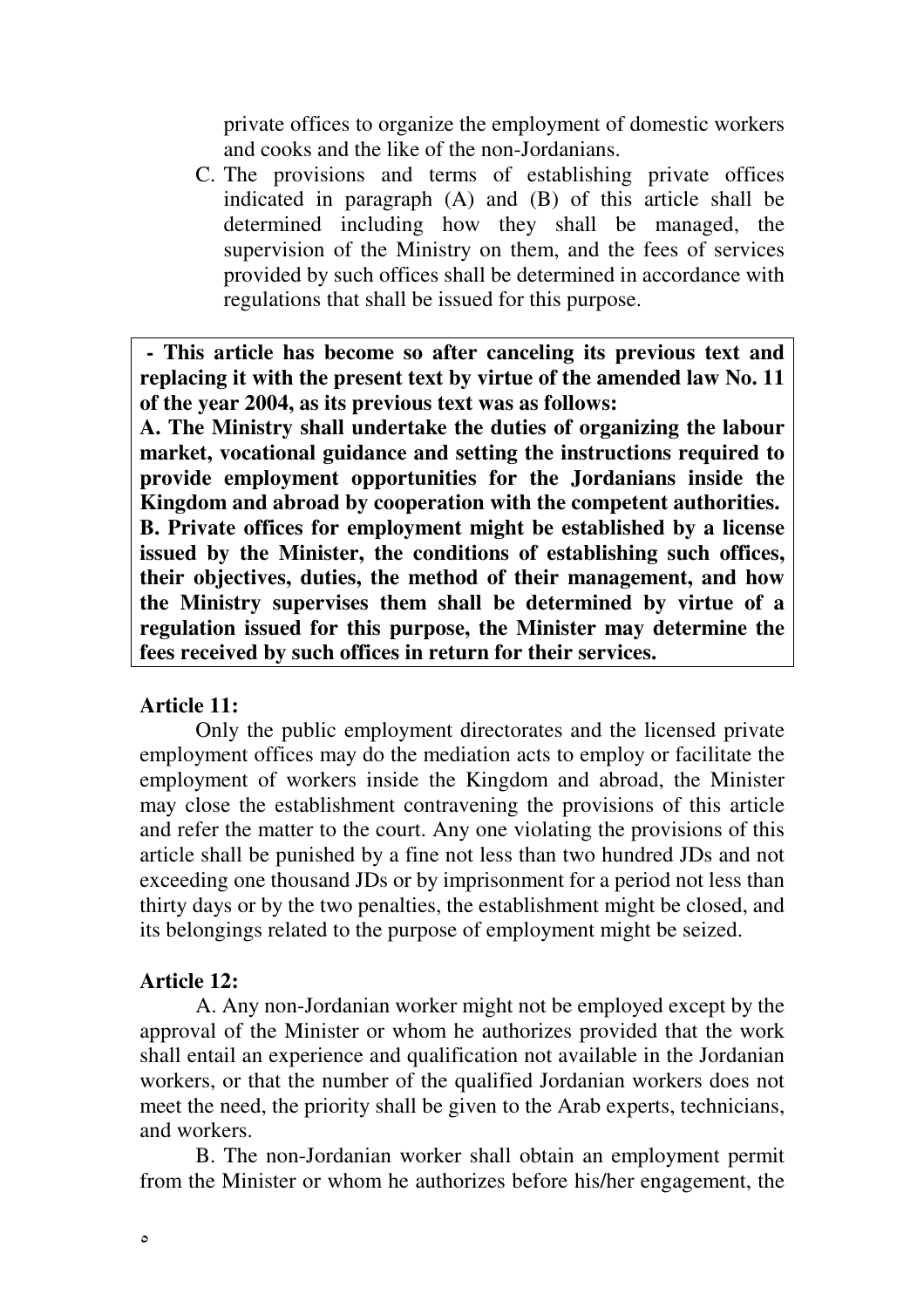term of the permit shall not exceed one year renewable. Upon renewal, the term of the employment permit shall be calculated from the expiry date of the last employment permit he has obtained.

C. 1. The Ministry shall receive a fee from the employer in return for the employment permit that it issues or renews for each non-Jordanian worker including the excluded workers from the provisions of this law by virtue of paragraphs (C) and (D) of article (3) of this law, this fee shall be considered as a revenue to the treasury, the amount of this fee shall be determined in accordance with a regulation issued for this purpose.

2. The Ministry shall receive an additional amount for each employment permit issued or renewed by the Ministry from the employer for the employees indicated in item (1) of this paragraph and in accordance with the regulation issued by its virtue, this amount shall be allocated to the Fund for Support of Technical and Vocational Education and Training (TVET) established in accordance with the effective Technical And Vocational Education and Training Council Law.

D. By a recommendation of the Ministry of Social Development, the Minister may exempt those who have severe disabilities or their guardians from paying the fees and amounts indicated in paragraph (C) of this article for one non-Jordanian worker if the disabled was in a sore need for assistance from others to meet his daily life requirements, and the level of his/her income or the income of his/her guardian entails this exemption provided that the duties of the non-Jordanian worker shall be limited to providing assistance to the disabled, the conditions of this recommendation and the procedures of its issuance shall be determined by virtue of instructions issued by the Minister of Social Development for this purpose.

E. The employer or the establishment manager shall be punished by a fine not less than 100 JDs and not exceeding 150 JDs for each month or part of month of employing a non-Jordanian worker in violation of the provisions of this law, this fine shall not be less than its minimum limit in any case and for any reason.

F. Employing a non-Jordanian worker shall be considered as a violation of the provisions of this law in any of the following cases:

1. Employing the non-Jordanian worker without obtaining an employment permit.

2. Employing the non-Jordanian worker for an employer other than the one specified in the permit unless he/she has obtained a permission of this from the competent authority in the Ministry.

3. Employing the non-Jordanian worker in an occupation other than the one for which he/she has obtained the permit.

G. The Minister shall issue a decision of expelling the worker contravening the provisions of this article abroad the Kingdom at the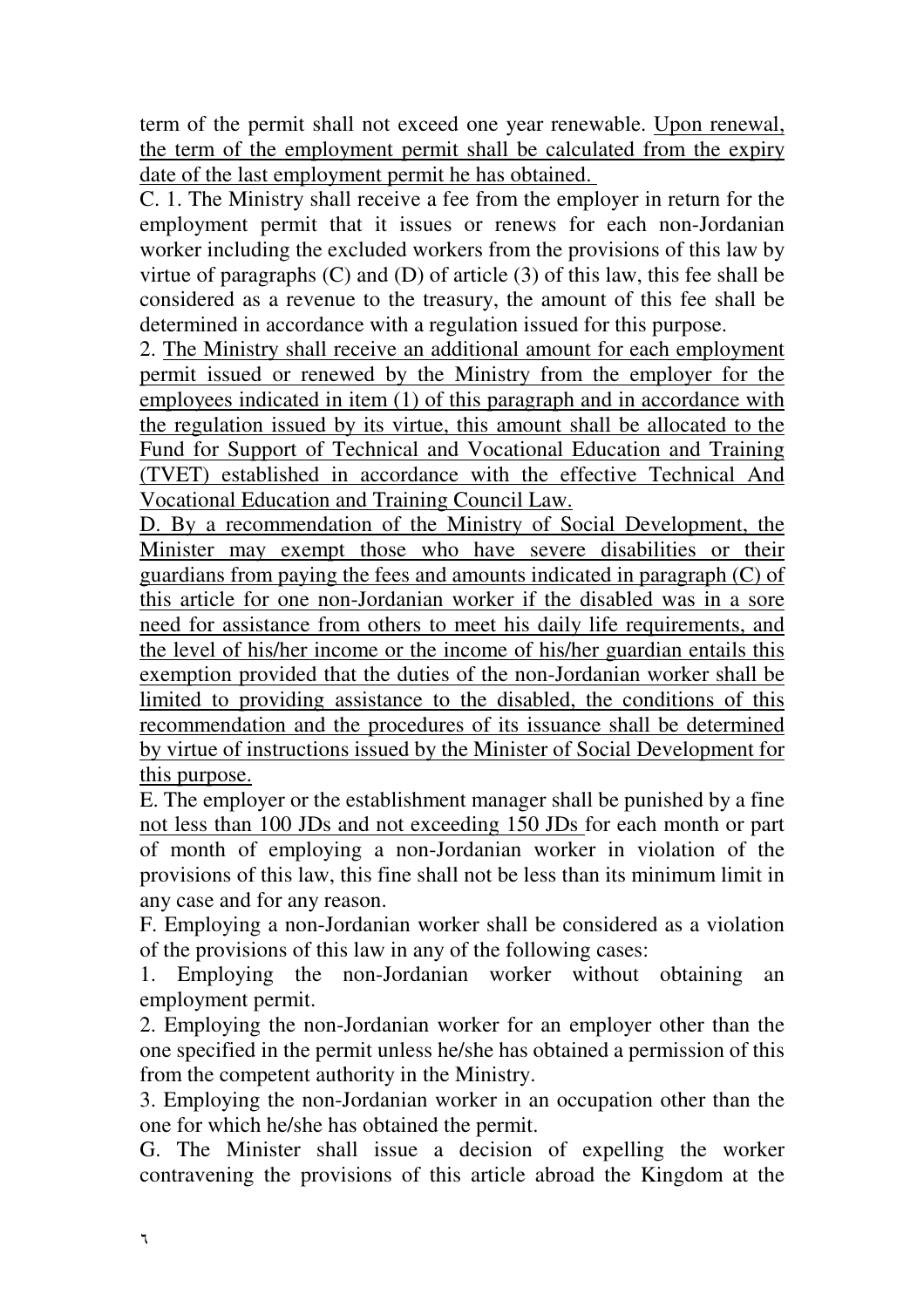expense of the employer or the manager of the establishment. This decision shall be implemented by the competent authorities, the expelled non-Jordanian worker might not be re-employed in Jordan and may not re-enter Jordan before three years at least from the date of implementing the decision of expel.

**- This article has become so after adding paragraph (F) to it, renumerating the previous paragraph (F) to be paragraph (G), and adding a phrase to its end by virtue of the amended law No. 12 of the year 1998, the text of paragraph ( C ) was cancelled and replaced by the present text by virtue of the amended law No. (12) of the year 1997.** 

**Its previous text was as follows:** 

**"C- The Ministry shall receive a fee from the employer in return for issuing or renewing an employment permit for each non-Jordanian worker, the amount of this fee shall be specified in accordance with a regulation". This article was amended by adding paragraph ( F) to it and renumerating paragraph (F) to be (G) with the addition made to its end by virtue of the amended law No. 12 of the year 1998.** 

### **Article 13:**

The employer employing fifty workers or more and whose nature of work allows employing disabled workers who have been trained vocationally through programs and the vocational training institutes for the disabled approved by the Ministry or established in cooperation with the official or private institutions, shall employ such disabled workers with a percentage of 2% of the total of his workers and send to the Ministry a statement in which the employer shall clarify the positions held by the disabled who have been trained vocationally and the wage of each of them.

# **Article 1:**

 If the employee's injury because of work results in partial permanent disability that does not hinder him/her from performing a work other than his/her previous work, then the employer shall employ him/her in another work that suits his/her condition if such work was available and against the wage decided for it, provided that the employee's financial rights for the period preceding his/her injury shall be calculated on the basis of his/her last wage before the injury.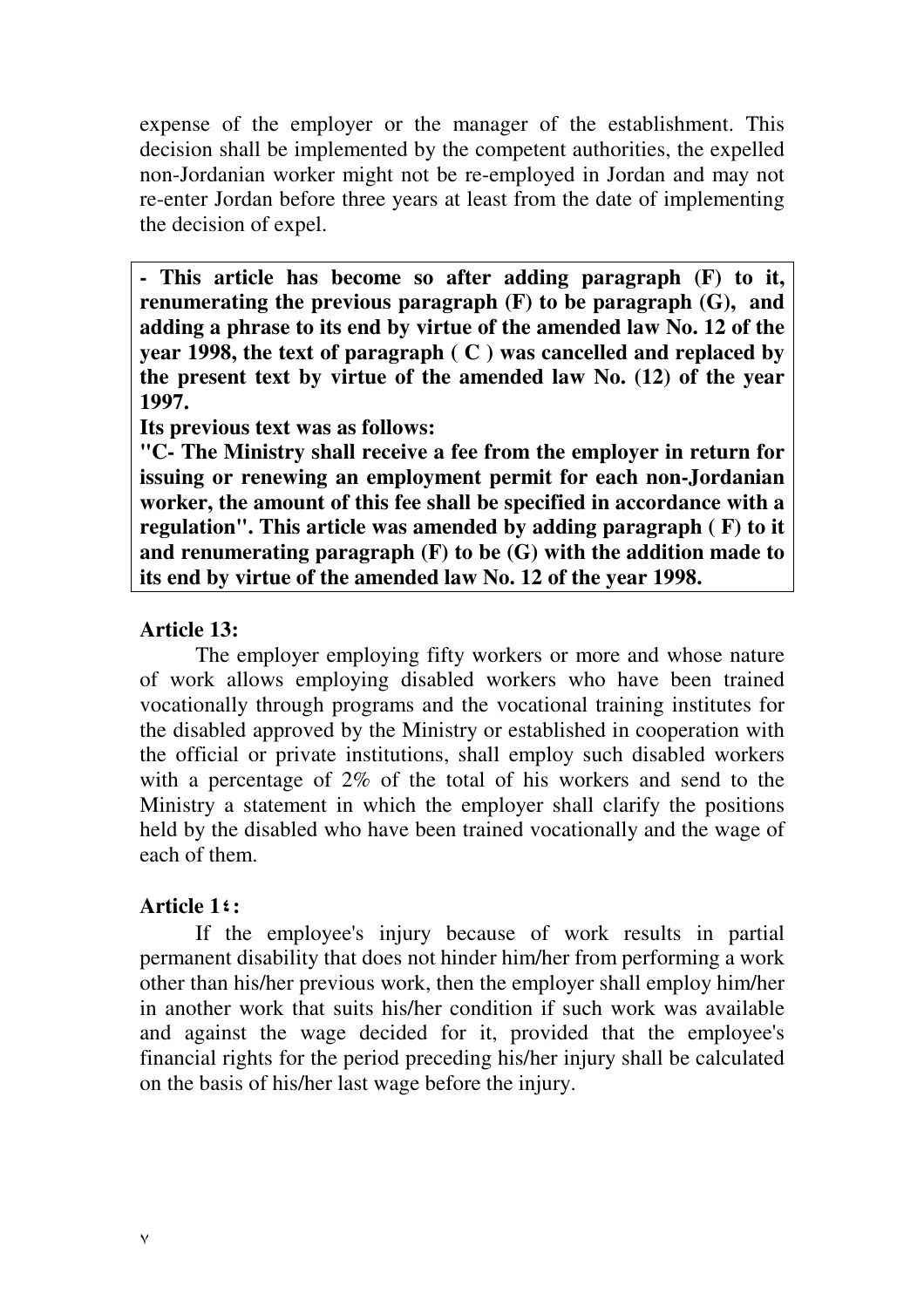# **Fourth Chapter Work Contract**

**Article 15:** 

- A. Work contract shall be organized in Arabic and in duplicate at least, each party shall reserve a copy, the employee may prove his/her rights through all the legal substantiation means if the contract was not organized in writing.
- B. The employee appointed for unlimited period shall continue to have his/her work till his/her service is terminated in accordance with the provisions of this law, while in cases in which the employee is appointed for a limited period, then he/she shall continue to have his/her work during that period.
- C. If the work contract was for a limited period, then it shall be terminated by the expiry of its period, if the parties have continued to implement the work contract after its expiry, then this shall be considered as a renewal of the contract for unlimited period from the beginning of employment.
- D. The taskwork regular employee in the place of work or the one who performs a serial of taskworks shall be considered as an employee hired for unlimited period.
- E. 1. The contractor's workers who work to execute a contracting work may institute a lawsuit directly against the project's owner to claim their entitlements from the contractor within the limits of the entitlements of the contractor from the project's owner at the time of instituting the lawsuit.

2. The sub-contractor employees may institute a lawsuit directly against the principal contractor and the owner of the project within the limits of entitlements that shall be given by the project's owner to the principal contractor and the entitlements that should be given by the principal contractor towards the sub-contractor at the time of instituting the lawsuit.

3. The mentioned employees in the precious two paragraphs may acquire their rights by concession over the due amounts for the principal contractor or the sub-contractor, and shall take their due rights in case of their overlapping with the percentage of each one's right.

# **Article 16:**

The work contract shall be effective regardless of the change of the employer because of selling the project, inheritance, merge of the establishment or any other reason, the original and the new employers shall be considered as jointly liable for a period of six months regarding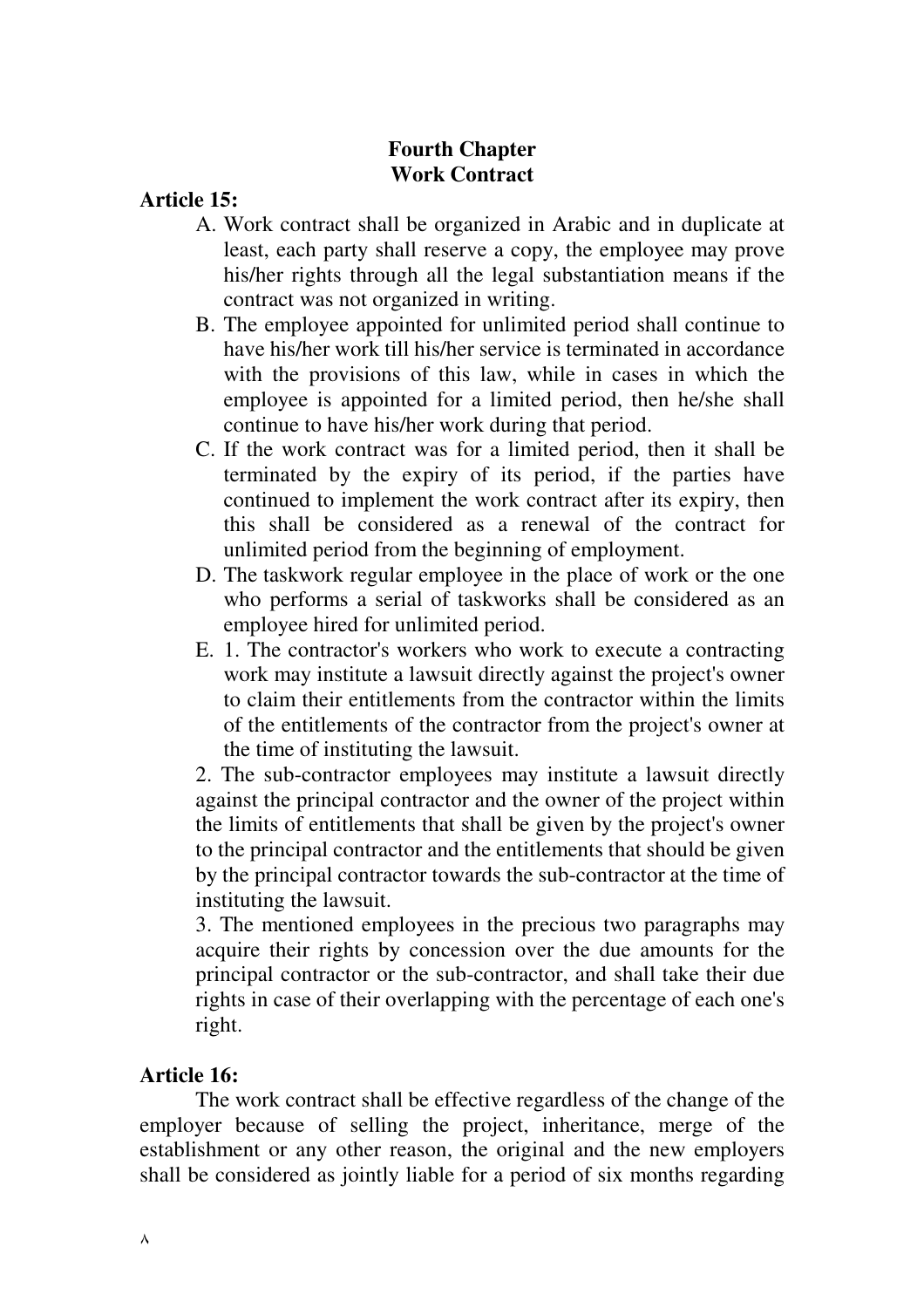the execution of the obligations resulting from the work contract before the date of change, while after the expiry of that period, then the new employer shall bear the liability alone.

### **Article 17:**

The employee is not obliged to undertake a work that is significantly different from the agreed upon work in the work contract unless the necessity so requires to prevent the occurrence of an accident, repair what has resulted from such accident, or in case of force majeure and in other cases stipulated by law provided that this shall be within the employee's capability and within the limits of the condition that has entailed that work.

### **Article 18:**

 The employee is not obliged to work in a place other than the one specified for his work if that has led to change his place of residence unless this was explicitly stipulated in the work contract.

### **Article 19:**

The employee shall:

- A. Perform the work by himself/herself and shall exert the efforts of a normal person to perform his/her work, he/she also shall abide by the orders of the employer in relation to implementing the agreed upon work within the limits that do not expose him/her to danger and do not constitute a violation to the provisions of the applicable laws or public morals.
- B. Keep the confidentiality of the trade and industrial secrets of the employer and shall not disclose them in any way even after the expiry of the work contract in accordance with what the agreement or custom entails.
- C. Keep the tools given to him/her to perform his/her work such as work equipment and all instruments related to his/her work.
- D. Take the required medical examinations required by the work nature before the commencement of work to check that the employee is free of the occupational or contagious diseases.

### **Article 20:**

A. The intellectual property rights shall be griven to the employer if innovated by the employee, or if the employee has used the expertise, information, tools, equipment, raw materials of the employer to reach this innovation unless otherwise agreed upon in writing.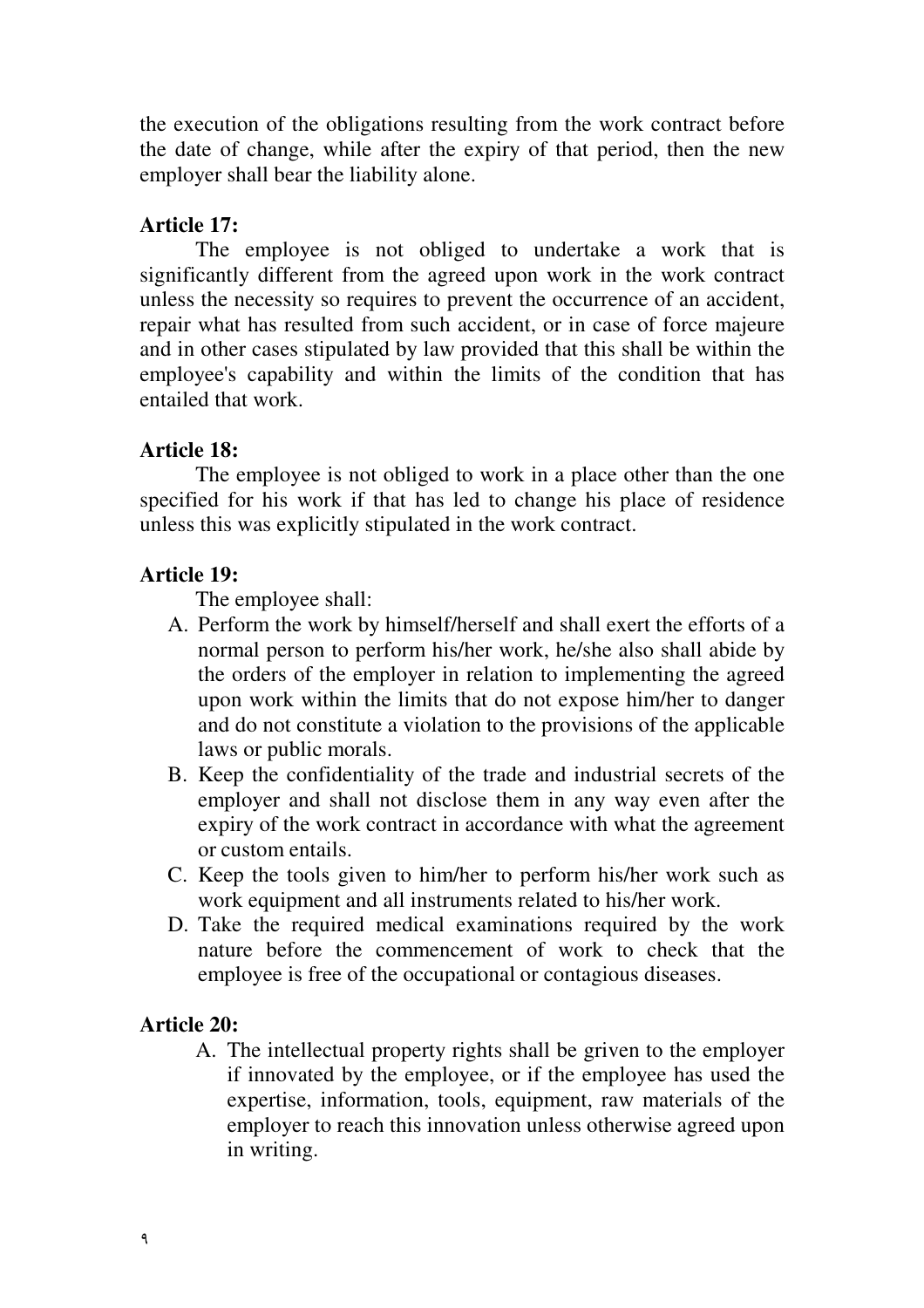B. The intellectual property rights shall be given to the employee if the intellectual property right innovated by the employee was not related to the work nature of the employer, and if the employee has not used the expertise, information, tools, equipment, raw materials of the employer to reach this innovation unless otherwise agreed upon in writing.

**- This article has become so after deleting its previous text and replacing it with the present text by virtue of the amended law No. 55 of the year 2001, the previous text was as follows:**

**A. Taking into consideration the provisions of paragraph (B) of this article, if the employee has reached a new invention, the employer shall have no right in this invention, even if the employee has invented it during his/her work provided that the priority of purchasing this invention shall be given to the employer.** 

**B. If the nature of works assigned to the employee entails devoting his/her effort in the invention, the employee may share the rights related to the invention with a percentage not exceeding (50%) of it, in estimating this percentage, the extent of the academic and material effort provided by the employee and the instruments, equipment, and all facilities provided by the employer shall be taken into consideration.**

### **Article 21:**

 The work contract shall be terminated in any of the following cases:

- A. If both parties have agreed on its termination.
- B. If the term of the work contract has expired or the work for which the contract was concluded is completed.
- C. If the employee has died, or has become unable to perform the work proven by a medical report issued by a medical authority.

#### **Article 22:**

The work contract shall not be terminated because of the death of the employer unless the identity of the employer was taken into consideration in the contract.

### **Article 23:**

A. If one of the parties has intended to terminate the unlimited period work contract, then he shall notify the other party in writing of his intention of terminating the contract before one month at least, the notification shall not be cancelled except by the approval of both parties.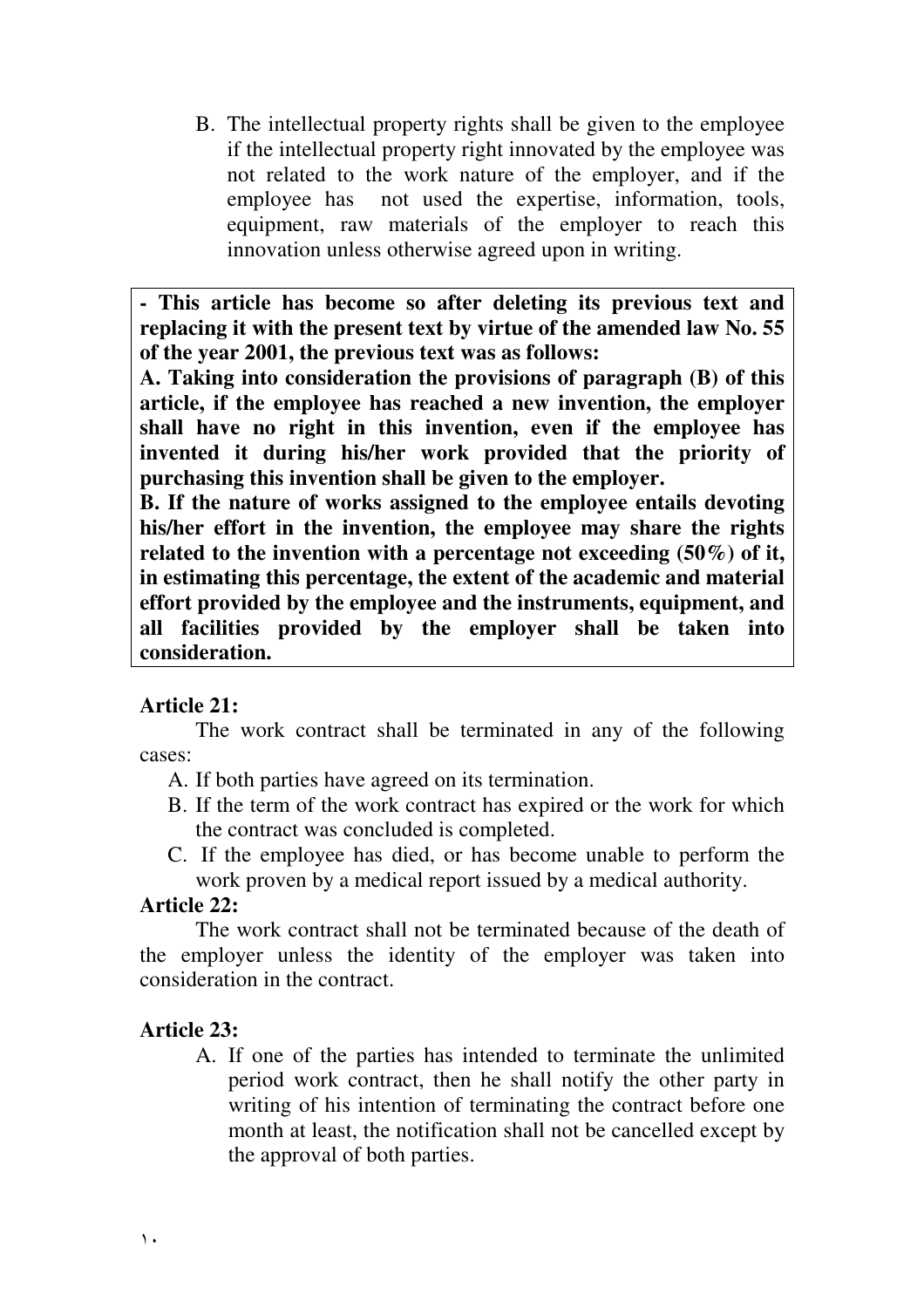- B. The work contract shall remain effective throughout the notification's term. The notification's term shall be counted within the service term.
- C. If the notification was provided by the employer, then the employer may exempt the employee from working during the period of notification, and the employer may bind the employee to work during that period except in the last seven days of them, the employee shall be entitled to his/her wage for the period of notification in all such cases.
- D. If the notification was provided by the employee, and the employee left the work before the expiry of the notification period, then the employee shall not be entitled for a wage for the period of his/her leaving the work, and he/she shall compensate the employer for that period in equivalence to his/her wage.

#### **Article 24:**

 Taking into consideration what has been stated in article (31) of this law, the employee shall not be dismissed from work, and no disciplinary procedure shall be taken against him/her for reasons related to the complaints and claims provided by the employee to the competent authorities in relation to the execution of the provisions of law.

#### **Article 25:**

 If it was evident for the competent court in a lawsuit instituted by an employee during sixty days from the date of his/her dismissal that the dismissal was arbitrary and violates the provisions of this law, then it may issue an order to the employer to return the employee to his/her original work or pay compensation to him/her in addition to the notification fees and his/her other entitlements stipulated in articles (32) and (33) of this law provided that the amount of this compensation shall not be less than the wages of three months and shall not exceed the wages of six months, the compensation shall be counted on the basis of the last wage received by the employee.

#### **Article 26:**

A. If the employer has terminated the limited period work contract before the expiry of its term, or if the employee has terminated it for any of the reasons mentioned in article (29) of this law, the employee shall be entitled to all these rights and benefits stipulated in the contract, and shall be entitled to the due wages till the expiry of the remaining period of the contract unless the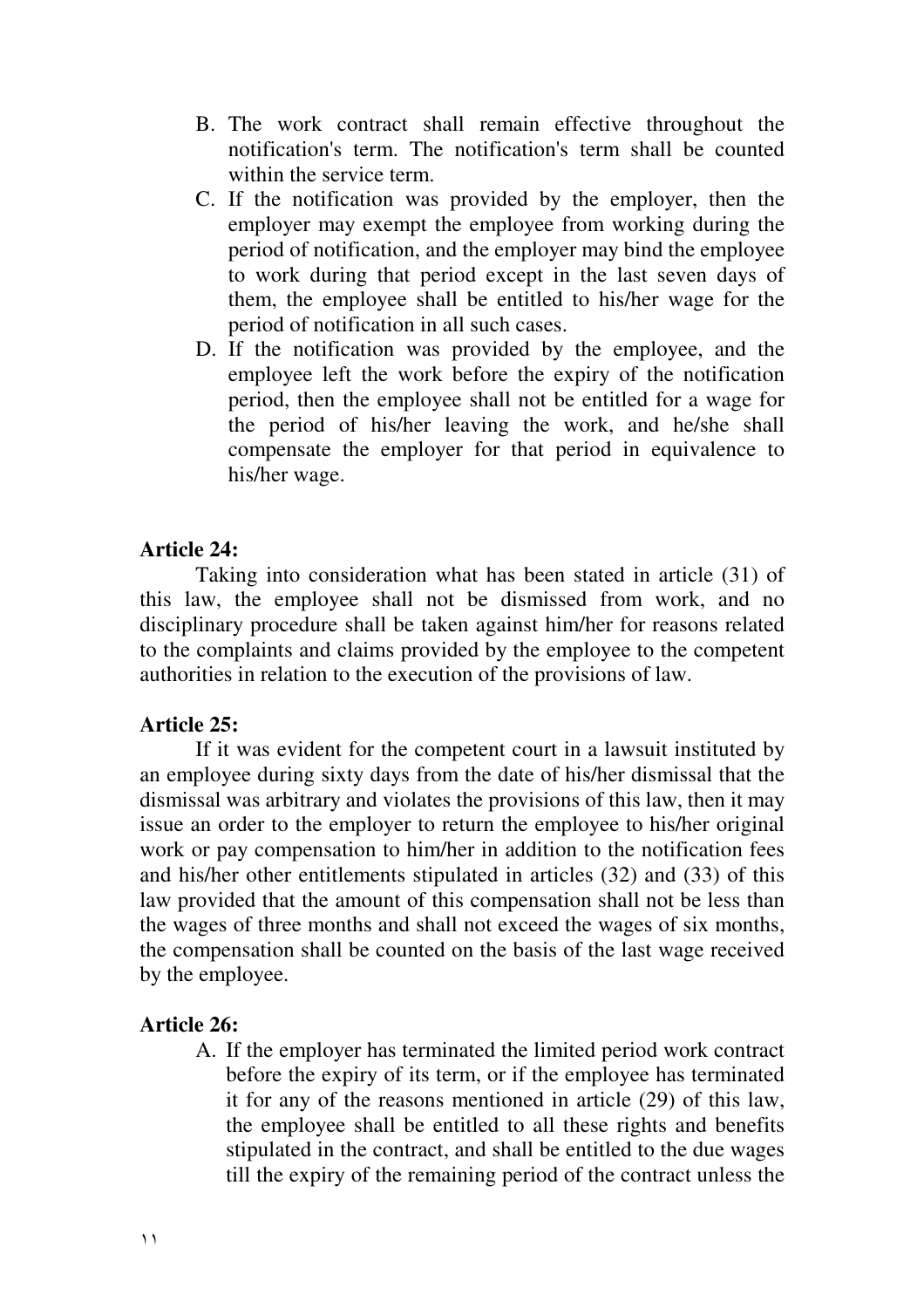termination of the work contract was a dismissal by virtue of article (28) of this law.

B. If the employee has terminated the limited period work contract in cases other than those stipulated in article (29) of this law, the employer shall have the right to claim the damages arising from that termination which shall be specified by the competent court provided that the amount that the employee shall pay shall not exceed the wage of a half month for each month of the remaining period of contract.

### **Article 27:**

- A. Taking the provisions of paragraph (B) of this article into consideration, the employer shall not terminate the services of an employee, or addresses him a notification to terminate his/her services in any of the following cases:
- 1. The pregnant working woman beginning from the sixth month of her pregnancy or during the maternity leave.
- 2. The employee charged with the military service or the reserve service during performing that service.
- 3. The employee during his/her annual, sick leaves or the leave granted to him/her for purposes of learning, pilgrimage, or during his/her leave that has been agreed upon between the parties for devotion to syndicalistic work or joining an approved institute, college, or university.
- B. The employer shall be absolved from the provisions of paragraph  $(A)$  of this article if the employee was hired by another employer during any of the periods specified in that paragraph.

### **Article 28:**

The employer may dismiss the employee without a notification in any of the following cases:

- A. If the employee has assumed the identity of others or provided forged certificates or documents for the purpose of gaining benefit or harming others.
- B. If the employee has not met the obligations that have been arisen from the work contract.
- C. If the employee has committed a mistake that resulted in a serious financial loss for the employer provided that the employer shall notify the competent authority/ authorities of the accident during five days from the date in which the employer comes to know about it.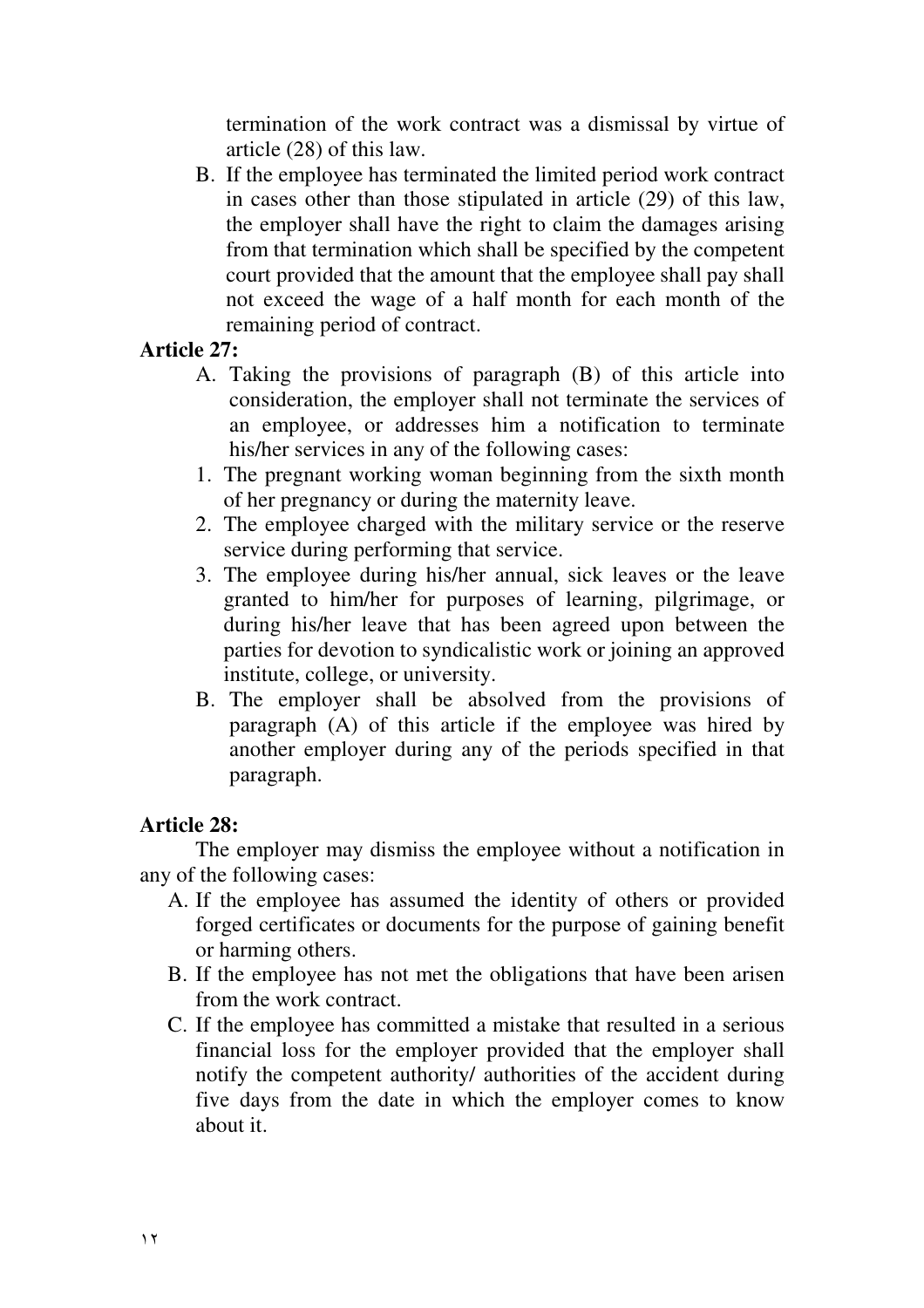- D. If the employee has violated the bylaw of the establishment including the conditions of the occupational and employees safety in spite of notifying him/her twice in writing.
- E. If the employee was absent with no justified reason for more than intermittent twenty days during one year or more than successive ten days provided that the dismissal shall be preceded by a written notification that shall be sent in the registered mail to the employee address and published in one of the local daily newspapers once.
- F. If the employee has disclosed the secrets related to work.
- G. If the employee was convicted in accordance with a judicial verdict that has gained the final degree in a delict or felony violating honor and morals.
- H. If he was found in drunkenness condition, affected by narcotics, or committed an act violating public morals in the place of work.
- I. If the employee has assaulted the employer, in charge director, any employee, or any other person during work or because of work by beating or degradation.

### **Article 29:**

The employee shall have the right to leave work with no notification while keeping his/her legal rights related to the end of service and the arising compensations of damages in any of the following cases:

- A. Employing him/her in a work that is significantly different from the agreed upon work in accordance with the work contract provided that the provisions of article (17) shall be taken into consideration.
- B. Employing him/her in a way that entails changing his/her permanent place of residence unless the contract has stipulated the permissibility of this.
- C. Transferring him/her to another work of a lower degree than that which has been agreed upon.
- D. Reducing his/her wage provided that the provisions of article (14) shall be taken into consideration.
- E. If a medical report issued by a medical authority has proven that continuing his/her work will threaten his/her health.
- F. If the employer or his representative assaulted him during work by beating or degradation.
- G. If the employer has defaulted in executing any of the provisions of this law or any regulation issued by its virtue provided that the employer had received a notification from a competent authority at the Ministry entailing his abidance by such provisions.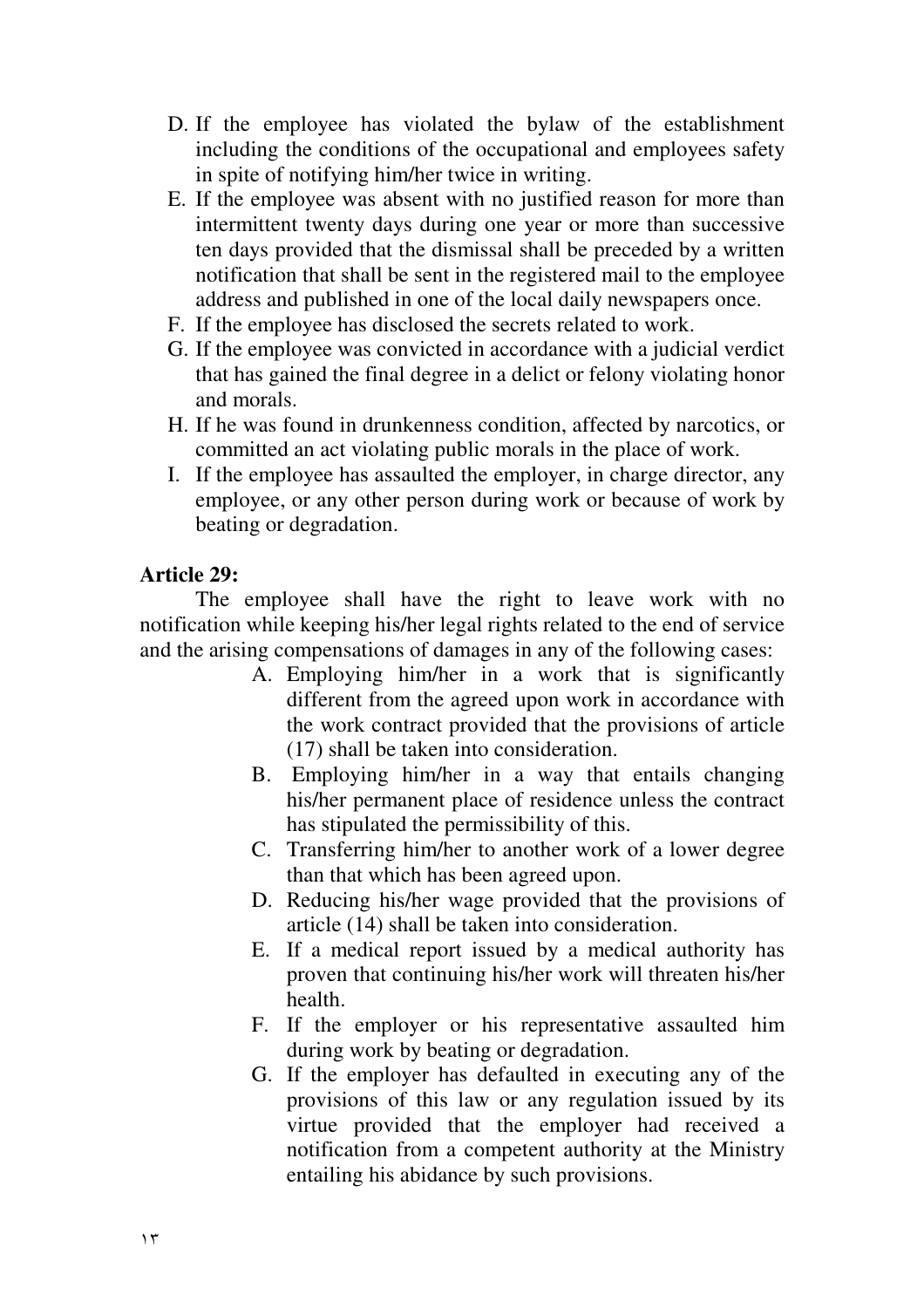### **Article 30:**

Upon the request of the employee, the employer shall give the employee upon the end of his/her service a certificate of experience in which the employer shall mention the name of the employee, kind of his/her work, date of his/her joining work, date of the end of service, the employer shall give back the certificates or instruments of the employee.

# **Article 31:**

- A. If the economic or technical conditions of the employer entail reducing the size of work force, replacing a production system with another, or stopping work completely which may result in terminating unlimited period work contracts or suspend all of some of the contracts, then the employer shall notify the Minister of this in writing supported with the reasons justifying that.
- B. The Minister shall form a committee of the three production parties to verify the validity of the procedures taken by the employer and provide its recommendation in this regard to the Minister within a period not exceeding fifteen days from the date of providing the notification.
- C. The Minister shall issue his decision in relation to the recommendation during seven days from the date of submitting it whether by approving the procedures of the employer or reconsidering such procedures.
- D. Any aggrieved party because of the Minister's decision issued in accordance with paragraph (C) of this article may appeal the decision during ten days from the date in which he/she was notified of this decision at the competent Court of Appeals which shall look into the appeal and issue its decision in a period of month utmost from the date of registering the appeal in the court section.
- E. The employees whose services have been terminated in accordance with paragraph (A,B) of this article may return to their work during a year from the date of their leaving work if the work has returned to its previous state and their reemployment with the employer was permissible.
- F. The employee whose work contract was suspended in accordance with paragraph (A) of this article may leave his/her work without a notification with keeping his/her legal rights upon the end of his/her service.

**-This article has become so after deleting the text of paragraphs (A and B) of it and replacing it with the present text then by adding**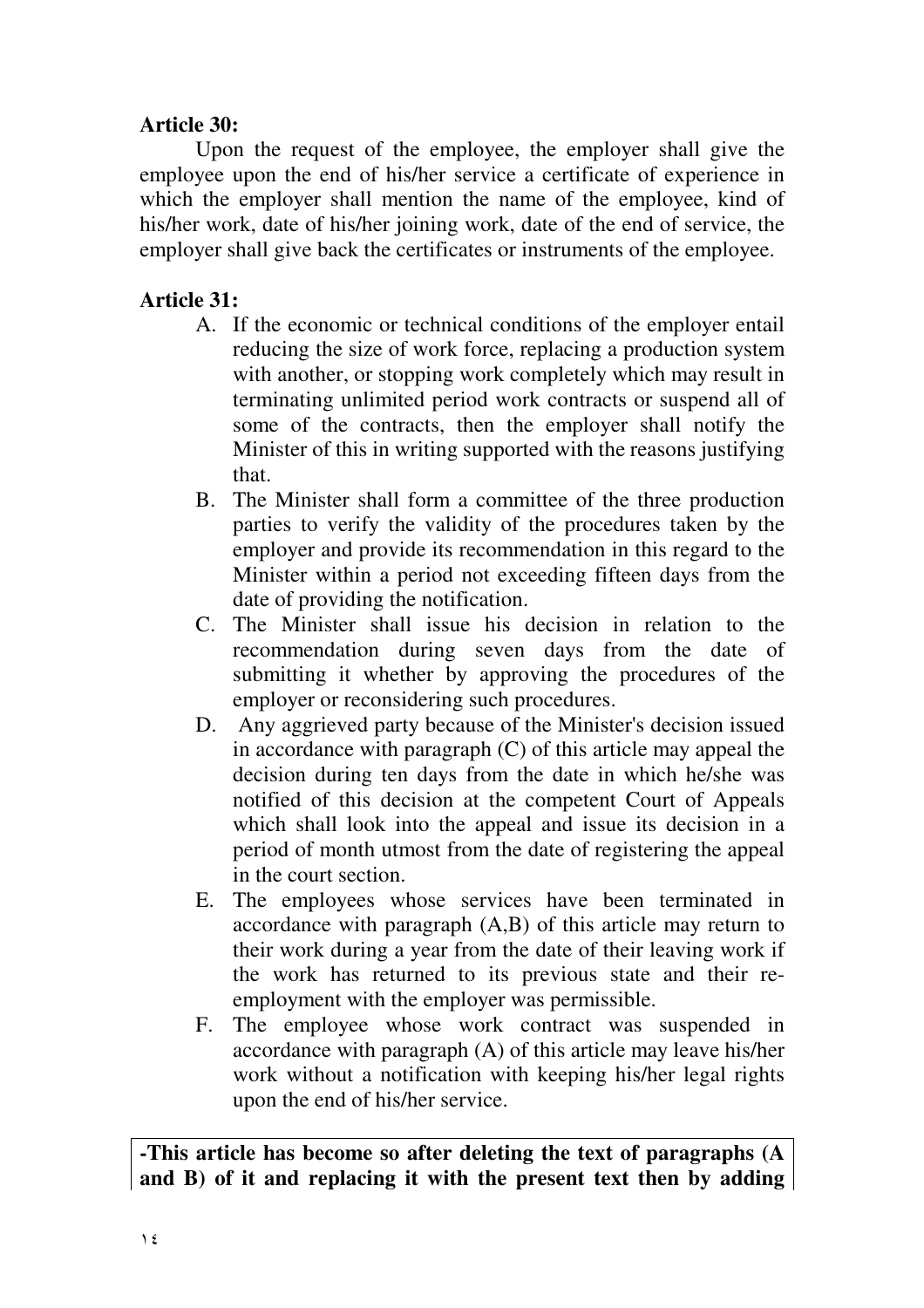**paragraphs (C and D) to it and renumerating the previous paragraphs (C and D) to become (E and F) by virtue of the amended law No. 11 of the year 2004, as the previous text of the two paragraphs was as follows:** 

**A. The employer may terminate or suspend all or some of the unlimited period work contracts if his economic or technical conditions entail this termination or suspension such as reducing the size of work force, replacing a production system with another, or stopping work completely provided that the Ministry shall be notified of this.** 

**B. The Minister of Labour may form a committee of the three production parties to verify the validity of procedures.** 

### **Article 32:**

Taking into consideration the provisions of article (28) of this law, the employee working for unlimited period and not subject to the provisions of the Social Security Law, and whose service is terminated for any reason may acquire the end of service remuneration in a rate of a month wage for each year of his/her actual service, for the parts of year, he/she shall be given a proportional remuneration.

The remuneration shall be calculated on the basis of the last wage that he/she has received during the period of his/her employment, while if the complete wage or part of it was calculated on the basis of commission or taskwork, then the remuneration shall be calculated based on the average of the monthly wage received by the employee during the twelve months preceding the end of his/her service.

If the period of his/her service has not reached that extent, then the monthly average of the total of his/her service period shall be considered, the intermissions not exceeding a month between one work and another shall be considered as uninterrupted employment period when calculating the remuneration.

### **Article 33:**

- A. In addition to the end of service remuneration, the employee who is subject to special regulations of the establishment in which he works related to the savings or pension funds or any other similar fund shall have right to take all the entitlements granted to him/her by virtue of such regulations in case of service termination.
- B. The special regulations of funds stipulated in paragraph (A) of this article shall be approved by the Minister.
- C. The regulation of any of the funds stated in paragraph (A) of this article may stipulate that the investment of the fund's assets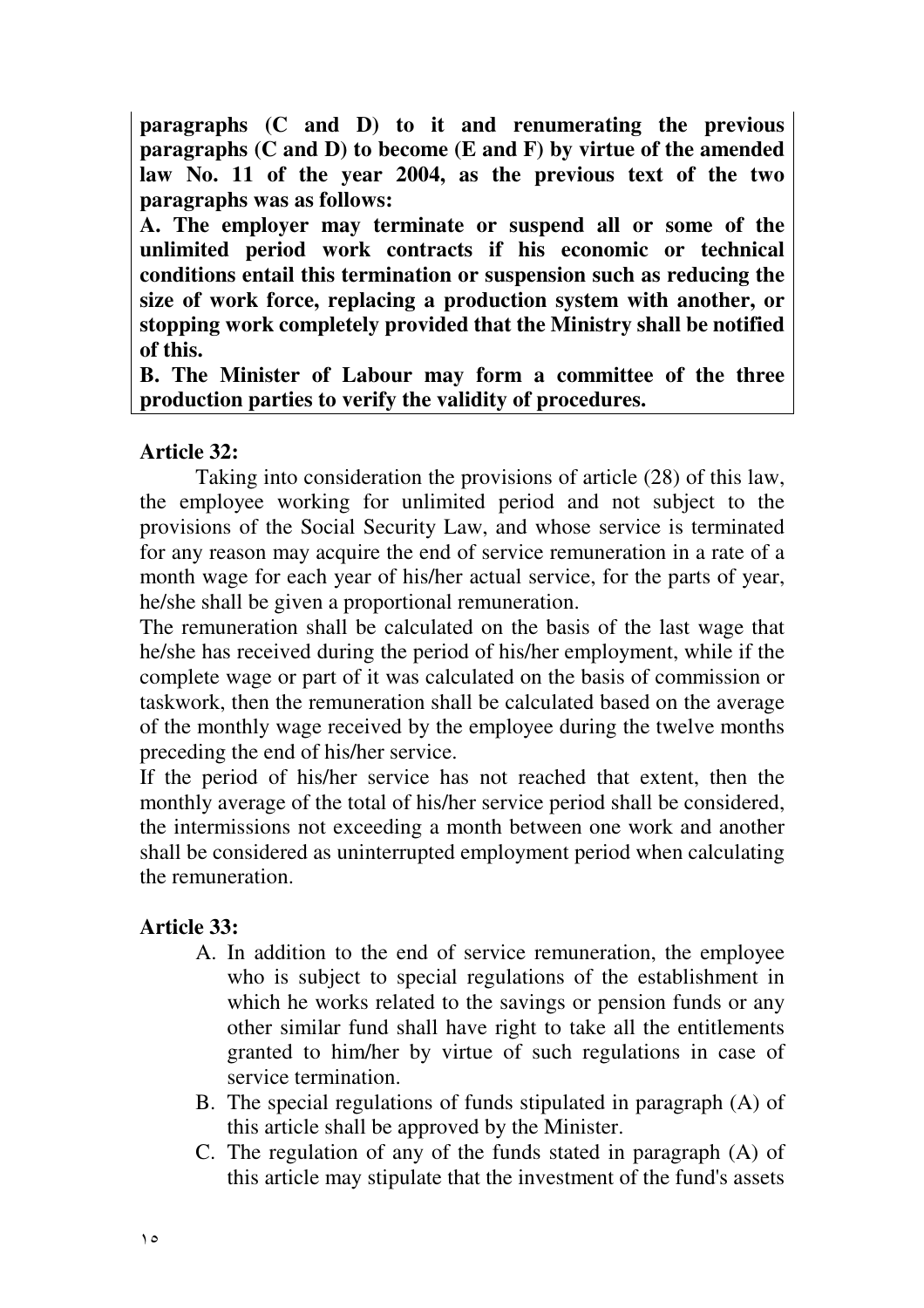shall be partially or totally in the shares of the company in which this fund was established.

- D. The funds stated in paragraph (A) of this article shall have an independent juristic personality, the regulation of any of them shall include the matters related to the management of fund including the following:
- 1. A plenary session shall be formed including all those members in the fund, it shall meet once a year to approve the accounts of the fund and discuss the administrative and financial issues in addition to electing its representatives in the fund management committee.
- 2. The management of the assets and investments of the fund shall be carried out by a committee whose members should be from the establishment's employees and who are members in the fund.

### - **This article has become so after adding paragraphs (C) and (D) according to the present text by virtue of the amended law No. 56 of the year 2001.**

### **Article 34:**

If the employee has died, then all his/her rights decided in accordance with the provisions of this law in addition to his/her rights in any of the funds stated in article (33) of this law shall be transferred to his/her lawful inheritors.

- **This article has become so after deleting its previous text and replacing it with the present text by virtue of the amended law No. 11 of the year 2004, as its previous text was as follows:**
- **If the employee has died, then all his/her rights related to the end of service remuneration stated in this law shall be transferred to his/her lawful inheritors as if his/her service was terminated by the employer in addition to his/her rights in any of the funds stated in article (33) of this law.**

### **Article 35:**

A. The employer may recruit any employee under probation to verify his/her qualifications and capabilities to carry out the required work provided that the probation period shall not exceed in any case three months and the wage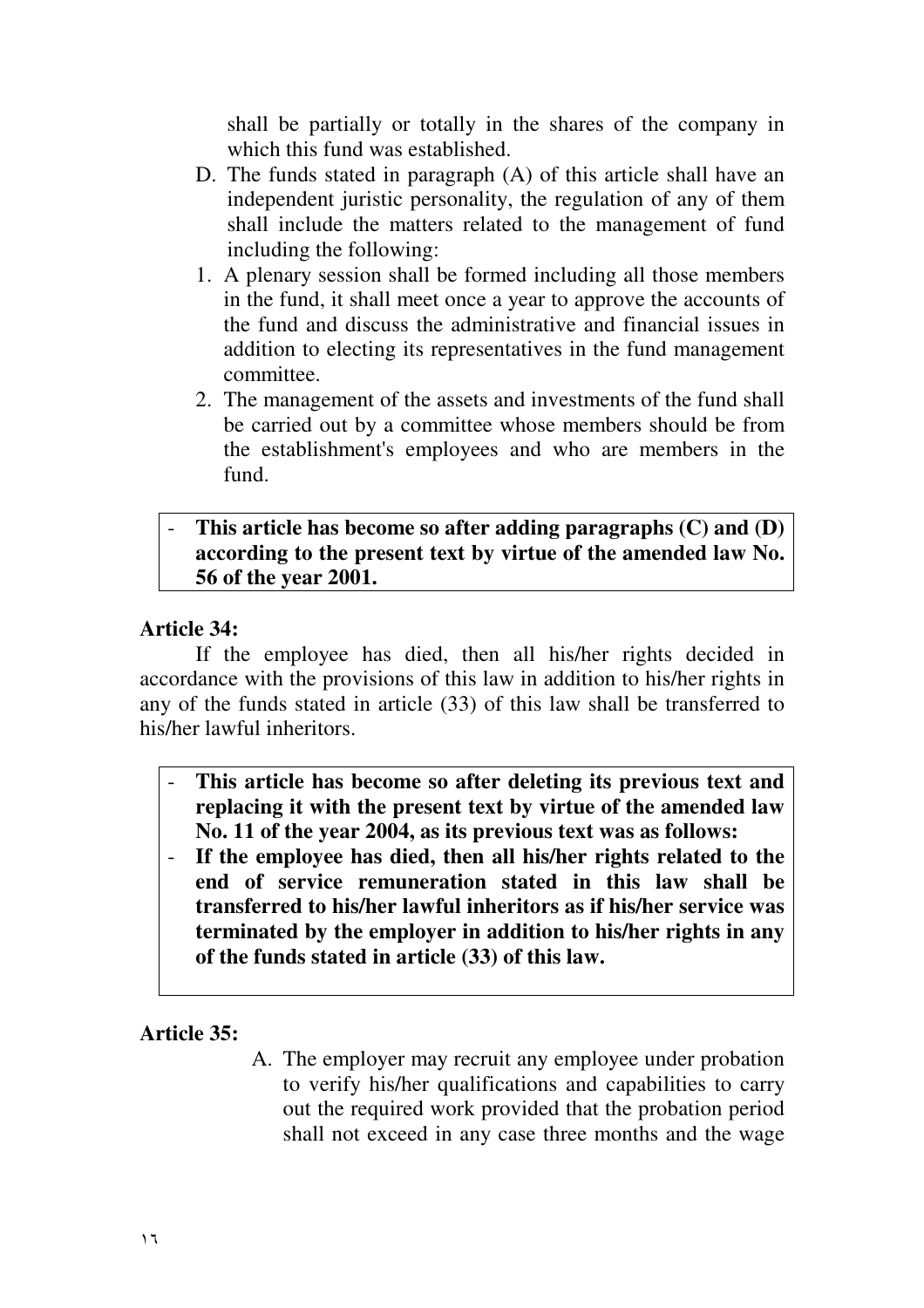of the employee under probation shall not be less than the minimum limit decided for wages.

- B. The employer may terminate the employment of the employee under probation without a notification or remuneration during the probation period.
- C. If the employee has continued working after the expiry period of the probation, the contract shall be considered as unlimited period work contract, and the probation period shall be considered within the period of service.

### **Fifth Chapter Vocational Training Contract**

### **Article 36:**

- A. The vocational training contract shall be in writing between the employee and the employer. The trainer shall have the required qualifications and expertise in the occupation in which it is intended to train the employee and the establishment itself shall meet the conditions suitable for training.
- B. The training contract shall be organized in accordance with the form and conditions specified by the vocational training establishment in accordance with the instructions issued by the establishment for this purpose and shall be published in the official gazette, the contract shall be exempted from the stamps fees.
- C. The trainee who has reached the age of eighteen shall enter into the contract himself/herself while if he/she was a juvenile, then his/her guardian shall represent him/her in the contract.

### **Article 37:**

The training contract shall determine the training period, stages, and the entitled wages for the trainee in each stage, the wage of the trainee in each stage, the wage in the last stage shall not be less than the minimum of the wage given to a similar work, in any case, its determination shall not be based on taskwork or production. Training shall be organized in accordance with the programs specified by the vocational training establishment by virtue of instructions issued for this purpose and published in the official gazette.

### **Article 38:**

 The training contract might be terminated upon the request of any of the parties in any of the following cases:

A. If any of them has committed any violation to the provisions of this law or the regulations issued by its virtue.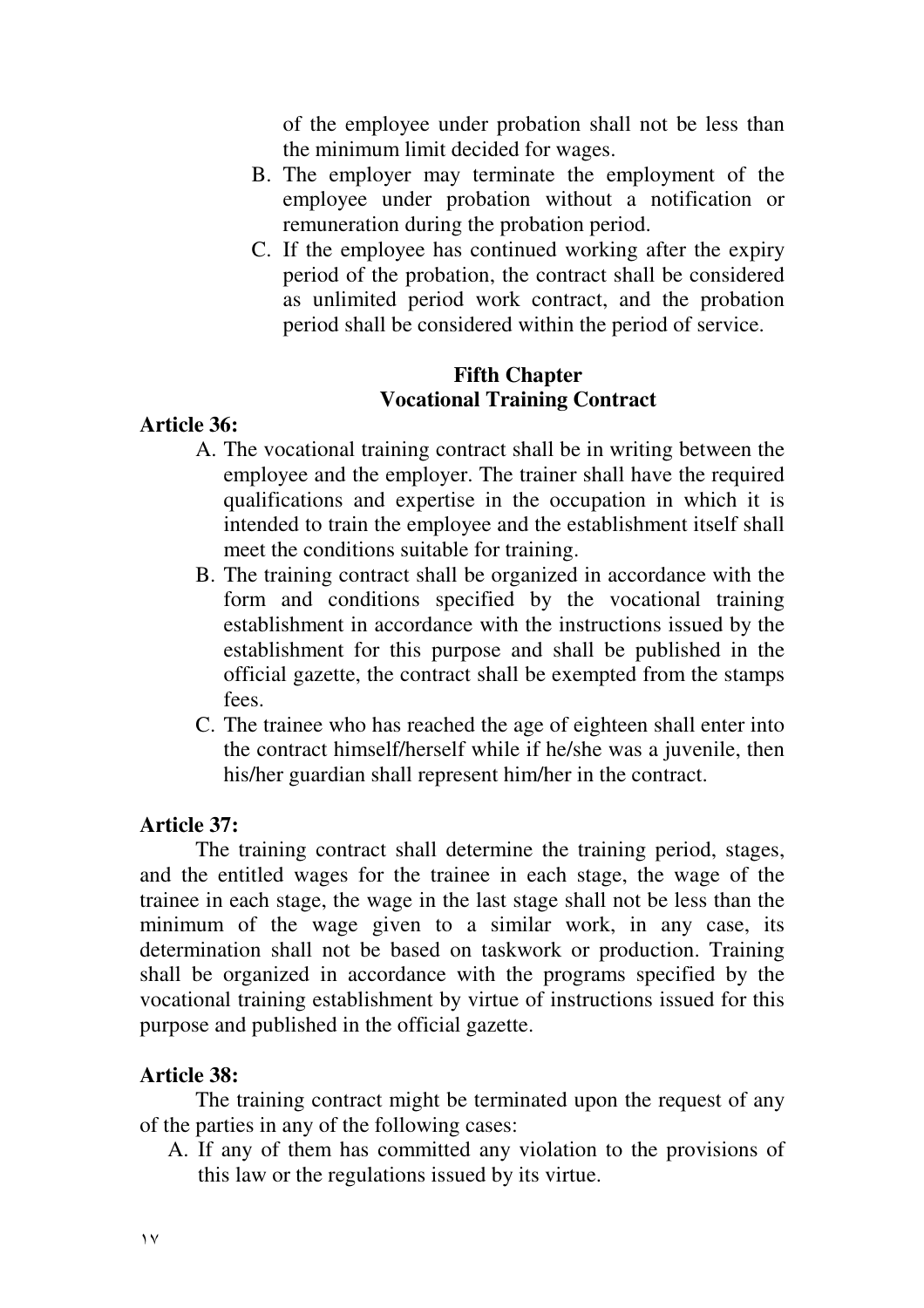- B. If any of them has failed to do his/her duties in accordance with the conditions of the concluded contract.
- C. If executing the conditions of contract was impracticable for reasons beyond the volition of any of the parties.
- D. If the employer has changed the place of training specified in the contract to another place, and reaching that place constituted a difficulty for the trainee or prejudiced his/her interest, however, the trainee may not use this reason as a pretext after the expiry of one month from his/her movement to the new place of training.
- E. If the continuation of the trainee in the work threatens his/her safety or health and this was proven by the report of the labour inspector or a medical report issued by the authorized medical committee.

### **Sixth Chapter Collective Work Contract**

#### **Article 39:**

The collective work contract shall be organized in three original copies at least, each party shall keep a copy of it, the third copy shall be kept at the Ministry to record it in a special register, the collective work contract shall be binding from the date specified in the contract, in case of not specifying the date, then the date of its registration at the Ministry shall be considered.

#### **Article 40:**

The collective work contract shall be for a limited or unlimited period, if the contract was of limited period, then its term shall not exceed two years, while if it was of unlimited period and two years have passed since its execution, then the parties of the contract shall have the right of terminating it in accordance with a notification sent to the other party before a month at least from the date of termination, and a copy of this notification shall be sent to the Ministry.

#### **Article 41:**

A. If the collective work contract was terminated by the expiry of its term or by its termination by one of the parties in accordance with the provisions of article (40) of this law, and there were negotiations to renew it, extend its term, or amend it, then its effect shall remain valid throughout the negotiations for a period not exceeding six months, if the negotiations have not ended in an agreement during that period, then the contract shall be considered as invalid.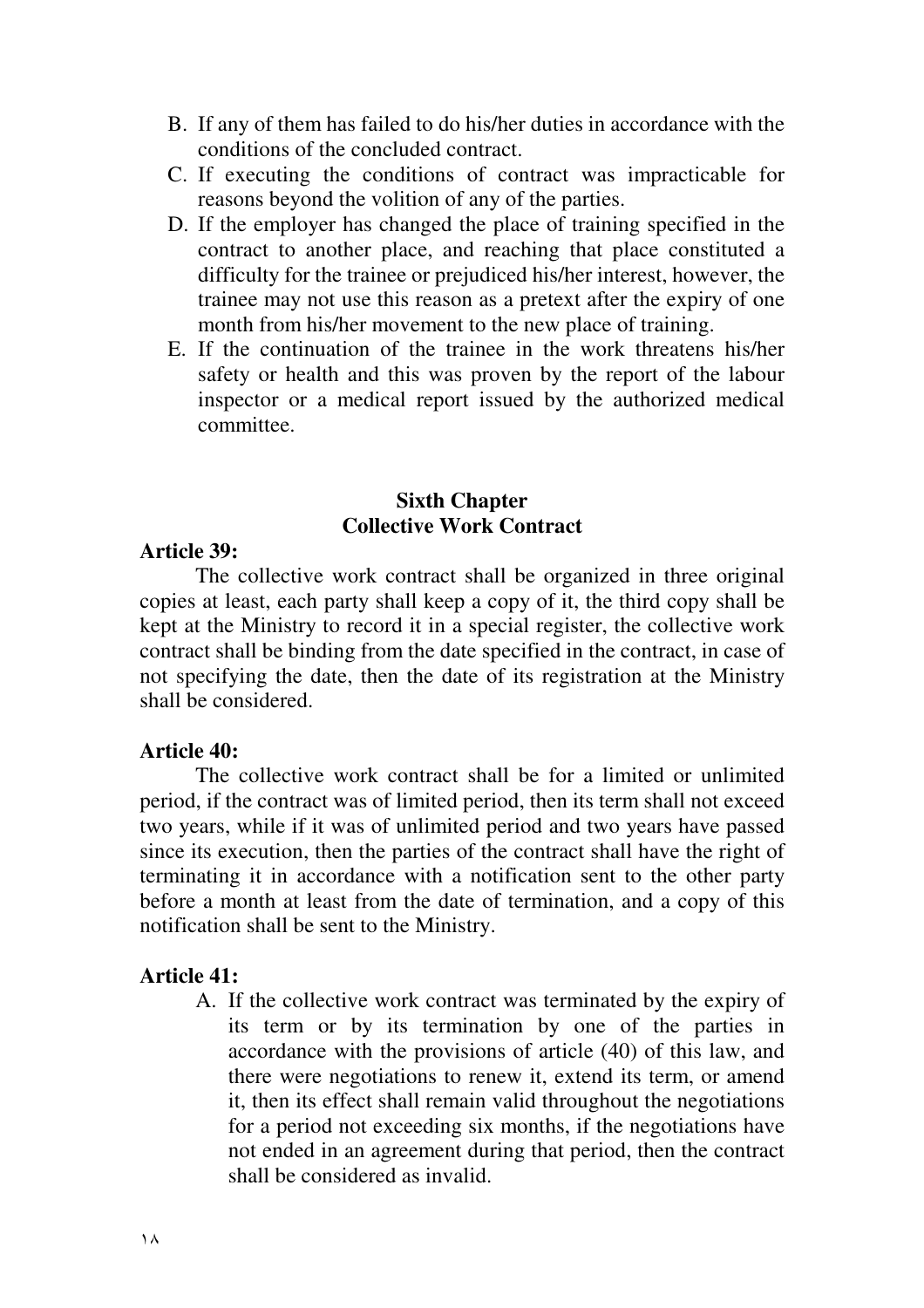B. The termination of the collective work contract shall not grant the employer the right to violate the rights acquired by the employees in accordance with the contract.

### **Article 4:**

- A. The collective work contract shall be binding to the following categories:
- 1. Employers, their successors including their inheritors and those to whom the establishment has been transferred in any manner or when this establishment is merged with another.
- 2. The employees covered in its provisions in case of their withdrawal from the association or in case the association has withdrawn from the federation, which is a member in the collective work contract if they were members in that association or if that association was a member in the federation at the time of concluding the contract.
- 3. Employees of any establishment that is subject to the provisions of the collective work contract even if they were not members in any association.
- 4. Employees of any establishment that is subject to the provisions of the collective work contract who are engaged in individual work contracts with that establishment, and the conditions of their contracts were of less advantage to them than those mentioned in the collective contract.

B. Any condition violating the collective work contract stated in any individual contract concluded between individuals engaged in the collective contract shall be invalid unless this condition was of more advantage to the employees.

### **Article 43:**

 Upon the request of any of the employers or employees, after conducting a thorough study including looking into the recommendations reached by the Minister through the concerned employers and employees, the Minister may decide to extend the scope of comprehensiveness of any collective contract that a period not less than two months has passed since its implementation so that all its conditions shall be applicable on the employers and employees in a certain sector or on a category of them in all areas or in a certain area, the decisions issued by virtue of this article shall be published in the official gazette.

### **Article 44:**

 The Minister shall issue instructions that will specify how to register the collective work contracts, entering into them, procuring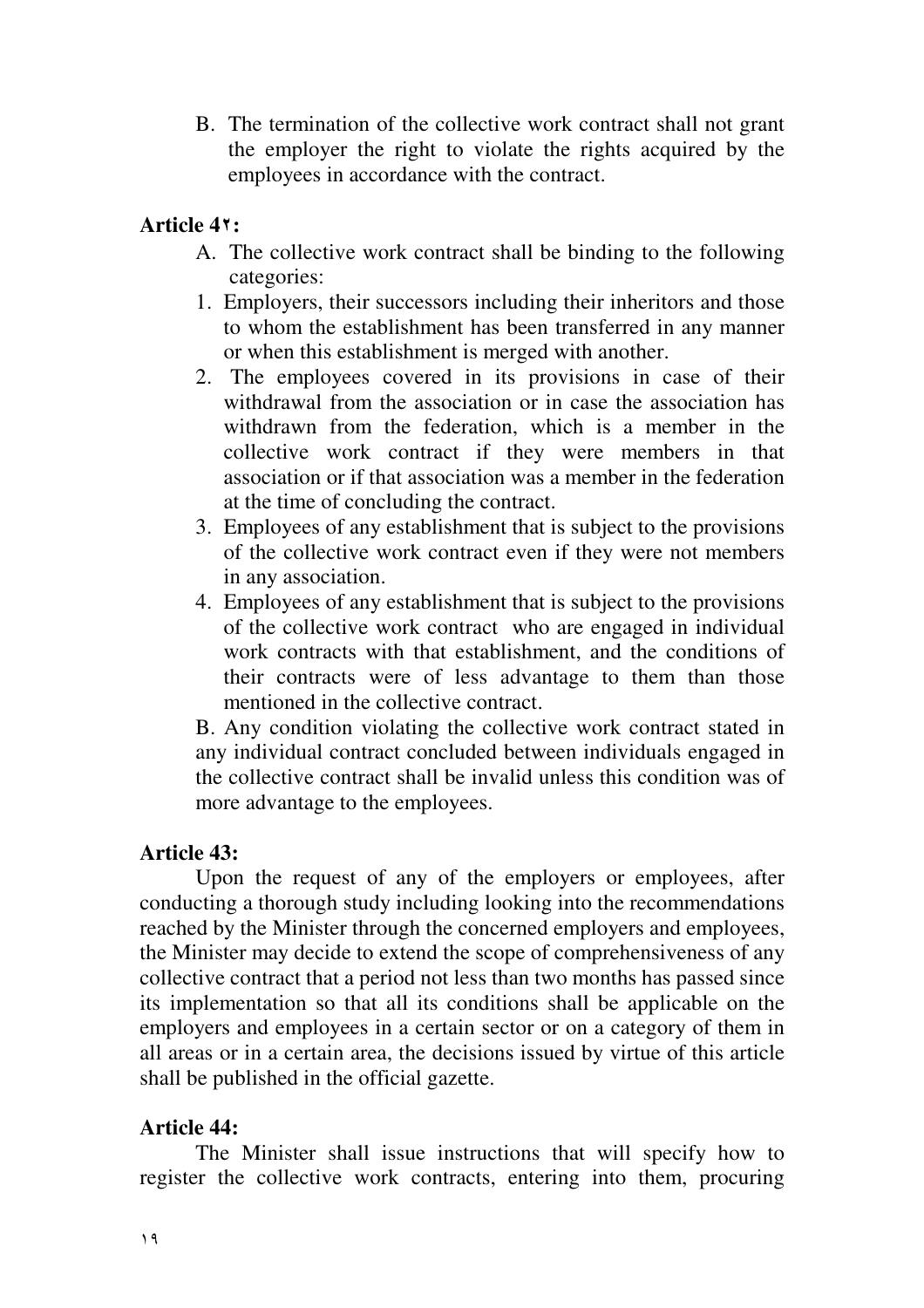copies of them in addition to other organizational matters related to such contracts, a declaration indicating the existence of a collective work contract, the contract parties, contract's date, place of contract shall be posted inside the establishment and places of work.

### **Seventh Chapter Wages Protection**

### **Article 45:**

The amount of wage shall be specified in the contract. If the wage was not stated in the work contract, then the employee shall take the estimated wage for a work of the same type, if any, otherwise, the wage shall be estimated in accordance with the custom; otherwise, the court shall estimate it in accordance with the provisions of this law considering it as a labour dispute on wage.

### **Article 46:**

- A. The wage shall be paid during a period not exceeding seven days from the date of its maturity; the employer shall not deduct any part of it except in the cases allowed by law.
- B. The employee's signing on any register or record of wages or a receipt of the recorded amount does not mean waiving his/her right in any increment to the received amount by virtue of law, regulation or contract.

# **Article 47:**

No amount shall be deducted from the employee's wage except in the following cases:

- A. Getting back what the employer has provided of prepayments to the employee in such a manner that each installment that is refunded of the prepayment shall not exceed (10%) of the wage.
- B. Refunding any amount paid to the employee in excess of his/her entitlement.
- C. The social security subscriptions and its due installments on the employee, and the deductions that shall be made in accordance with the other laws.
- D. The employee's subscriptions in the savings fund.
- E. Deductions related to the housing facilities provided by the employer in addition to the other benefits or services according to the agreed upon rates or percentages between the parties.
- F. Each debt received as execution of a judicial verdict.
- G. The amounts imposed on the employee because of his/her violation to the provisions of the bylaw of establishment or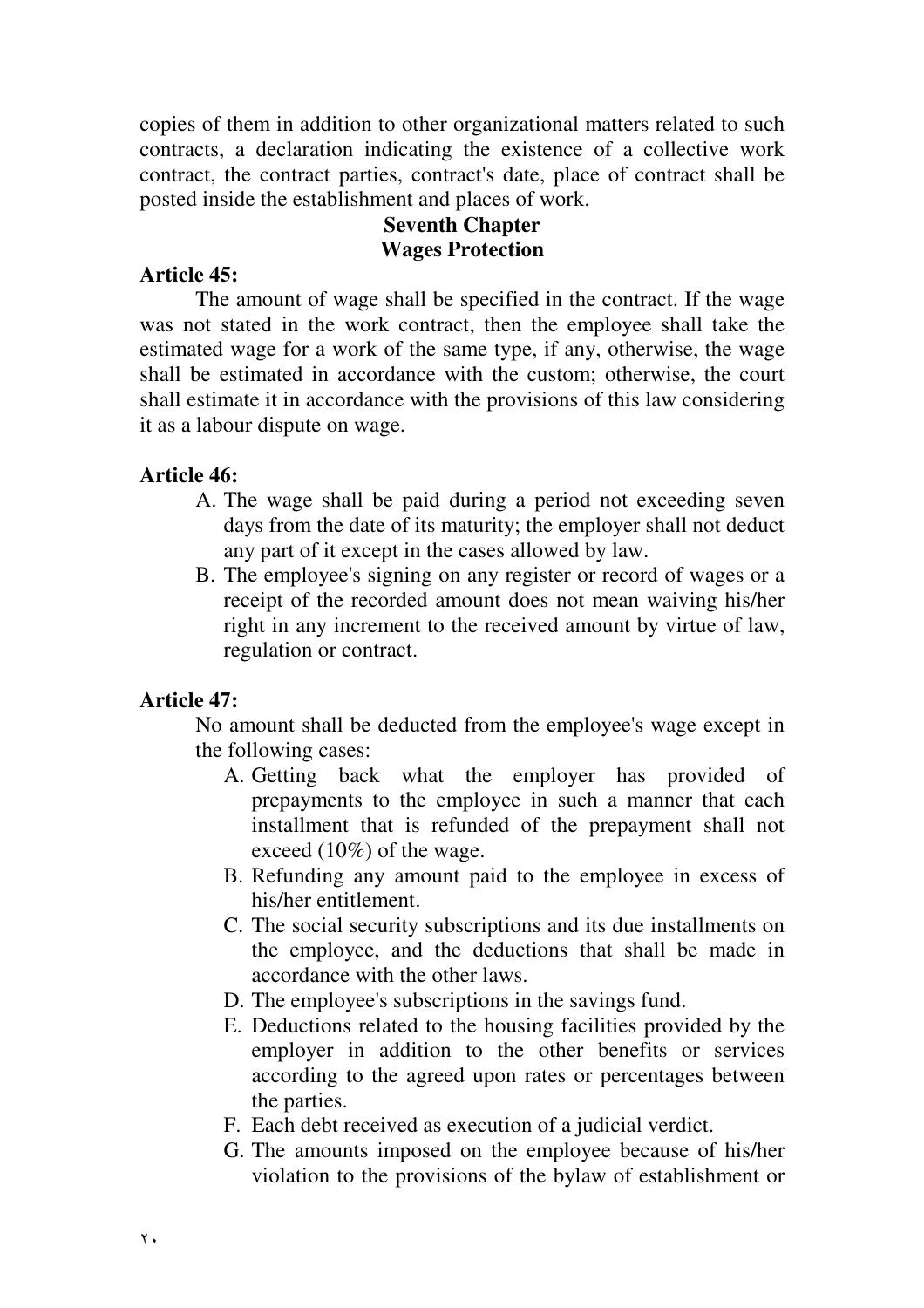work contract or against what the employee has destroyed of instruments or tools because of his/her neglect or mistakes in accordance with the special provisions stated in this law.

#### **Article 48:**

 The employer may not take any disciplinary procedure or impose a fine against the employee for a contravention not stated in the penalties list approved by the Minister or whom he authorizes provided that the following shall be taken into consideration:

- A. No fine exceeding the wage of three days monthly might be imposed on the employee. Besides, the employer may not dismiss the employee temporary for a period exceeding three days in the month, and the employee should be given the opportunity to hear his/her testimonies to defend himself/herself before imposing the penalty against him/her, and the employee has the right to object against the penalty imposed against him/her to the labour inspector during one week from the date of his/her being notified of it.
- B. No disciplinary procedure shall be taken and no fine shall be imposed against him/her for any contravention not stated in the approved penalties list after the expiry of fifteen days since committing it.
- C. The fines imposed by virtue of this article shall be recorded in a special register in which the name of the employee, his/her wage, and the reasons of imposing the fine against him/her shall be registered, the fines shall be assigned to providing social services to the employees of the establishment according to the decision of the Minister or whom he authorizes.

 **This article has become so after adding the phrase (or whom he authorizes) after the word (Minister) mentioned at the beginning of the article and in paragraph ( C) of it in accordance with the amended law No. 11 of the year 2004.** 

#### **Article 49:**

If it was proven that the employee has caused the loss or the damage of instruments, machines, or products owned by the employer and were under the custody of the employee, and this loss or damage was the fault of the employee or resulted from his/her violation of the instructions of the employer, the employer may deduct from the employee's wage the value of the lost or damaged things or the cost of their fixing provided that the amount of deduction for this purpose shall not exceed the wage of five days in the month, the employer may resort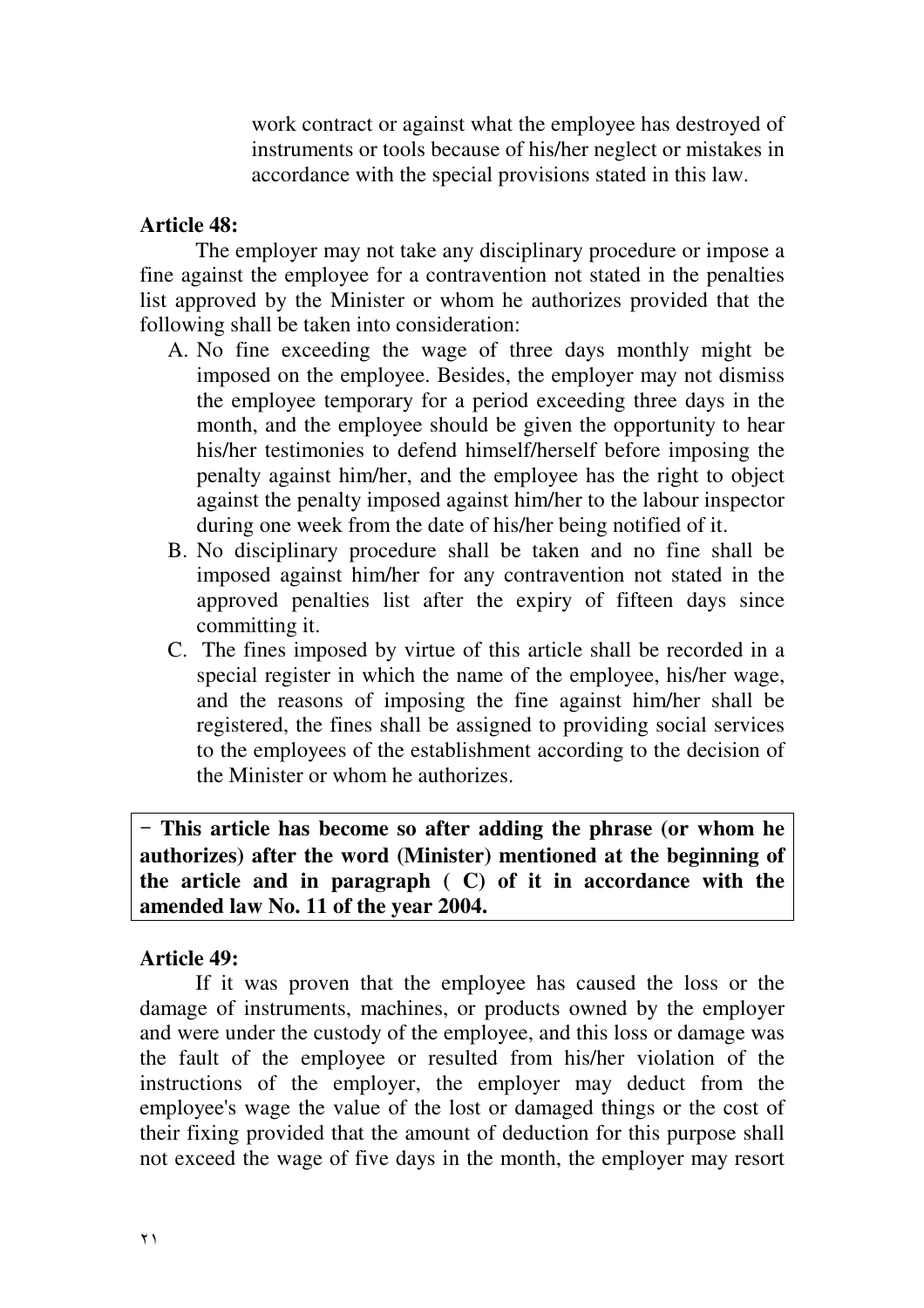to the competent regular courts to claim the compensation of the damages caused by the employee.

#### **Article 50:**

If the employer was compelled to dismiss the employee temporary for a reason that the employer can not get rid of, then the employee shall be entitled to the full wage for a period that does not exceed the first ten days from being dismissed from work during the year, and the employee shall be paid half of his/her wage for the period exceeding that so that the total of the paid temporary dismissal shall not exceed sixty days in the year.

### **Article 51:**

A. 1- The due wages and amounts according to the provisions of this law, for the employee, his/her inheritors, or any of those entitled to them after his/her death, shall be considered as privileged debts of the first degree.

 2- The employee shall lose his/her right in the general lien stated in item (1) of this paragraph if it was proven to the competent court that the wages and the due amounts covered in this lien are not based on any legal basis.

B. In case of liquidating the establishment or the bankruptcy of the employer, the liquidator or the bankruptcy attorney may pay to the employee or his/her inheritors promptly as soon as he lays his hands on the properties of the employer in equivalence with the wage of one month from the due amounts before paying any other expenses including the judicial expenses and the expenses of bankruptcy or liquidation.

 **This article has become so after deleting the text of paragraph (A) of it and considering its text as item (1) and adding item (2) in the present text by virtue of the amended law No. 11 of the year 2004, as its previous text was as follows:** 

**A. Notwithstanding what is stated in any other law, the wages and due amounts by virtue of the provisions of this law to the employee, his/her inheritors or those entitled to them shall be considered as privileged debts of general lien of the first degree that shall precede the other debts including taxes, fees and the other rights due to the government and the debts insured by liens or in kind securities.**

**Article 52:**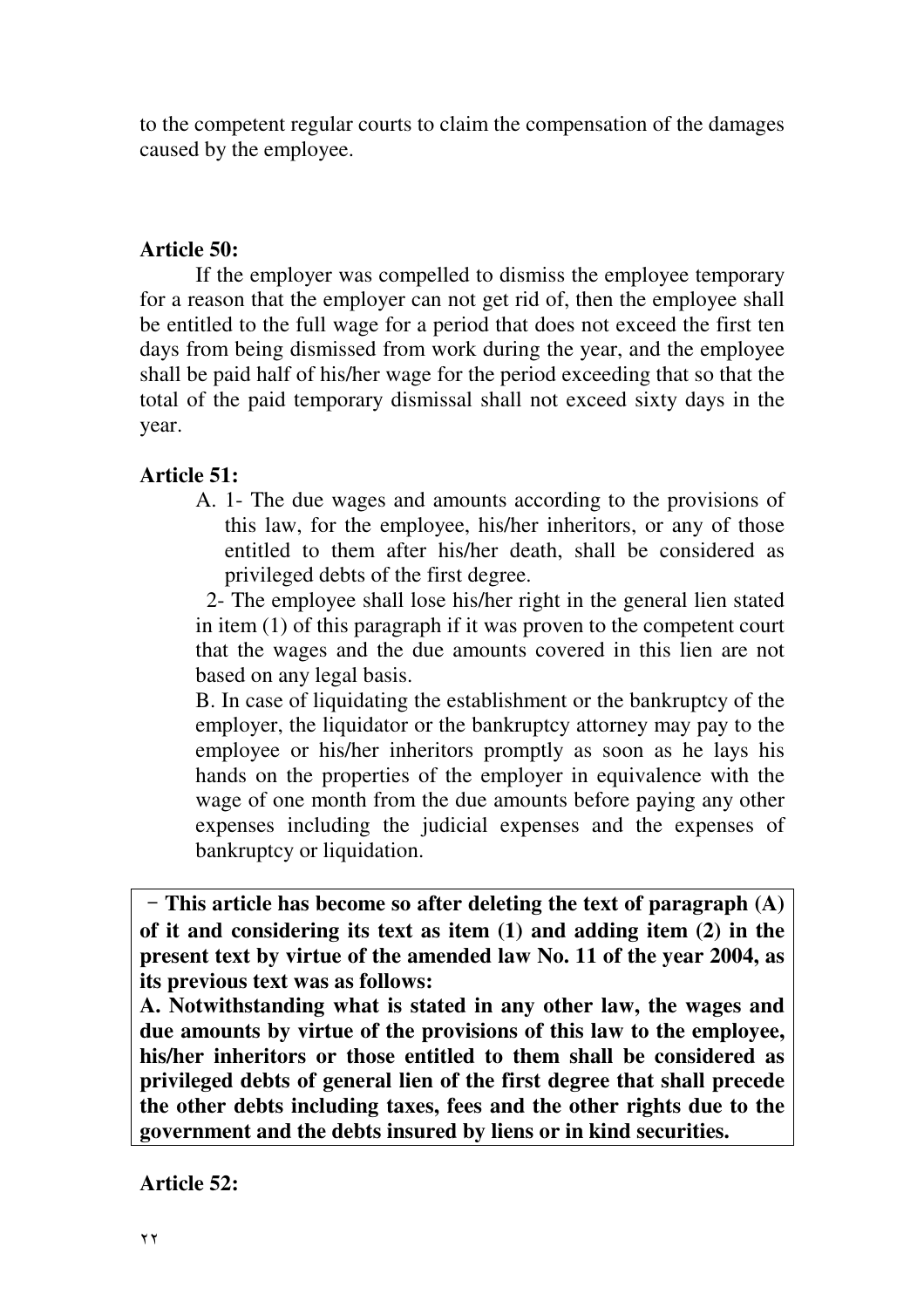- A. Upon the recommendation of the Minister, the Council of Ministries shall form a committee constituted from an equal number of representatives of the Ministry, employees and the employers, the Council shall appoint its president from its members, this committee shall determine the minimum of wages in the Jordanian Dinar generally or for a specified area or occupation, the term of membership in such committee shall be two years renewable.
- B. The committee shall hold its meetings whenever necessary by an invitation of its president, its decisions shall be submitted to the Minister if such decisions were not taken unanimously so that the Minister shall submit the matter to the Council of Ministers to take the decision in this regard provided that when determining the wage, the costs of living shall be taken into consideration, the final decisions issued by virtue of this article shall be published in the official gazette including the date in which they become effective.

### **Article 53:**

The employer or his representative shall be punished by a fine not less than twenty five JDs and not exceeding one hundred JDs for each case in which he pays an employee a wage less than the decided minimum for wages in addition to deciding that the employee shall be given the wage difference, the penalty shall be aggravated in case the contravention was recurred.

### **Article 54:**

- A. Upon the recommendation of the Minister, the Council of Ministers shall appoint an authority formed of the experts and specialists in the labour affairs, this authority shall be called the authority of wages and is constituted from one person or more to look into the lawsuits related to the wages in a certain area such as the deficiency of the paid wage, illegal deductions, delay in paying the wage, or the wages of the overtime work, provided that a decision shall be issued in their regards urgently. It is stipulated to approve the lawsuit that the employee is still working for the employer or that not more than six months have passed since the employee's leaving the work, in case this condition was not met, then the employee shall have the right to resort to the competent regular court.
- B. The authority of wages shall not be bound to execute the procedures and rules adopted in courts, and shall have the powers given to the regular courts in the following issues: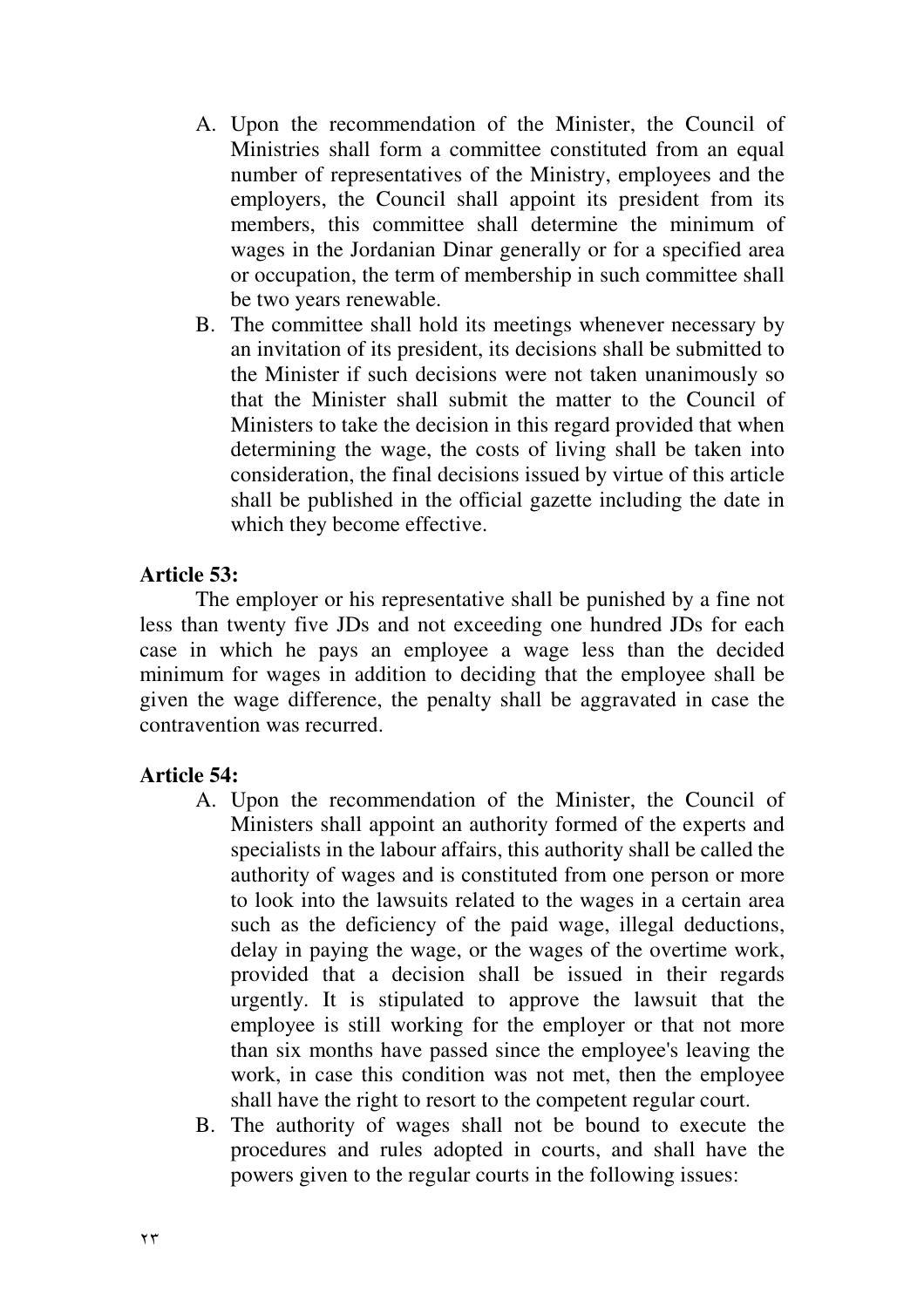- 1. Summoning any person to hear his/her testimony after taking the oath, and bringing him/her by the competent security authorities in case he/her has failed to appear.
- 2. Asking the lawsuit parties to provide documents and evidence that it deems necessary to decide in the lawsuit.

C. The employee or the trade union on his/her behalf shall present the pleading in writing, one pleading might be presented by a number of employees if they were working in the same establishment, and the reason of their lawsuit was the same, each of the litigating parties may appoint a representative to act on his/her behalf before the competent authority of wages, the employer shall present a detailed plea to the pleading for each fact before the competent authority of wages enclosing the documents and evidence proving his settling the wages claimed by the employee or that the employee is not entitled to them, this shall be during a period not exceeding ten days from the date of being notified of the lawsuit documents, before holding its sessions to look into the plea, the authority may request from any of the parties to provide it with any illustration, documents, or evidence it deems necessary to decide in the lawsuit.

D. The authority of wages may ask the employer within a period that it shall specify to pay the employee the illegally deducted wages, the unpaid or due wages or those that he has defaulted in paying in the specified period for this purpose, and it may add a compensation that it shall estimate provided that it shall not exceed the deducted or unpaid amount for the period for which the wages are requested and on the condition that the employer shall not be bound to pay compensation for the deficient wages or the wages whose payment has been delayed if the authority was convinced that the delay was resulting from a mistake with bona fide, a dispute regarding the amount that shall be paid, an emergency state, or the default of the employee from claiming the payment of wages or accepting them.

E. The authority of wages shall look into the instituted lawsuit in the presence of both parties or their representatives; the lawsuit shall be extinguished if the plaintiff employee has failed to appear, and shall look into it in his presence if the defendant employer has failed to appear, in this case, it shall issue its decision against the latter in absentia, and its decision shall be appealable at the Court of Appeals during ten days from the date of being notified if the adjudged amount for the employee exceeds one hundred JDs.

F. The decisions of the authority of wages shall be executed by the competent execution departments as if they were decisions issued by the regular courts provided that the adjudged amounts shall not be subject to installments.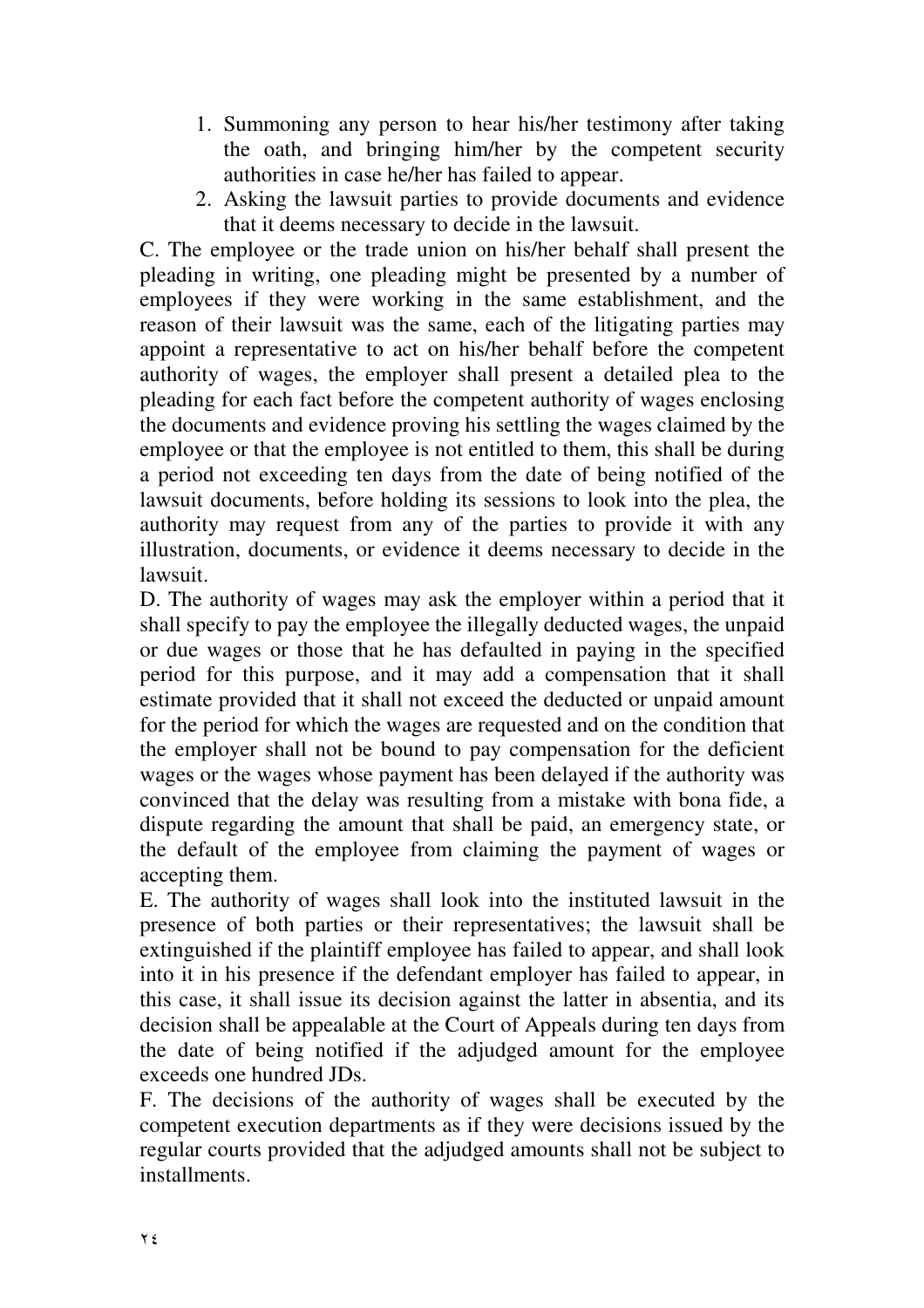G. The plea presented by the employee to the authority of wages and its decisions presented for execution to the execution departments shall be exempted from fees and stamps.

H. The remunerations decided by the Minister shall be disbursed to the authority, and the employees working for it, the number of the decided cases and the cases presented before it shall be taken into consideration provided that the authority shall perform its duties beyond the official working hours.

**- This article has become so after adding a phrase to the end of paragraph (C) of it by virtue of the amended law No. 11 of the year 2004.**  ֺ֝֡

### **Eighth Chapter Organization of Work and Leaves**

### **Article 55:**

Each employer employing ten employees and above shall set a bylaw to organize the work in his establishment, in this bylaw he shall clarify the working hours, daily and weekly rest time, work contraventions, the penalties and procedures taken in their regards including dismissal, how these penalties are executed and any other details entailed by the work nature shall be illustrated, the bylaw of the establishment shall be approved by the Minister or whom he authorizes, it shall be effective from the date of its approving.

**- This article has become so after adding the phrase (or whom he authorizes) after the word (Minister) mentioned in it by virtue of the amended law No. 11 of the year 2004.** 

### **Article 56:**

- A. The working hours shall not exceed eight per day and forty eight hour per week except in the cases stipulated by this law, the time allocated for meals and rest shall not be calculated.
- B. The maximum of the weekly working hours and rest times might be distributed so that its total may not exceed eleven hours per day.

**This article has become so after deleting its previous text and replacing it with the present text by virtue of the amended law No. 11 of the year 2004, as its previous text was as follows:**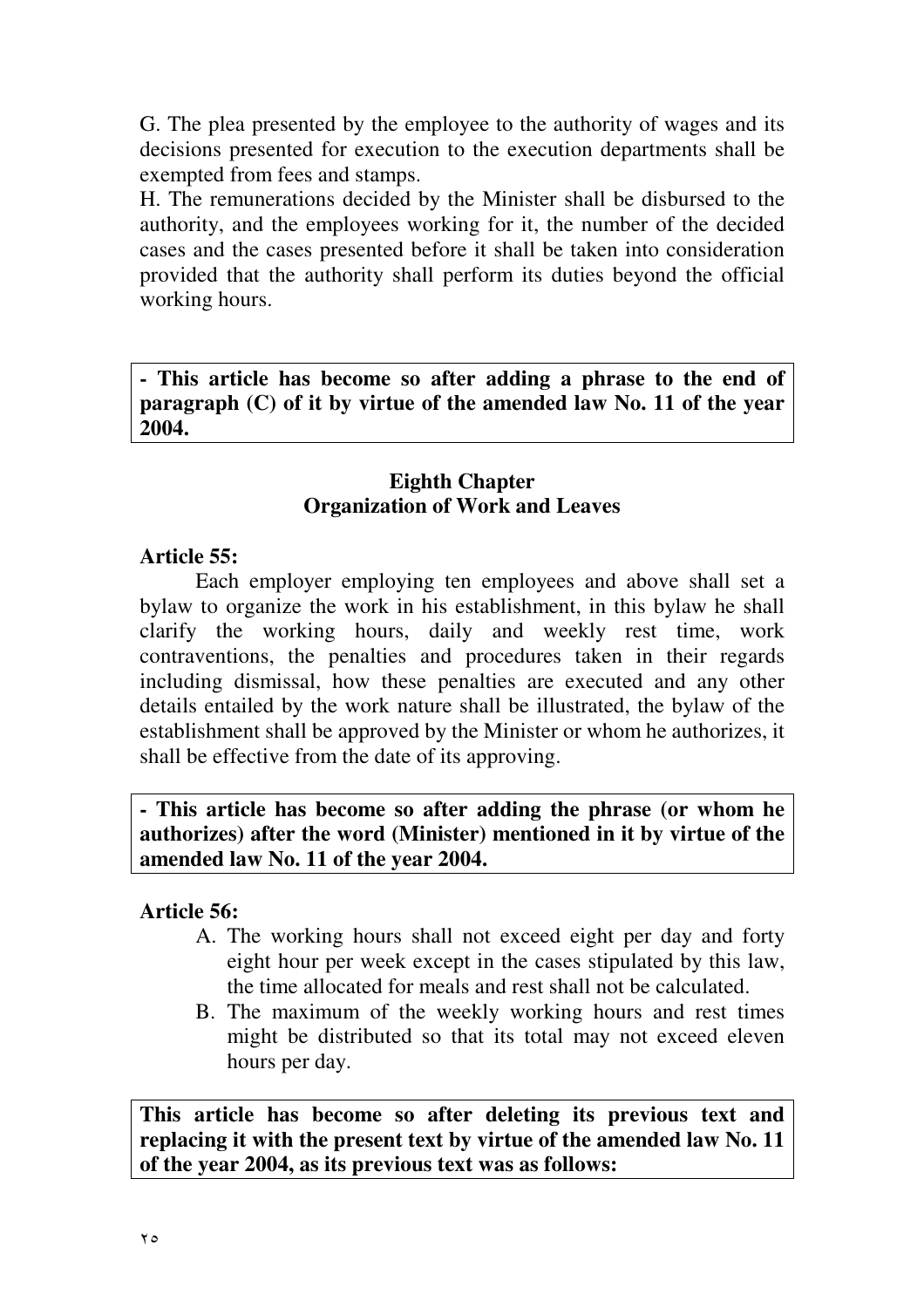**The ordinary working hours shall be eight hours per day provided that they shall not exceed forty eight hours per week distributed over a maximum of six days, whereby the time allocated for meals and rest shall not be calculated, the working hours shall not exceed that except in the cases stipulated in this law.**

### **Article 57:**

I

The employer may increase the daily or weekly working hours of the employee in any of the following cases provided that the employee shall receive the overtime pay stipulated in this law:

- A. Doing the yearly inventory work for the establishment, preparing the balance sheet and the final accounts in addition to preparing for selling with low prices provided that the number of days on which the provisions of this paragraph apply shall not exceed thirty days yearly and the actual working hours shall not exceed ten hours for each day.
- B. For avoiding the loss in goods or any other material that might be exposed to damage, avoiding the risks of any technical work or receiving, delivering or transferring certain materials.

**- This article has become so after deleting the word (normal) mentioned in it and replacing it with the phrase (or weekly) by virtue of the amended law No. 11 of the year 2004.**

### **Article 58:**

The provisions of the articles related to the working hours stipulated in this law shall not be applicable on the persons undertaking the tasks of general supervision or management in any establishment and who work in some cases outside the establishment, or whose work nature entails traveling inside the Kingdom or abroad.

### **Article 59:**

- A. The employer may increase the daily or weekly working hours of the employee by the employee's approval provided that the employee shall receive for the overtime a wage not less than 125 % of the normal wage.
- B. If the employee has worked in his weekly holiday, religious feasts, or public holidays, then he shall receive in return for his work in that day overtime pay not less than (150%) of his normal wage.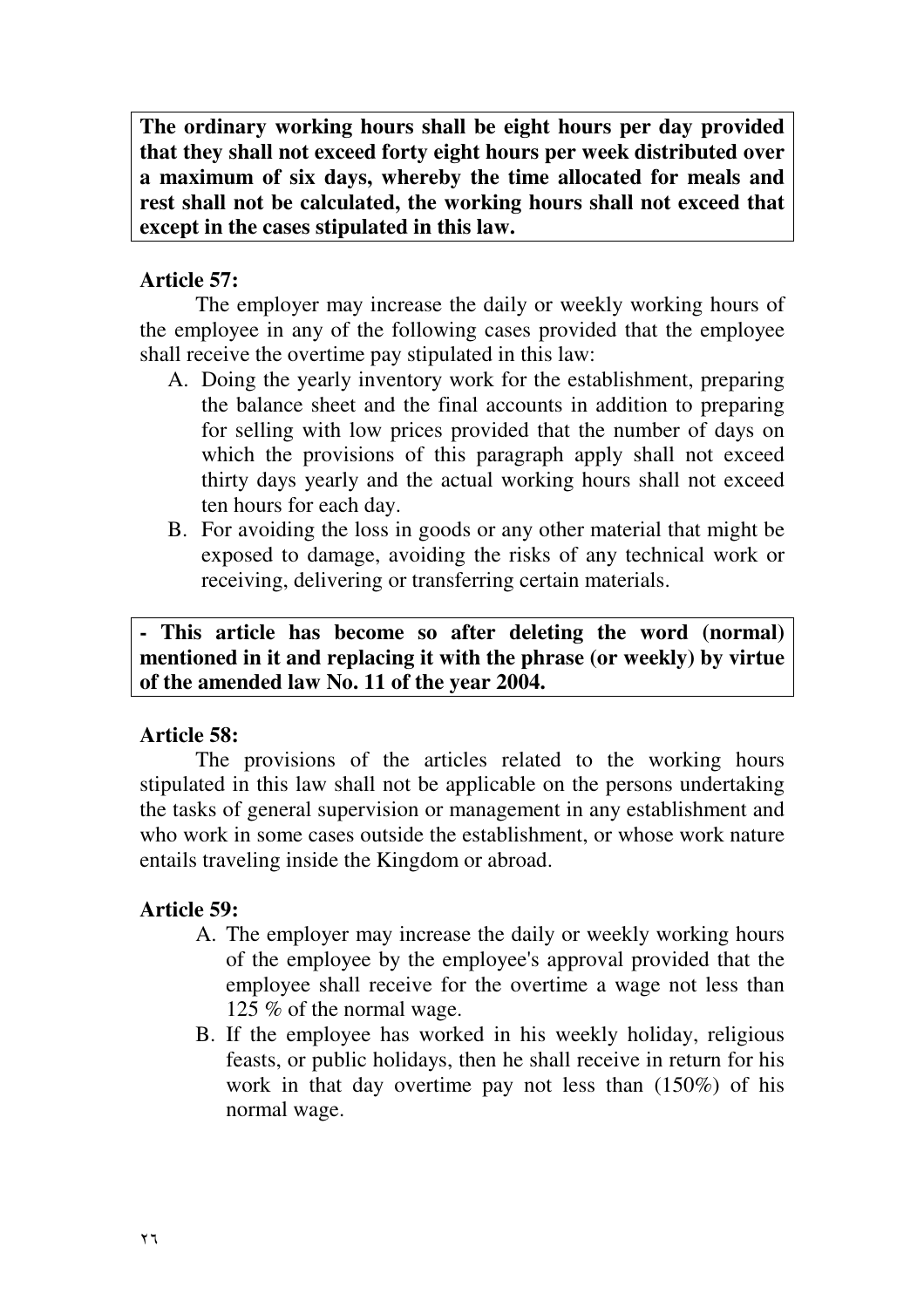**- This article has become so after deleting the word (normal) mentioned in paragraph (A) of it and replacing it with the phrase (daily or weekly) by virtue of the amended law No. 11 of the year 2004.**

### **Article 60:**

- A. Friday of every week is the employees weekly holiday unless the nature of work requires otherwise.
- B. By the approval of the employer, the employee may accumulate the days of his weekly holiday and get them during a period not exceeding a month.

The weekly holiday for the employee shall be paid unless he/she was working on daily or weekly basis, then in both cases, he/she shall be entitled to the wage of the weekly holiday if he/she has worked for six successive days before the day specified for holiday and he/she shall be entitled to that wage according to the percentage of the days in which he/she has worked during the week if they were three days or more.

### **Article 61:**

 A. Each employee shall be entitled to an annual leave with full pay for fourteen days per each year of service unless more than that period was agreed upon provided that the annual leave shall be twenty one days if the employee remains in the service of the employer five successive years, the public holidays, religious feasts and the weekly holidays shall not be calculated from the annual leave unless they took place during it.

B. If the employee's period of service has not reached a year, then he/she shall be entitled to a paid leave with the percentage of the period for which he/she has worked during the year.

C. The employee's leave might be suspended for any year by the agreement of the employee and the employer to the following year, the employee's right in the suspended leave in this manner shall be extinguished if the year for which the leave was suspended passed and he/she has not requested to use that leave during that year, the employer may not reject the employee's request to get his/her leave.

D. During the first month of the year, the employer may specify the date of the annual leave for each employee and how it shall be used in the employer's establishment in accordance with the work requirements provided that the employer shall take into consideration the interest of the employee.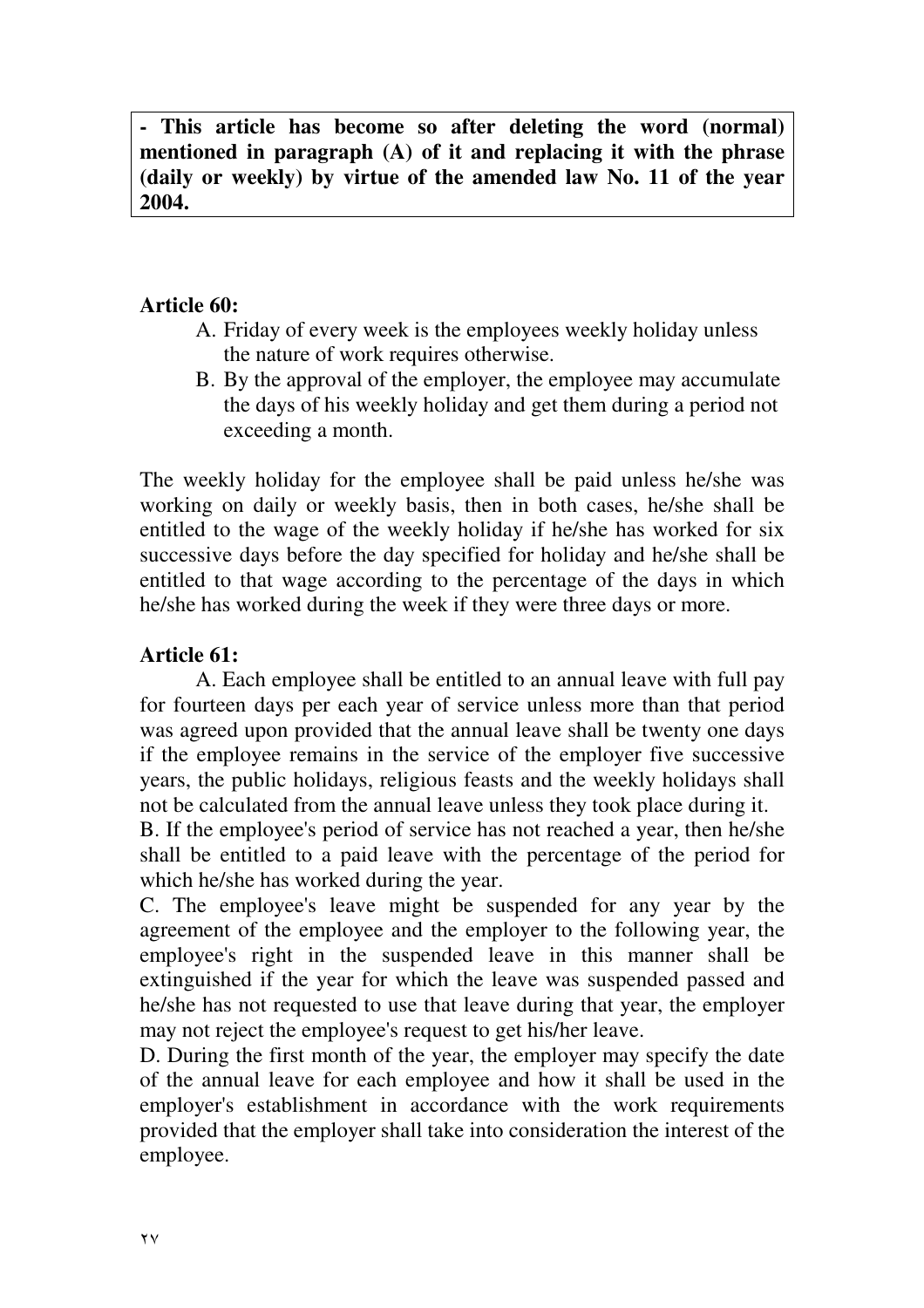### **Article 62:**

 If the annual leave was not taken once then its part shall not be less than two days for each time.

**- This article has become so after deleting the phrase (six days) mentioned in it and replacing it with the word (two days) by virtue of the amended law No. 11 of the year 2004.**

### **Article 63:**

If the employee's service was terminated for any reason before he/she has used his/her annual leave, then he/she shall be entitled to receiving the wage for the days that he/she has not used of that leave.

### **Article 64:**

Each agreement entailing the employee's waiving his/her annual leave or any part of it shall be invalid.

### **Article 65:**

Each employee shall be entitled to a fourteen–  $day - sick$  leave with full pay per year based on a report from the physician approved by the establishment, it might be renewed for another fourteen days with full pay if he/she was an in-hospital patient and with half a wage if the sick leave was based on the report of a medical committee approved by the establishment and he/she was not an in-hospital patient.

# **Article 66:**

- A. Each employee shall be entitled to a full paid leave of fourteen days per year in any of the following cases:
- 1. If he/she joined a course for labour education approved by the Ministry upon the candidacy of the employer or the manager of the establishment in cooperation with the concerned association.
- 2. For performing the duty of pilgrimage. To grant this leave, it is stipulated that the employee has worked for five successive years at least for the employer; this leave shall not be given more than once during the period of service.
- B. The employee may get an unpaid leave of four months if he/she joined an approved university, institute or college to study.

# **Article 67:**

The woman working in an establishment that employees ten employees or more shall have the right to get an unpaid leave for a period not exceeding a year to dedicate herself for nurturing her children, she may return to her work after the expiry of that leave provided that she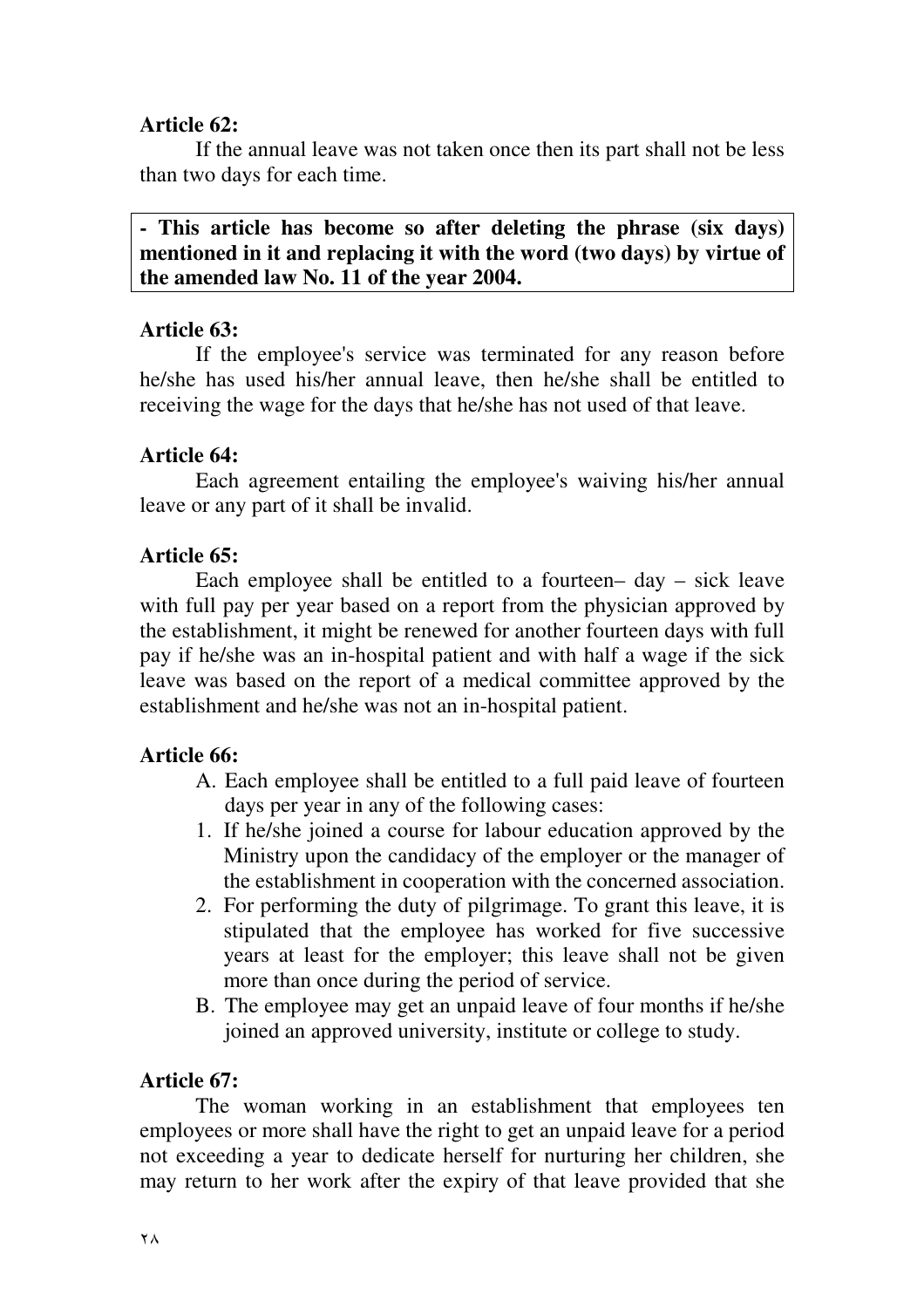shall lose this right if she has worked in any other establishment with pay during that period.

### **Article 68:**

Each of the working couple shall have the right to get an unpaid leave once for a period not exceeding two years to accompany his/ her couple if he/ she moved to another work located outside the governorate in which he/she works inside the Kingdom or moved to a work abroad the Kingdom.

### **Article 69:**

In accordance with a resolution of the Minister after consulting the competent official authorities, the following shall be specified:

- A. Industries and occupations in which employing women is prohibited.
- B. Times in which it is prohibited to make women work and the excluded cases.

### **Article 70:**

The working woman shall be entitled to a full paid maternity leave before and after delivery, the total of this leave shall be ten weeks provided that the period subsequent to delivery shall not be less than six weeks, it is prohibited to make her work before the expiry of that period.

# **Article 71:**

After the expiry of the maternity leave stipulated in article (70) of this law, the working woman shall be entitled to take paid intermittent period(s) for nursing her newborn baby during a year since the delivery date, the total of this period shall not exceed an hour per day.

# **Article 72:**

The employer who employs not less than twenty married women shall prepare a suitable place under the supervision of a qualified nursemaid for the children of the working women whose ages are less than four years provided that their numbers shall not be less than ten children.

### **Article 73:**

Taking into consideration the provisions related to the vocational training, no juvenile not reaching sixteen might be employed under no circumstances.

### **Article 74:**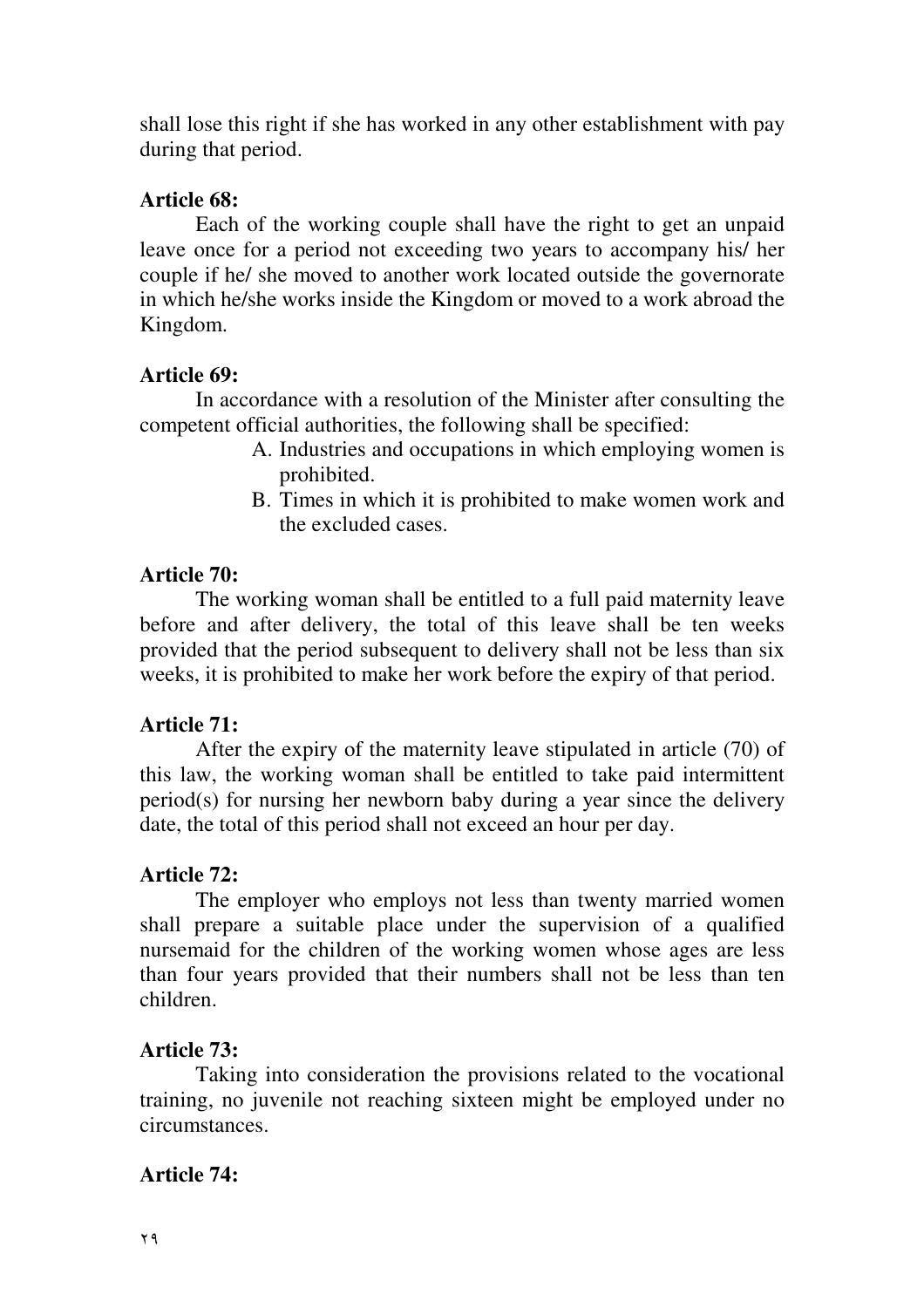No juvenile not reaching eighteen might be employed in the dangerous or exhausting occupations or those harmful to health. These occupations shall be specified by decisions issued by the Minister after consulting the competent official authorities.

**- This article has become so after deleting the phrase (seventeen) and replacing it with the phrase (eighteen) by virtue of the amended law No. 11 of the year 2004.** 

### **Article 75:**

No juvenile might be employed in the following cases:

- A. More than six hours per day provided that he/she shall be given a rest time not less than one hour after successive four working hours.
- B. Between 8 p.m. and 6 a.m.
- C. In the religious feasts, public holidays and weekly holidays.

### **Article 76:**

The employer who approved employing any juvenile shall request from him/her or his/her guardian to provide the following documents:

- A. True copy of the birth certificate.
- B. Certificate of health fitness of the juvenile for the required work issued by the competent physician and approved by the Ministry of Health.
- C. The written approval of the juvenile's guardian regarding the juvenile's working in the establishment, these documents shall be reserved in a special file for the juvenile with sufficient data regarding his/her place of residence, date of his/her employment, the work for which he/she was employed, his/her wage, and leaves.

### **Article 77:**

The employer or the establishment manager shall be punished for any violation of any of the provisions of this chapter, any regulation or decision issued by its virtue with a fine not less than one hundred JDs and not exceeding five hundred JDs, the penalty shall be aggravated in case of recurrence and it might not be mitigated less than its minimum for the mitigating discretionary reasons.

# **Ninth Chapter And**

### **Article 78:**

A. The employer shall do the following: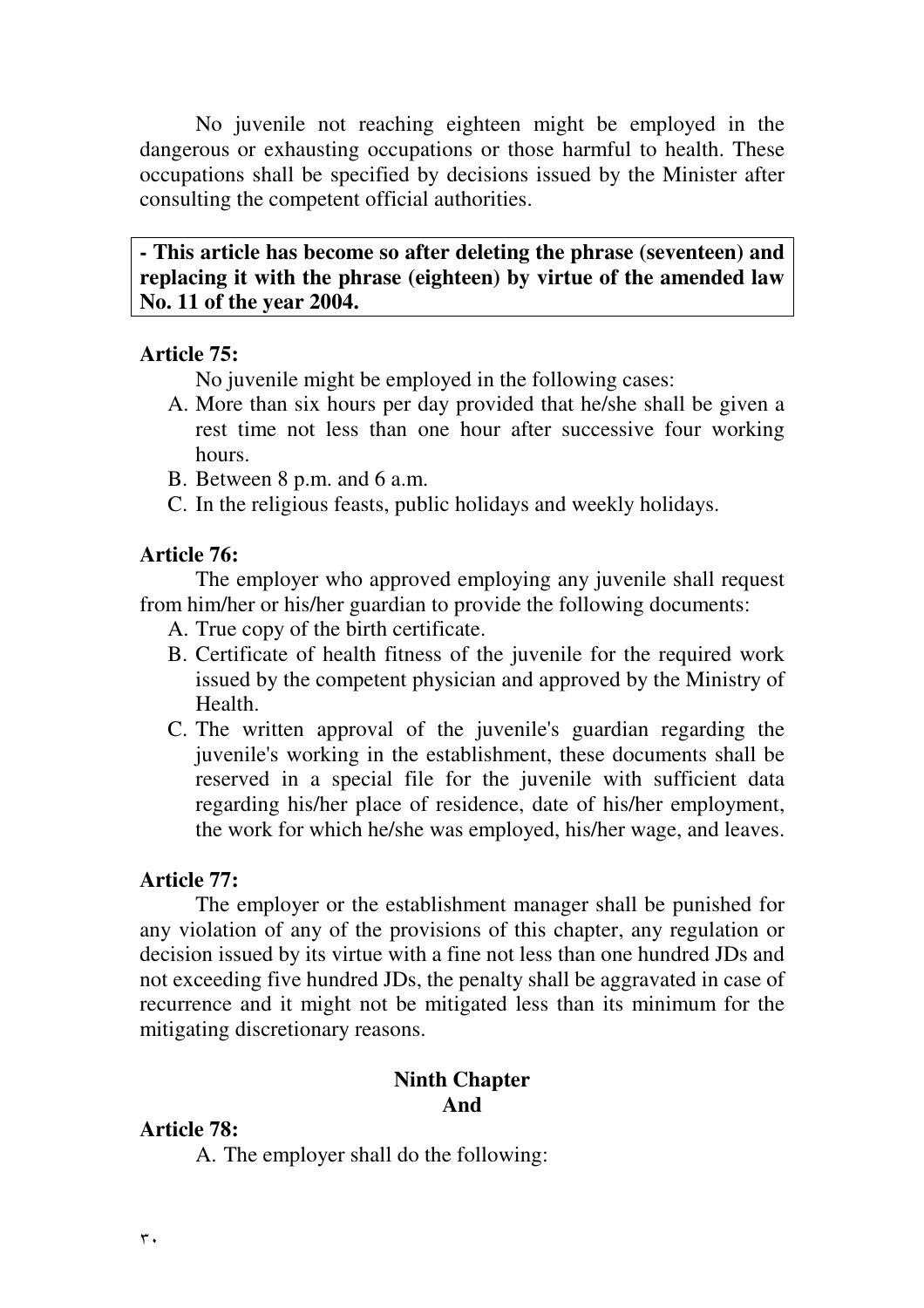- 1. Provide the required precautions to protect the employees from the dangers and diseases that may result from the work and the used equipment.
- 2. Provide personal protection equipment for the employees to protect them against the work dangers and occupational diseases such as clothes, glasses, gloves, shoes and others, in addition to guiding them how to use, keep them and keep their cleanliness.
- 3. Acquainting the employee before his/her employment with the dangers of his/her occupation and the protective means that shall be taken in accordance with the regulations and decisions issued in this regards.
- 4. Providing the medical aid means and equipment for the employees in the establishment in accordance with the levels specified by the Minister after consulting the competent official authorities.
- B. The employees shall not bear any expenses arising from executing or providing what has been mentioned in paragraph (A) of this article.

### **Article 79:**

After consulting the competent official authorities, the Minister shall determine in the instructions that he shall issue the following:

- A. Precautions that should be taken or provided in all establishments or in any of them to protect the employees and establishments from the dangers of work and the occupational diseases.
- B. The equipment that shall be provided in the establishments or any of them to protect the employees from the dangers of work and the occupational diseases.
- C. The basis and standards that should be available in the industrial establishments to secure an environment free of pollution, noise, vibrations and all what may endanger the health of the employee in accordance with the approved international standards and determine the methods of check and test related to controlling these standards.

#### **Article 80:**

The employer shall take the required precautions for protecting the establishment and employees from the dangers of fire, explosions, storing, transferring or dealing with flammable materials and provide the sufficient equipment or means in accordance with the instructions of the competent official authorities.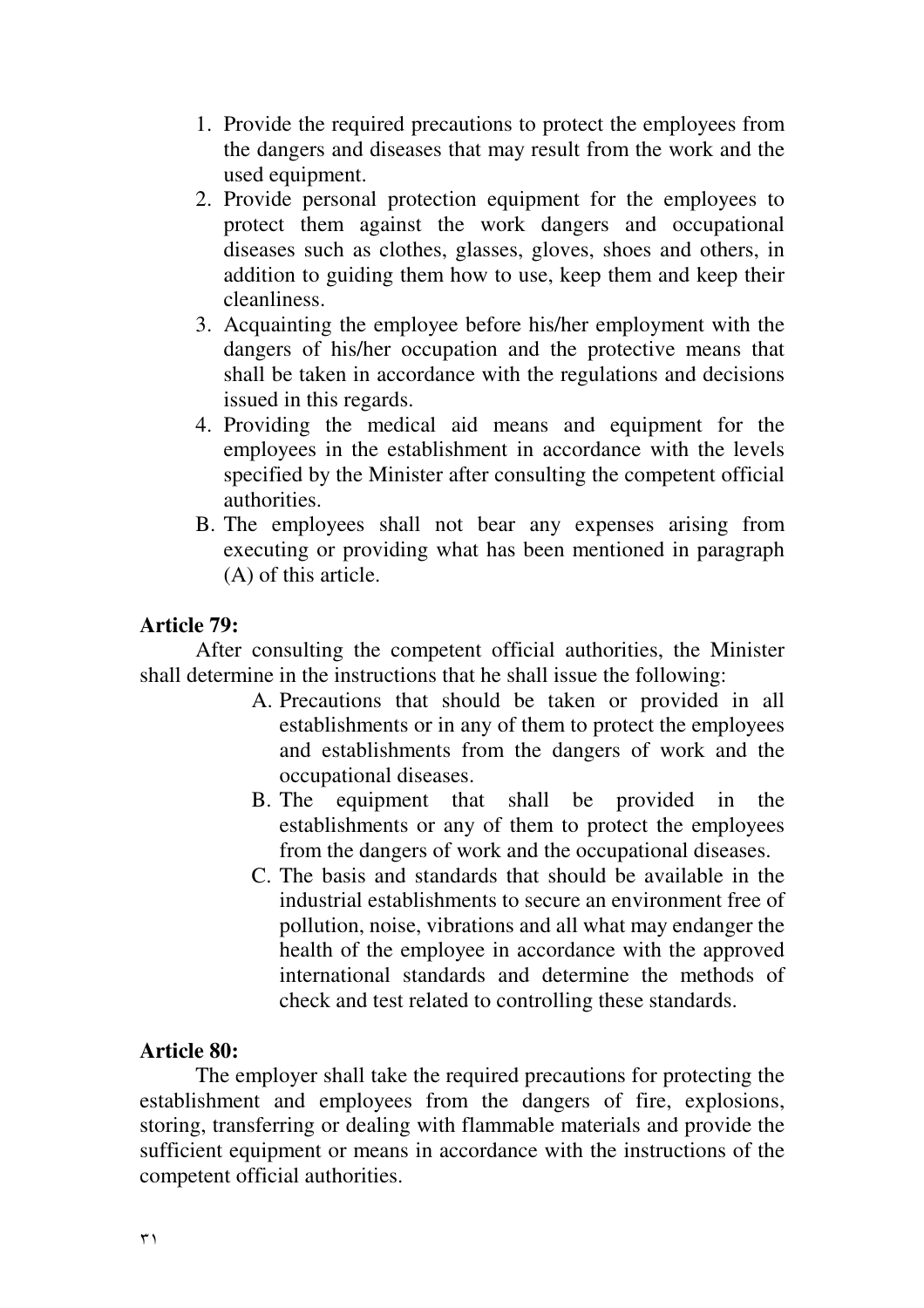### **Article 81:**

 The employer or employee may not permit the entry or exhibition of any kind of alcoholic beverages, drugs, narcotics, or dangerous drugs to the places of work, and no person may enter such places or remain there for any reason while he/she is under the effect of such beverages or drugs.

### **Article 82:**

The employees working in any establishment shall abide by the provisions, instructions and decisions related to the precautions of protection, vocational health and safety, using and maintaining the equipment of vocational health and safety, and refraining from any act that may hinder the execution of such provisions, decisions and instructions and refraining from misusing the equipment of protection and vocational health and safety or destroying them at the risk of being subject to the disciplinary penalties stipulated in the bylaw of establishment.

### **Article 8:**

After consulting the competent authorities, the Minister may issue instructions by virtue of which, he shall specify each occupation in which no employee might be appointed before making the medical checkup to make sure of his/her health fitness to do such work, the instructions issued by virtue of this article shall be published in two daily local newspapers and the official gazette.

# **Article 84:**

- A. If the employer has violated any provision of this chapter, the Minister may close down the establishment or the place of work totally or partially or stop the operation of any equipment if such violation may expose the employees, establishment or equipment to danger till the employer removes the contravention.
- B. It is stipulated that the Minister shall not issue his decision stipulated in paragraph (A) of this article before addressing a warning to the employer to remove the contravention during the period specified in the warning in accordance with the seriousness of the contravention.
- C. In case of closing the establishment or place of work or stopping the operation of equipment in the establishment, it is stipulated not to prejudice the right of employees in receiving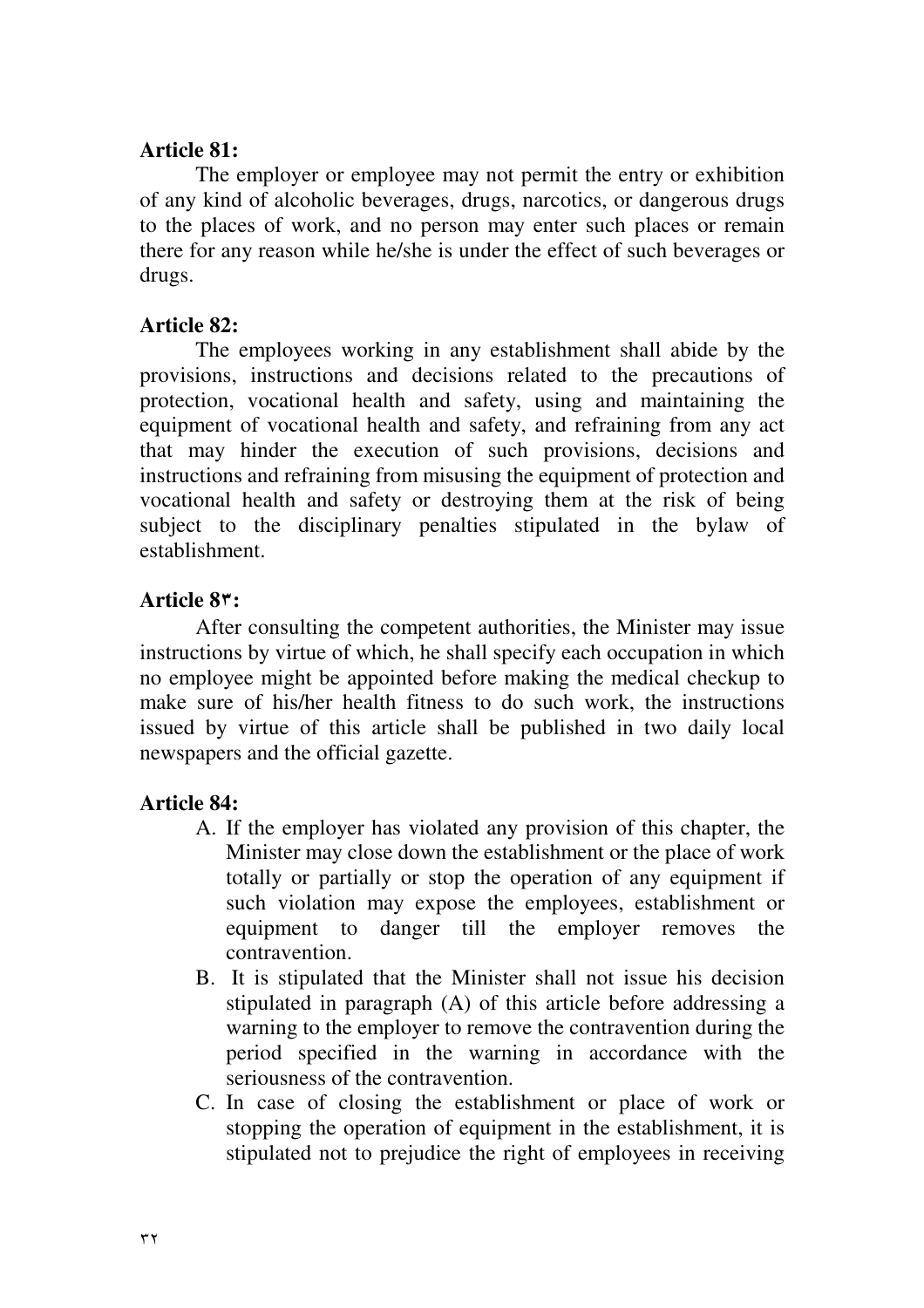their wages in full for the period of closing or stopping the operation.

D. The Minister may refer the contravener to the competent court and in this case he/she shall be punished by a fine not less than one hundred JDs and not exceeding five hundred JDs, the fine shall be aggravated in case of recurrence, the adjudged fine shall not be less than its minimum for any reason.

#### **Article 85:**

Upon the recommendation of the Minister, the Council of Ministers shall issue the required regulations in the following matters:

- A. Forming the vocational health and safety committees, appointing the supervisors in the public and private establishments and determining the powers and duties of such committees and supervisors.
- B. The preventive and therapeutic medical care for the employees, duties of the employers in its provision, how to establish joint medical units between more than one establishment, method of its financing, the devices that should be available in such units and the regular medical checkups for the employees.
- C. Protection and safety from the industrial machines and devices in addition to the places of work.

#### **Tenth Chapter Work Injuries and Occupational Diseases**

#### **Article 86:**

The provisions of this chapter related to the labour injuries and occupational diseases shall be applicable on the employees who are not subject to the provisions of the applicable Social Security Law.

#### **Article 87:**

A. If the employee was injured because of work an injury that led to his/her death or caused him/her a serious body injury that hindered his/her continuation in work, the employer shall transfer the injured to the hospital or any medical center and notify the competent security authorities of the accident and send a notification to the Ministry during a period not exceeding (48) hours from the occurrence of the accident, the employer shall bear the expenses of transferring the injured to the hospital or the medical center to treat him/her.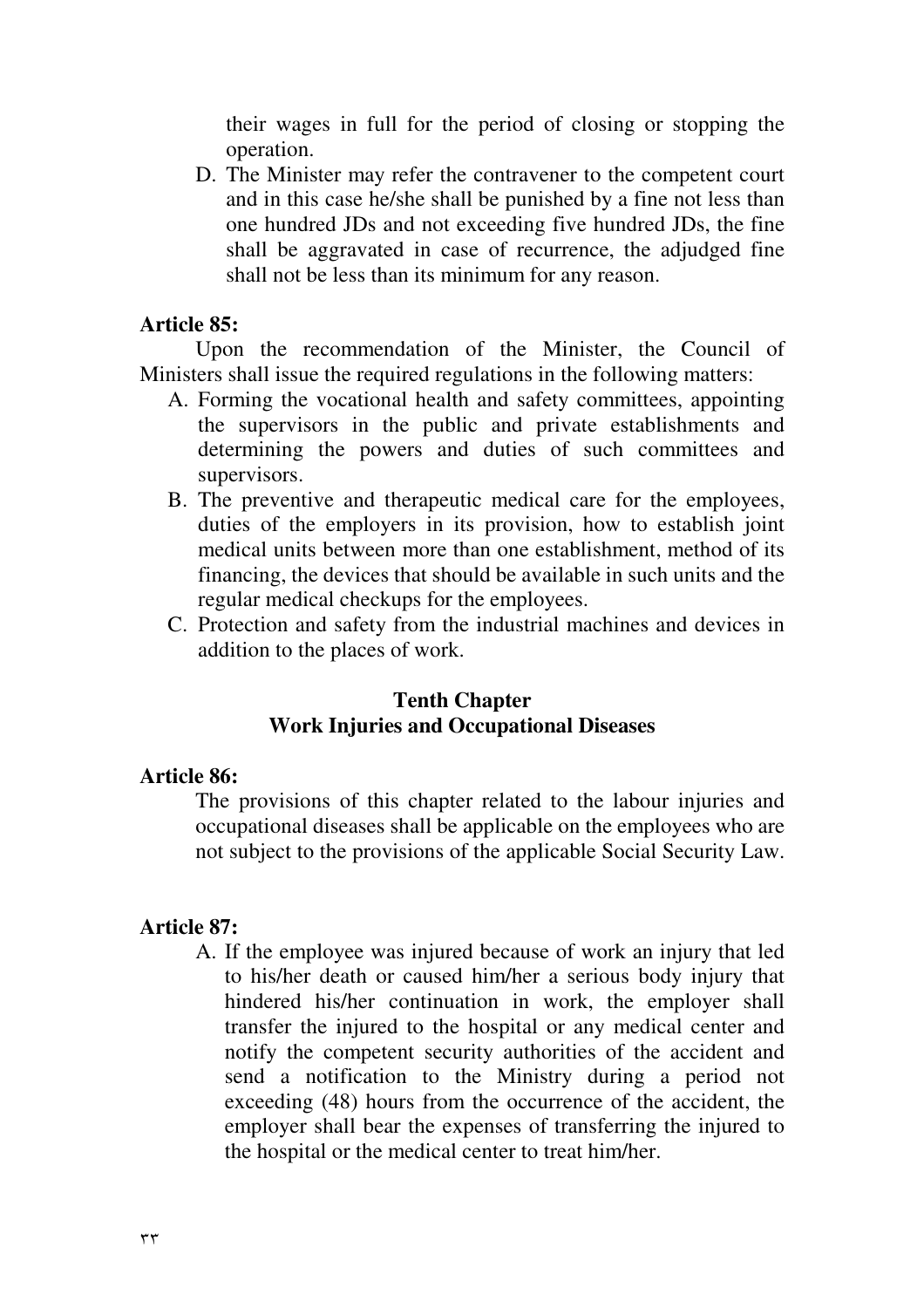B. The employer, establishment manager or its representative shall be punished in case of his/her violation to the provisions of paragraph (A) of this article with a fine not less than one hundred JDs and not exceeding five hundred JDs for each violation, the penalty shall be aggravated in case of recurrence.

### **Article 88:**

The employer shall be responsible for paying the compensation stated in this law for the employee who has been infected with an occupational disease resulting from his/her work based on a report of the medical authority.

### **Article 89:**

Taking into consideration what has been mentioned in any other law or legislation, the injured or entitled may not claim any compensation from the employer other than those mentioned in this law in relation to the work injuries except if the injury was resulting from the mistake of the employer.

### **Article 90:**

- A. If the work injury has resulted in the death of the employee or his/her total disability, the employer shall compensate the employee with the wage of one thousand and two hundred working days provided that the compensation shall not exceed five thousand JDs and not less than two thousand JDs.
- B. If the work injury has led to temporary disability of the employee, then he/she shall be entitled to a daily remuneration equaling (75%) of the rate of his/her daily wage as of the date in which the injury has taken place during the period of medication which shall be determined based on a report of the medical authority if his/her medication was outside the hospital, the remuneration shall be reduced to  $(65\%)$  of that wage if the injured was treated at one of the approved medication centers.
- C. If the work injury has resulted in permanent partial disability in accordance with the report of the medical authority, the employee shall be paid compensation at the rate of that disability to the compensation decided for the total disability by virtue of table No. (2) annexed to this law.
- D. If the one work injury has resulted in more than one body injury, the injured employee shall be entitled to compensation for each injury in accordance with the basis stipulated in this law provided that the total of that amount payable shall not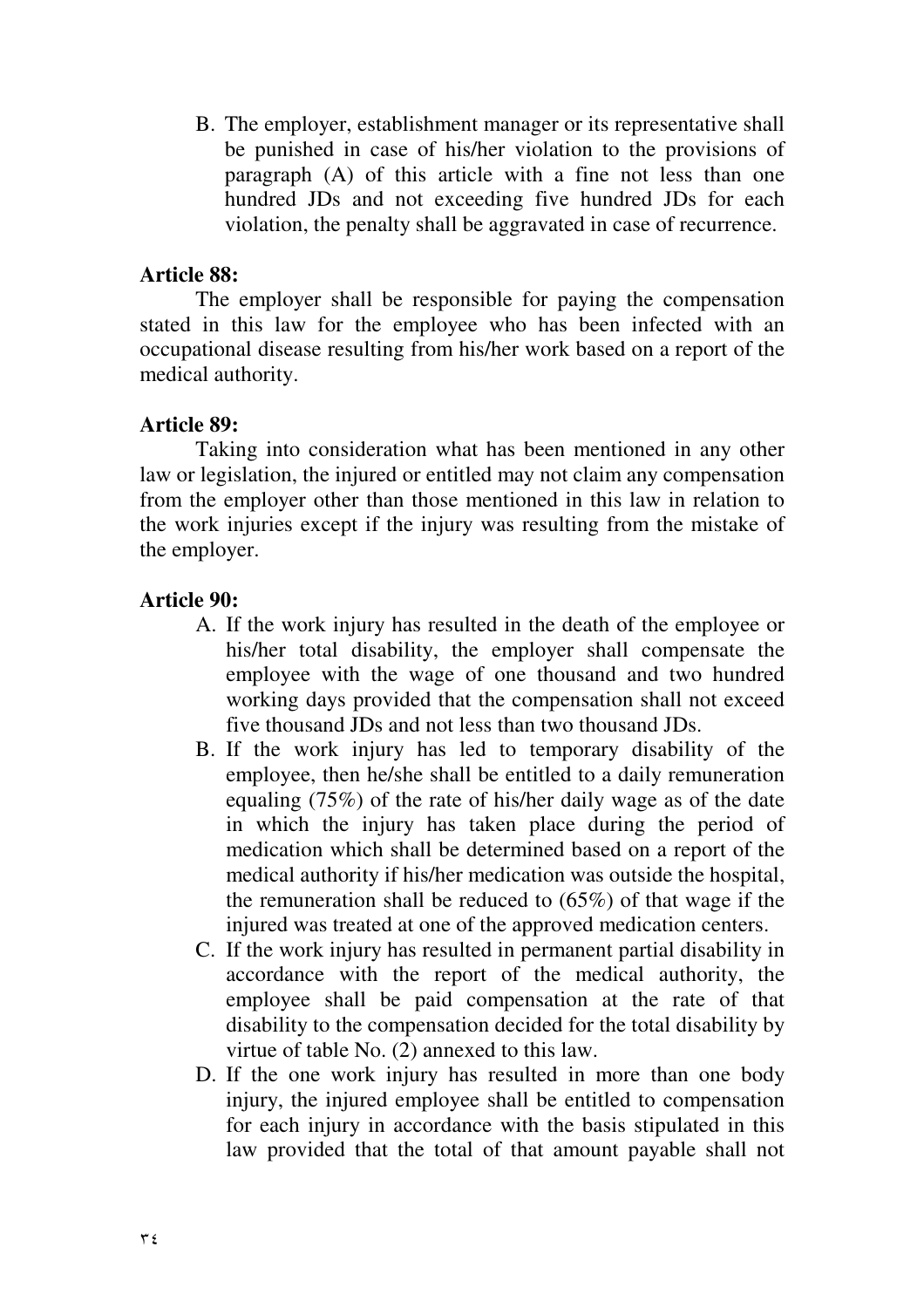exceed the amount of the compensation payable in case of total disability.

# - **This article has become so after adding the phrase (determined) after the phrase (period of medication) mentioned in paragraph (B) by virtue of the amended law No. 11 of the year 2004.**

### **Article 91:**

The compensation stipulated in this law shall be calculated on the basis of the last wage received by the employee if the employee was a taskwork employee, then it shall be calculated on the basis of the average wage during the last six months of his/her work.

### **Article 92:**

A. The due compensation shall be estimated by virtue of this law upon the request of the employer, employee, or those entitled, in case of non-agreement over the compensation, then the secretary-general shall estimate it being the commissioned with estimating compensations, and he/she shall be a litigant party in the lawsuit related to compensation, the Minister may appoint other commissioners from the Ministry officials to exercise the powers of the commissioner in any area of the Kingdom, the compensation shall be paid once during thirty days from the date of informing the concerned parties with the decision of the commissioner. B. The compensation stated in this law shall not hinder the employee or

the entitled getting the end of service remuneration if its entitlement conditions were met.

C. Any lawsuit related to the compensation stated in this law shall not be looked into by any court if the petition presented in its regard was submitted to the commissioner and was still in the stage of consideration.

### **Article 93:**

No compensation petition shall be approved for any work injury unless submitted to the commissioner during two years from the date of its occurrence or from the date of the death of the injured employee, however the commissioner may approve the petition after two years have passed from the date of injury or death if the delay in its submission was resulting from a justified excuse including final instability of the results of injury.

### **Article 94:**

A. Taking into consideration the text of paragraph (B) of this article, the injured right in the daily remuneration and the cash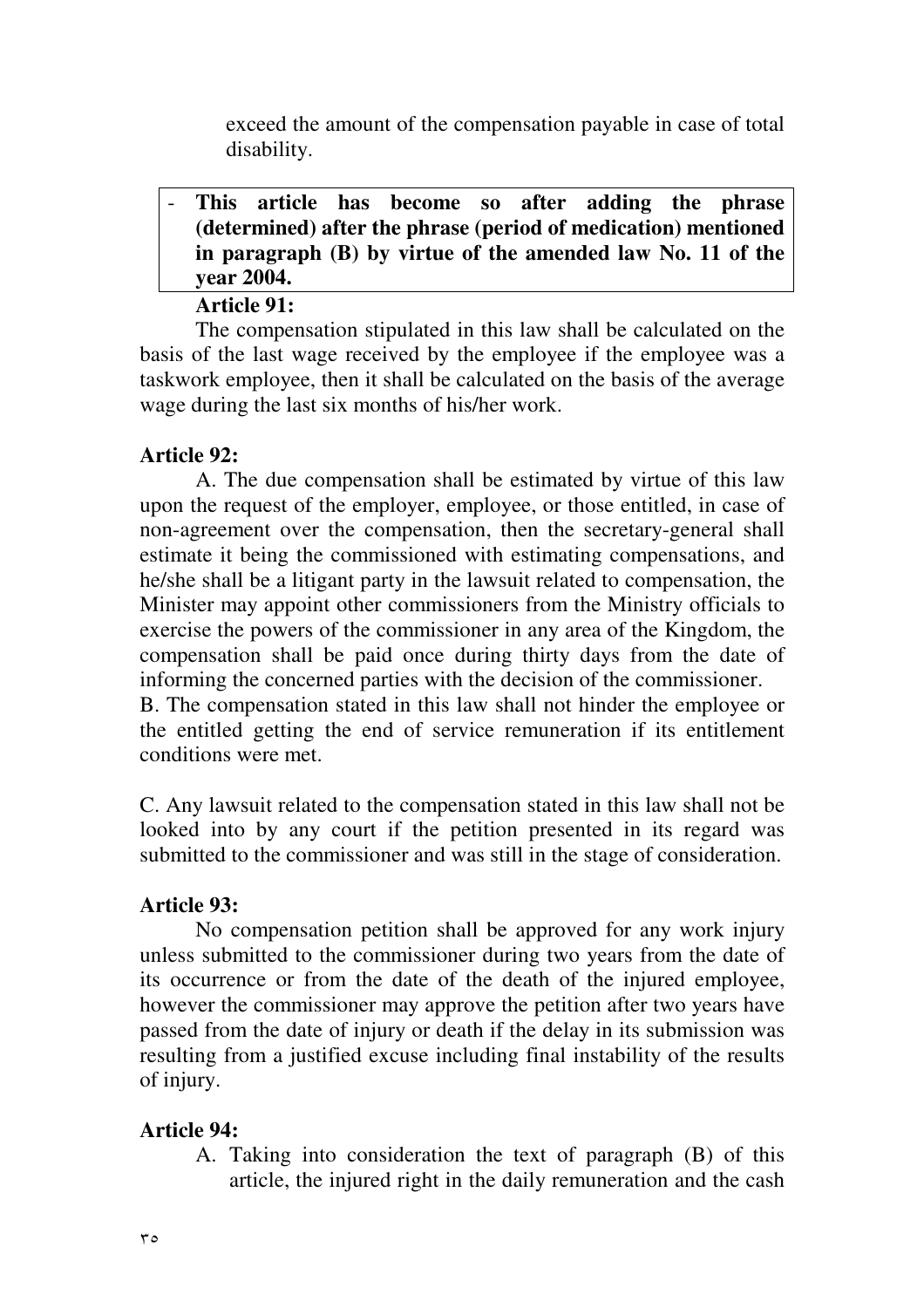compensation shall be extinguished provided that any of the following cases shall be proven by the result of the investigation made by the competent authorities after hearing the testimonies of the employer, his representative and the injured when his/her health condition allows that:

- 1. If the injury resulted from an intentional act, mistake or serious negligence of the injured.
- 2. If the injury resulted from the effect of alcoholic beverage, drugs or narcotics.
- 3. If the injured has violated the decided instructions regarding his/her treatment from the injury, protection, or the declared industrial security which shall be followed, and this violation had an effect in the occurrence of injury.
- B. The provisions of paragraph (A) of this article do not apply to any case of injury as the cases stipulated in that paragraph if they caused the death of the injured or if he was afflicted with permanent disability not less than a percentage of (30%), the daily remuneration or cash compensation shall be disbursed to the injured or those entitled according to the case.

#### **Article 95:**

In any case, the compensation that should be paid by virtue of the provisions of this law might not be mortgaged or seized except for the sustenance loan not exceeding the third of the compensation amount and it might not be transferred to another person except the employee or those entitled or by claiming the due compensation setoff after the death of the employee.

#### **Article 96:**

Taking into consideration the provisions of article (95) of this law, the compensation shall be distributed among those entitled in case of the death of the employee according to the percentages stated in table No. (3) annexed to this law.

#### **Eleventh Chapter Trade Union and Employers Associations**

#### **Article 97:**

A. The employees in any occupation may establish a trade union for them in accordance with the provisions of this law, the employee in that occupation shall have the right to join it if he/she has met the membership conditions.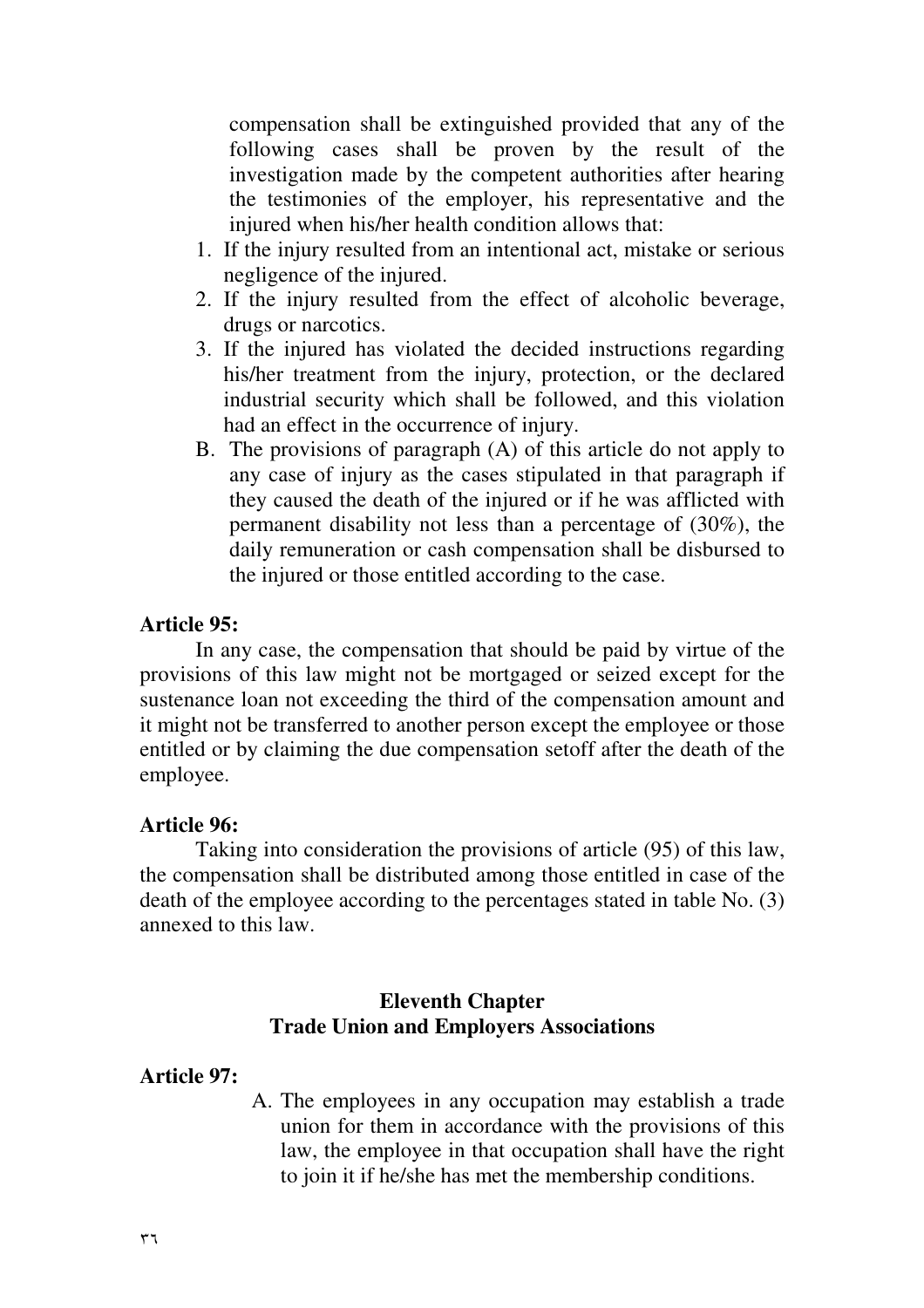- B. The employer shall not make the recruiting of the employee subject to the condition of his/her not joining the trade union, or waiving his/her membership in it, and the employer may not ask the employee to be disengaged from any association, the employer may not prejudice any of the employee's rights because of his/her membership in any association or contributing in its activities beyond the working hours.
- C. The trade unions and employers associations may not make any act that involves the intervention of any of them in the other association affairs directly or indirectly in relation to its structure, management, and how it is operated.

 **This article has become so after adding paragraph ( C) to it with the present text by virtue of the amended law No. 11 of the year 2004, the title of this chapter was amended and replaced with the present title by virtue of the amended law No. 11 of the year 1999.**

### **Article 98:**

- A. Taking into consideration the provisions of paragraph (B) of this article, the association shall be established by founders whose number shall not be less than fifty of those working in the same occupation or similar occupations or those related to each other in the same production.
- B. The Minister may issue a decision to categorize the occupations and industries whose employees may establish an association for them with the agreement with the General Federtaion of Trade Unions, and he shall specify in his decision the groups of occupations and industries for which not more than one general trade union might be established for all its employees because of their similarity, or those related occupations, or their sharing the same or integrated production, and he shall make his decision applicable on the existing associations.

### **Article 99:**

- A. The trade union shall execute its activity to achieve the following goals:
- 1. Safeguarding the interests of those working in the occupation and defending their rights in the scope of the provisions stipulated in this law.
- 2. Providing the health and social services to the employees joining a trade union and establishing medical clinics, the social care establishments and the consumer goods establishments.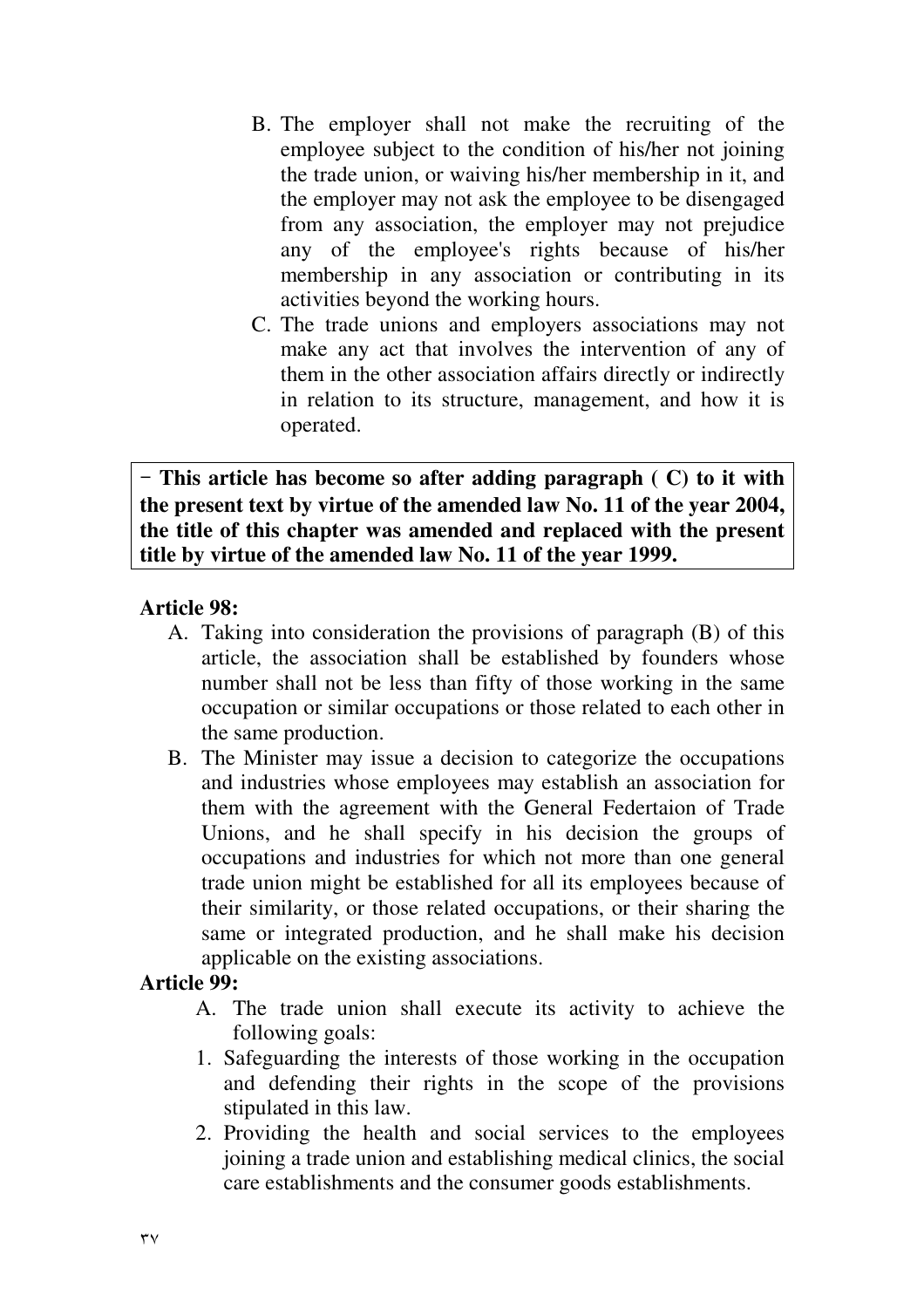3. Working to raise the economical, vocational and educational level of the employees.

B. The trade union may open branches in the Kingdom and specify the provisions and procedures related to the relation between the trade union and its branches by virtue of its bylaw.

#### **Article 100:**

After consulting the Ministry, the General Federation of Trade Unions shall set a bylaw for the federations and unions provided that the bylaw of the unions shall include the following:

A. Name of the union and the address of its headquarter.

B. Objectives for which the union is established.

C. Procedures of members joining or disjoining.

D. How to establish the branches of the union throughout the Kingdom and the conditions of forming committees and their procedures.

E. Number of the members of the administrative body of the union, its duration, how it is elected, time of its meetings, how to fill the vacancies in its membership and its powers.

F. Rights enjoyed by the members of the union, obligations borne by them, cases in which the member is subject to disciplinary penalties including fine and dismissal from the union.

G. Services and the financial aids provided to the member in case of necessity including the contribution in the treatment costs and the appointment of attorneys.

H. Conditions of appointing employees in the union, its procedures, terminating their services.

I. How to preserve the properties of the union; keep its books and financial records.

J. Procedures of calling the plenary session of the union to its ordinary and extraordinary meetings.

### **Article 101:**

- A. The trade unions registered prior to the validity of this law shall be considered as existent as if they were registered by its virtue.
- B. The trade unions registered prior to the validity of this law shall be considered as if they were registered by its virtue.
- C. The aforementioned trade unions and then and employers associations shall adjust their conditions and regulations with the provisions of this law during a period not exceeding six months since its validity.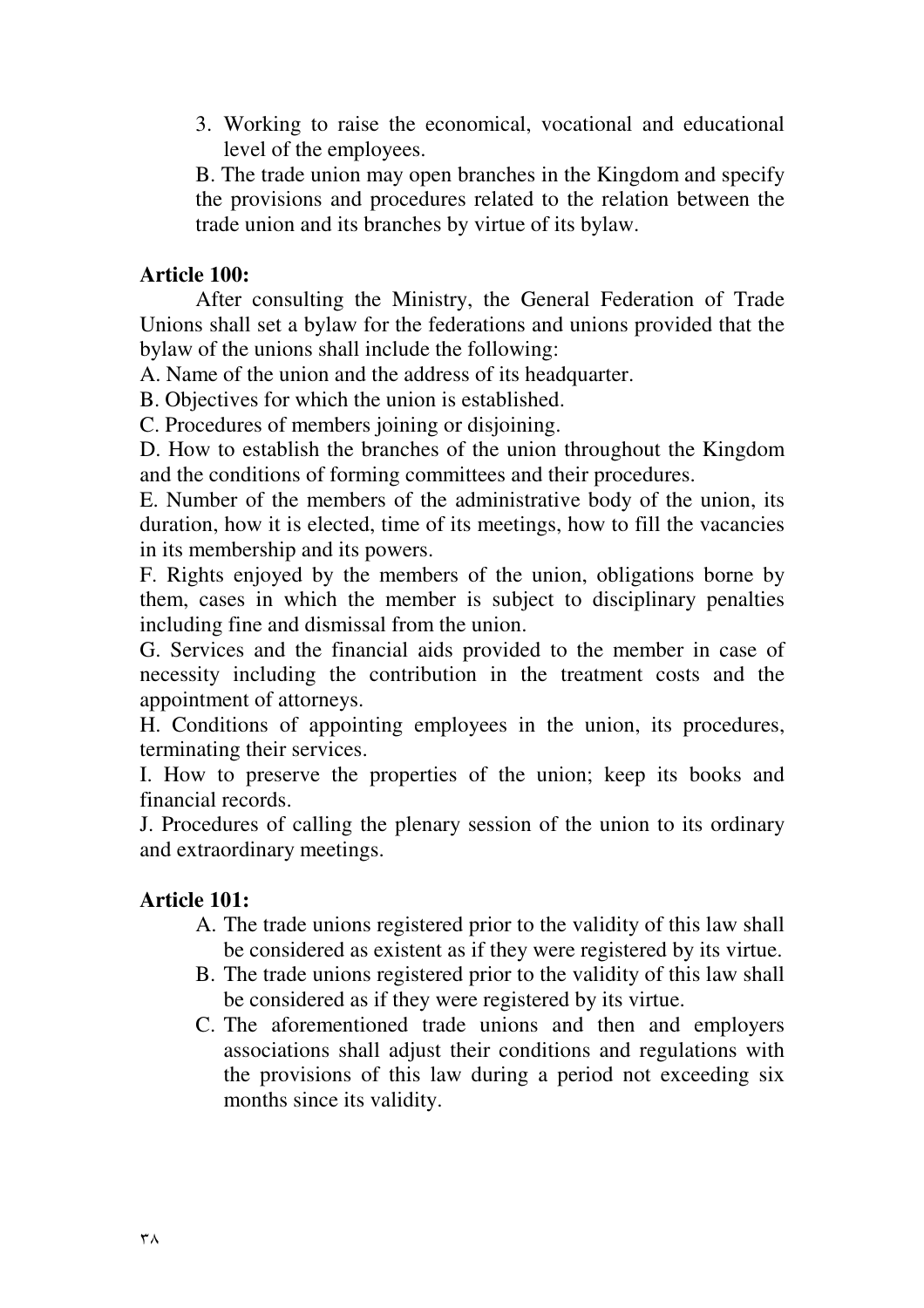**- This article has become so after deleting its previous text and replacing it with the present text by virtue of the amended law No. 11 of the year 1999, it previous text was as follows:** 

**A. The trade unions registered prior to the validity of this law shall be considered as existent as if they were registered by its virtue.** 

**B. The employers association registered prior to the validity of this law shall be considered as if they were registered by its virtue.** 

**C. The aforementioned trade unions and employers associations shall adjust their conditions, regulations, and designations with the provisions of this law during a period not exceeding six months since its validity.**

### **Article 102:**

- A. An application for registering any trade union or employers association signed by the founders shall be submitted to the Registrar of Associations and the Employers Associations at the Ministry enclosed with the following:
- 1. Bylaw of the association or the employers association including its name, main office and address.
- 2. The members of the first administrative body elected by the founders.
- B. The Registrar of Associations and Employers Association may commission the administrative body to provide him with any additional details that he deems necessary to look into the application and completing the procedures of registering the association or the employers association.
- C. The Registrar of Associations and Employers Association shall issue his decision regarding the application of registering any association or employer association during a period not exceeding thirty days from the date of submitting him the application, if the Registrar approved the application, he shall issue a certificate of registering the association, and shall publish the registration decision in the official gazette, if he decides to disapprove the application, the founders may appeal his decision at the Supreme Court of Justice during thirty days from the date of declaring the decision.
- D. The persons injured from registering any association or the employers association may appeal the registration decision at the Supreme Court of Justice during thirty days from the date of publishing the decision in the official gazette.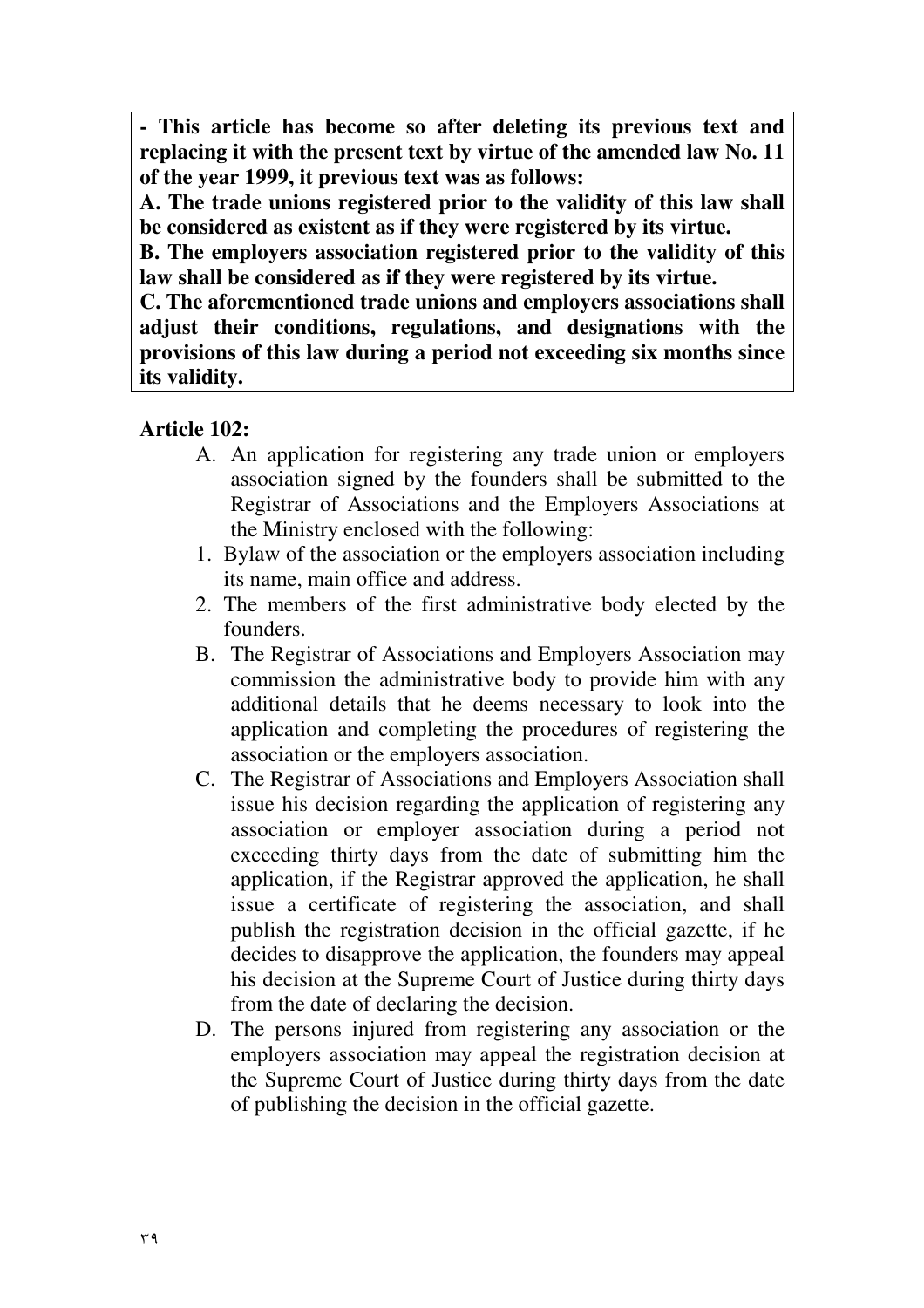**- The word ( association) or (associations) shall be cancelled wherever mentioned in the original law including the articles (102), (103), (104), (105), (106), (107), (108), and (121) and shall be replaced with the phrase ( employers association) or (employers associations) as the case may require by virtue of the amended law No. 11 of the year 1999.** 

### **Article 103:**

Ϊ

- A. The association or the employers association shall be considered as existent according to the name in which it was registered, and shall acquire the juristic personality, by this capacity, it shall exercise all the acts that it may exercise in accordance with its bylaw as of the date of:
- 1. Publishing the decision of the Registrar of Associations and the Employers Association of registering the association and the employers association in the official gazette.
- 2. Or the issuance of the judgment of the Supreme Justice Court which stipulates the cancellation of the decision of the Registrar regarding the disapproval of registering the association or the employers association.
- 3. The expiry of the appeal period stipulated in article (102) of this law.

B. The association or the employers association shall inform the Registrar of Associations and the Employers Associations regarding any change or amendment made to its bylaw during fifteen days from this change or amendment.

### **Article 104:**

All the correspondences and notices shall be sent to the association or the employers association at its registered address, the Registrar of Associations or Employers Association shall be informed of any change made to the address during seven days of the change, which shall be registered in the associations record and the employers association with the Registrar, otherwise the registered address shall be considered as still existent.

### **Article 105:**

The Registrar shall cancel the certificate of the association or employers association registration if it was proven that such association does not exist any more whether because it has been dissolved voluntarily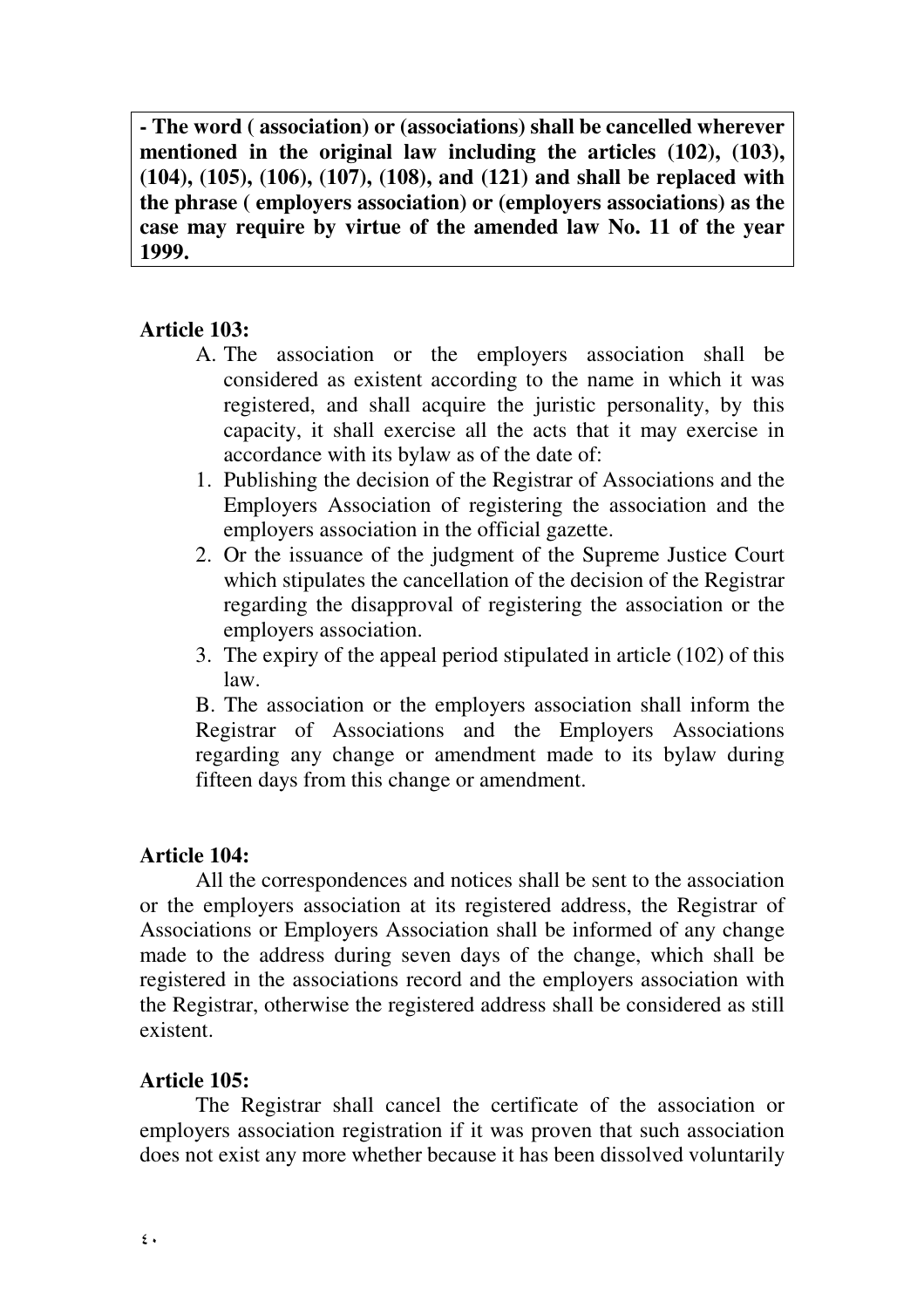or in accordance with the provisions of this law or according to a judicial judgment.

### **Article 10:**

The association or the employees association shall be dissolved voluntarily by the approval of two thirds of its members who have paid their subscriptions in an extraordinary meeting held by the general assembly of the association or the employers association for this purpose, its assets and rights shall be dissolved and disposed in such case in accordance with the provisions of the bylaw, the Minister and the General Federation of Trade Unions shall be notified of the dissolution decision during fifteen days from the date of its issuance and shall be published in the official gazette.

### **Article 107:**

A. If the association or the employers association has defaulted in providing the Ministry with any notice, statement, balance sheet, or any of the accounts or documents that should be provided in accordance with this law and the regulation issued by its virtue, then the association or the employers association or its representative shall be punished by a fine not less than fifty JDs and not exceeding one hundred JDs, the adjudged fine shall not be reduced for any reason.

B. If the association or the employers association has violated the provisions of its bylaw, it shall rectify the situation whether by itself or upon the request of the Ministry or the General Federation of Trade Unions during a period not exceeding three months, if it has not rectify the situation during the decided period, then it shall be referred by the Minister or whom he authorizes to the competent Court of First Instance to sue it for that contravention, the Court may decide to prevent the association from practicing its activities till the issuance of its judgment in the lawsuit.

### **Article 108:**

- A. The employers in any occupation may establish employers association for them to safeguard their vocational interests in relation to the execution of the provisions of this law.
- B. The employers association shall be established by founders not less than thirty of the employers of the same occupation, similar occupations, related occupations, or common occupations in the same production, the employer in any occupation shall have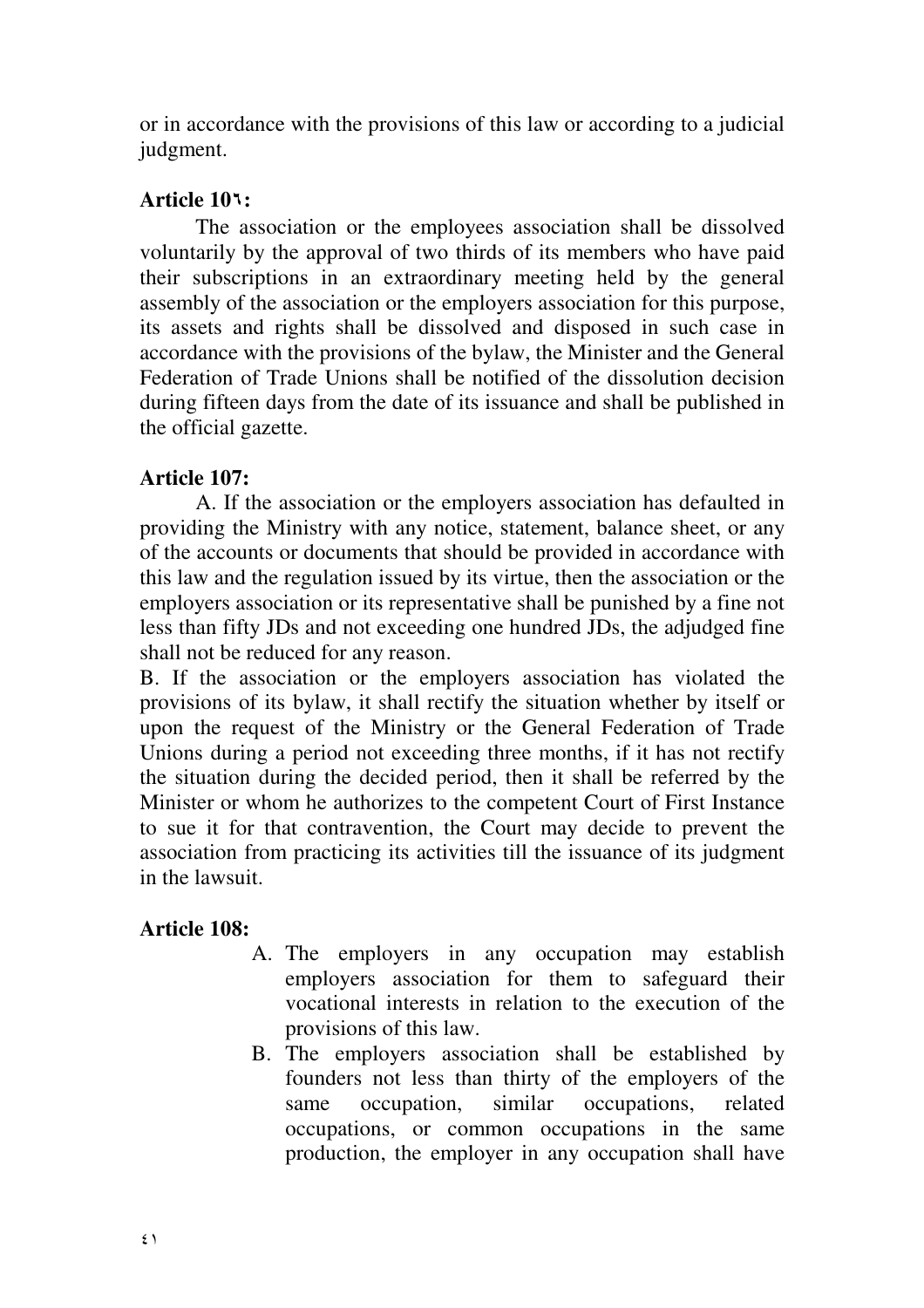the right to join the employers association representing his occupation or refrain from that.

- C. It is stipulated that the founder of any association of the employers associations and trade unions and the membership applicant shall meet the following conditions:
- 1. He shall be Jordanian.
- 2. The age of the founder shall not be less than 25, and the age of the membership applicant shall not be less than 18.
- 3. He shall not be sentenced with a felony or delict violating honor and morals.

# - **This article has become so after deleting the text of item (2) of paragraph (C) and replacing it with the present text by virtue of the amended law No. 12 of the year 1997 as its previous text was as follows:**

- **"2. His age shall not be less than 25".** 

# **Article 109:**

The assets of the employees association shall not be disbursed except for justified purposes related to the interest of the association including the following:

- A. Salaries, allowances and expenditures for the working employees in it and the full- time members working in it.
- B. Costs of the association management including the wages of auditing its accounts.
- C. Fees of the judicial lawsuits instituted by or against the association and their costs if the association or any of its members was a party in the lawsuit, and the lawsuit was for securing any right for the association, protecting it, or it was related to rights arising from the relation of a member with the employer.
- D. Costs of any labour dispute related to the association or a member of the association.
- E. Compensating the members for any loss arising from a labour dispute.
- F. Monetary aids paid to the association members or their family members because of death, old age, sickness, unemployment, or accidents that occur to them.
- G. Costs of the educational and social services provided by the association to the members.

# **Article 110:**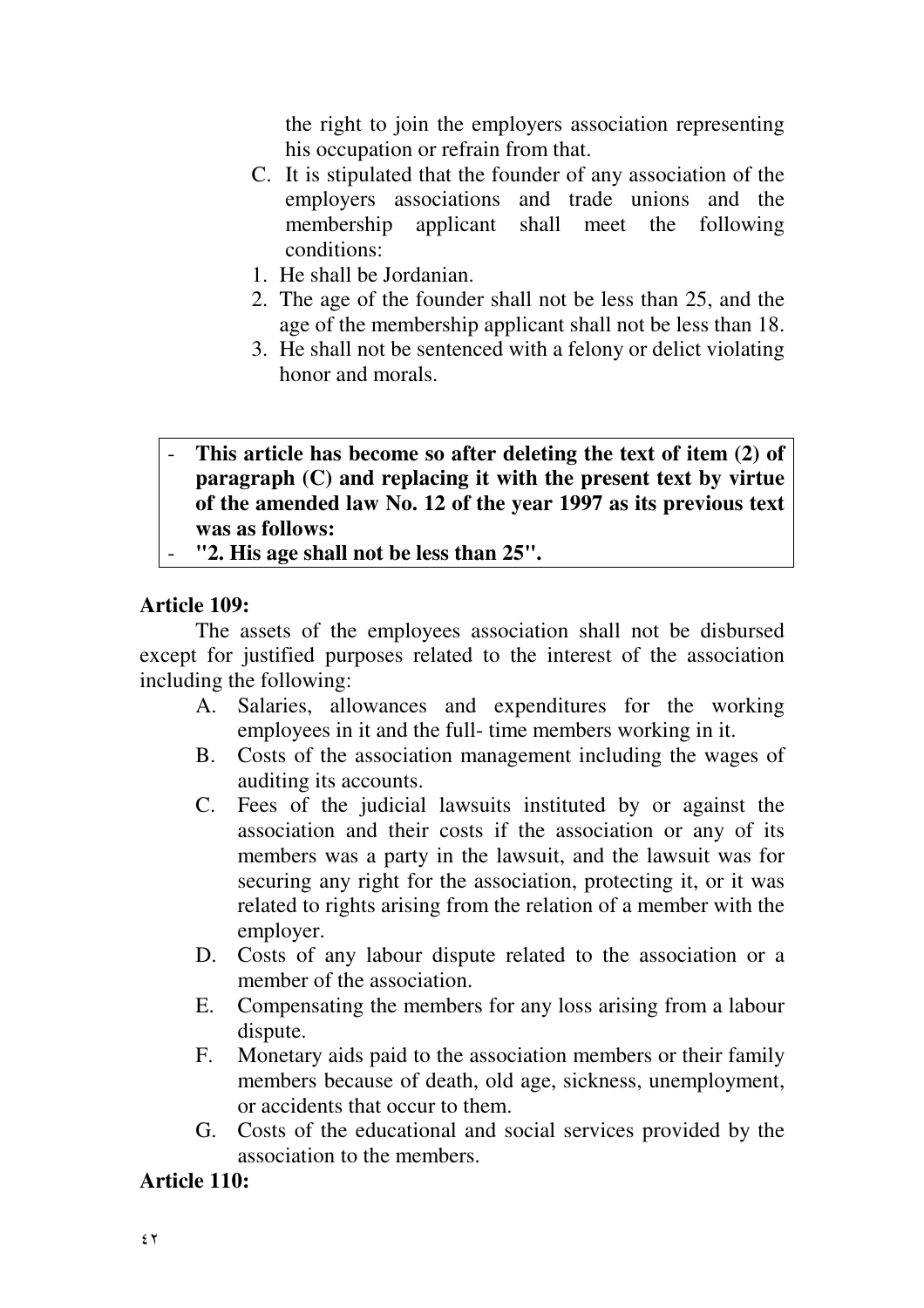- A. The labour associations shall form the General Federation of Trade Unions, and it shall have a juristic personality, in which each association shall keep its special rights.
- **B.** The Federation shall be constituted from the members of associations from which the Federation is constituted, and shall enjoy all the rights enjoyed by the union.
- **C.** By the approval of the General Federation of Trade Unions, two associations and above may constitute a vocational union provided each of them shall acquire the approval of the majority for its plenary session, and shall acquaint the registrar with that in writing.
- **D.** The General Federation of Trade Unions and the registered vocational unions shall have the right to join any Arab or international labour organization that has justified means and aims.
- **E.** Organizing the affairs of the General Federation and the vocational unions in a special regulation issued for this purpose.

### **Article 111:**

 Any employee or member in any trade union shall not be punished, and no legal or judicial procedures shall be taken against him/her because of an agreement concluded between the union members regarding any purpose of the justified purposes of the trade unions provided that the agreement shall not violate the applicable laws and regulations.

### **Article 112:**

Any trade union shall not be considered as illegal for the mere allegation that any of its purposes aim at restricting the freedom of trade.

### **Article 113:**

- A. Each trade union or the employers association shall prepare record and registers according to the conditions decided by the Minister.
- B. The labour inspector may be acquainted at any time with the records of accounts of any union in addition to other records and registers kept by the association and the lists of members. Besides, any employee or member of the association may be acquainted with such record and registers as well as these lists at the specified times in the bylaw of the association provided that such procedures shall be concluded in the headquarter of the association.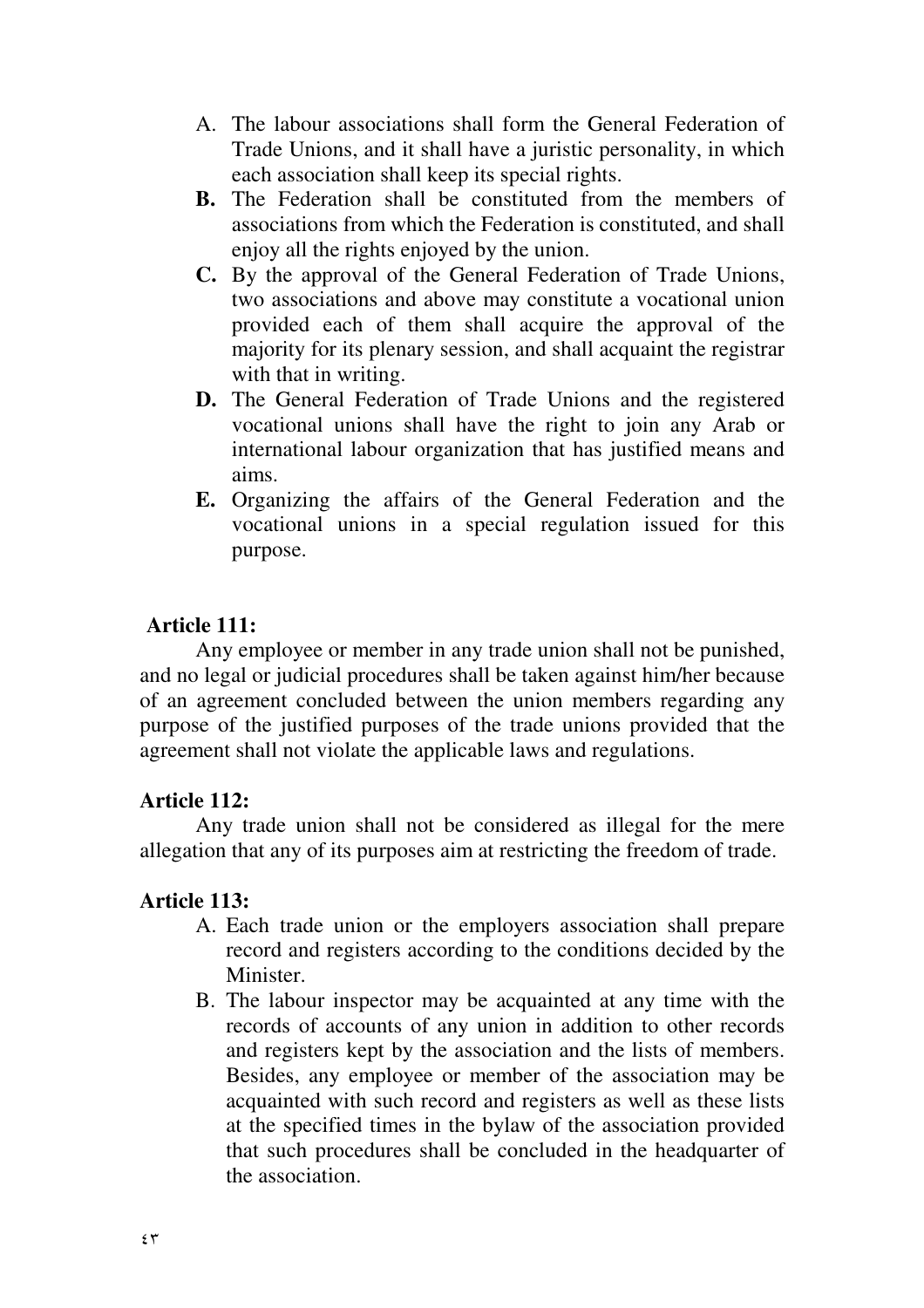**This article has become so after adding the phrase ( or the employers association) after the phrase ( trade union) mentioned in paragraph (A) of it by virtue of the amended law No. 11 of the year 2004.** 

### **Article 114:**

No person might be elected as a member in the administrative body of any association except if he was a registered employee or full time employee at such association, and no person might be elected in the body if a judicial judgment was rendered against him/her in a criminal offense or an offense violating honor or morals.

# **Article 115:**

The association may open branches for it all over the Kingdom, the bylaw of the association shall determine the relation between the association and its branches, and between the association and the General Federation of Trade Unions.

# **Article 116:**

- A. The Minister may institute a lawsuit at the Court of First Instance asking for dissolving any association in any of the following cases:
- 1. If any violation to the provisions of this law was committed provided a written notification was addressed to the association before instituting the lawsuit asking for removing the violation during the period specified by the Minister but it has not fulfilled the request.
- 2. Instigation for leaving or refraining from work, stay-in strike, or demonstration in the cases where these acts are prohibited by virtue of this law and all applicable legislations.
- 3. Using force, violence, threatening or illegal procedures in assaulting or attempting to violate the right of the others in work or any other right of his/her rights.

B. The judgment of the Court of First Instance regarding the dissolution of the association might be appealed to the Court of Appeals during thirty days from its notification if it was in presence and from the date of its declaration if it was in absentia, the decision of the Court of Appeals shall be final.

# **Article 117:**

If the association was dissolved compulsorily for any reason, then its money shall be deposited at the bank specified by the General Federation of Trade Unions till a new association for the occupation or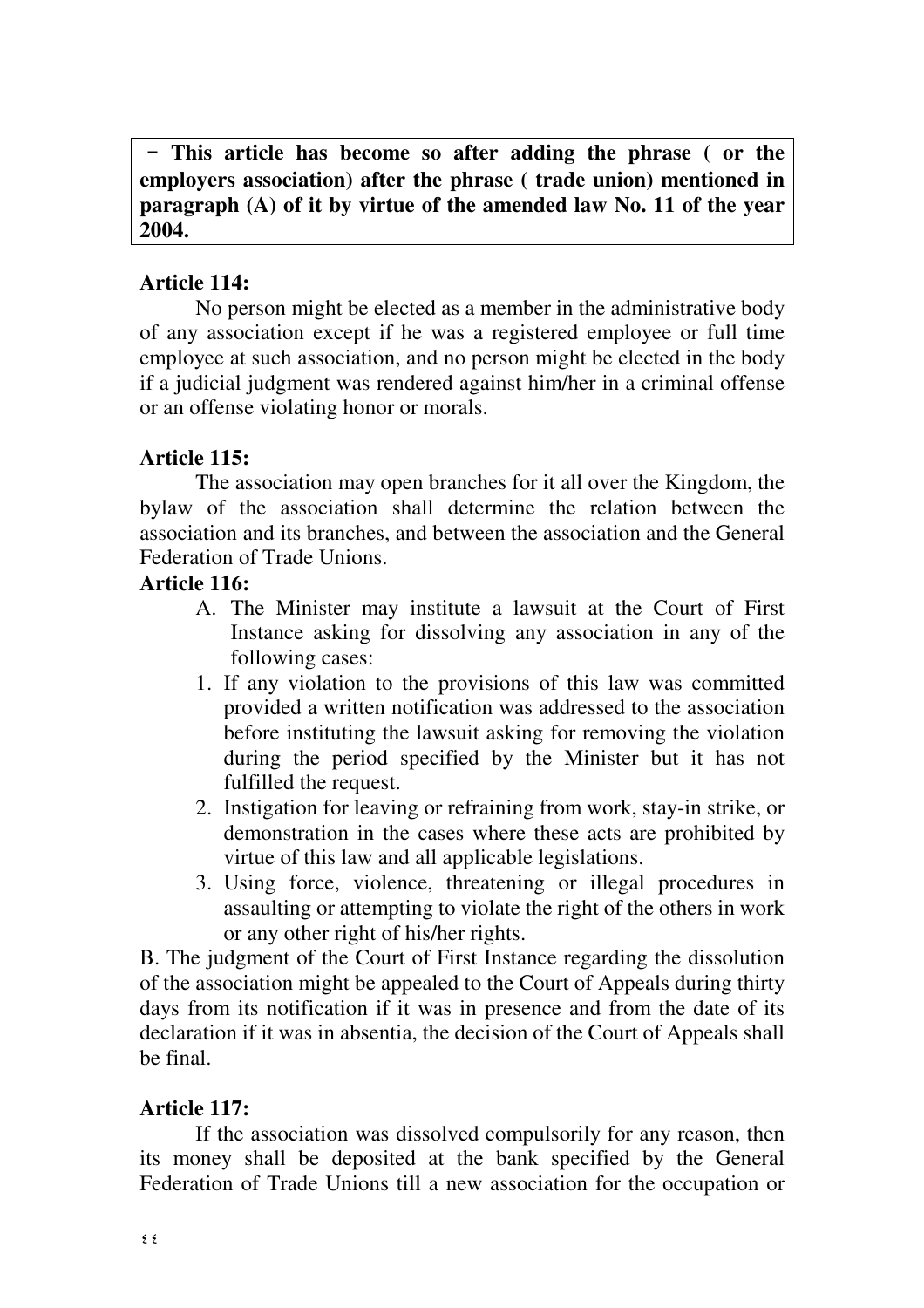occupations is established, if such association was not established during one year from dissolving the first association, then its movable and immovable properties shall be granted to the General Federation of Trade **Unions** 

# **Article 11:**

- A. Each trade union or employers association shall send the Registrar before the beginning of April of each year a copy of its duly audited balance sheet on the decided form by the auditor in which it clarifies its revenues, expenses, assets, and obligations during the previous and ended years on thrity first of December, and the Registrar of Association may ask the association to provide him with additional data or illustrations for the balance sheet.
- B. The balance sheet of the association that shall be sent to the Registrar shall be enclosed with a statement including the names of employees of the association and the changes made by the association regarding them and their situations during the year of the balance sheet.

 **This article has become so after adding the phrase ( or the employers association) after the phrase ( trade union) mentioned in paragraph (A) of it by virtue of the amended law No. 11 of the year 2004.** 

# **Article 119:**

- A. If any trade union or employers association has defaulted from providing any notice, statement, balance sheet, or any other document required by the provisions of this law, or by the Minister or Registrar, then the employee or the person commissioned with providing or sending it by virtue of the bylaw of the association shall be punished by a fine not less than fifty JDs and not exceeding one hundred JDs, this fine shall be aggravated according to its maximum in case the contravention was recurred.
- B. Any one who has intentionally provided a false information in the balance sheet of the association, participated in that, or made any forgery to the bylaw of the association, or any amendment of it, participated in that, or omitted the inclusion of any text of it shall be punished by a fine not less than five hundred JDs and not exceeding one thousand JDs or imprisonment for a period not less than three months and not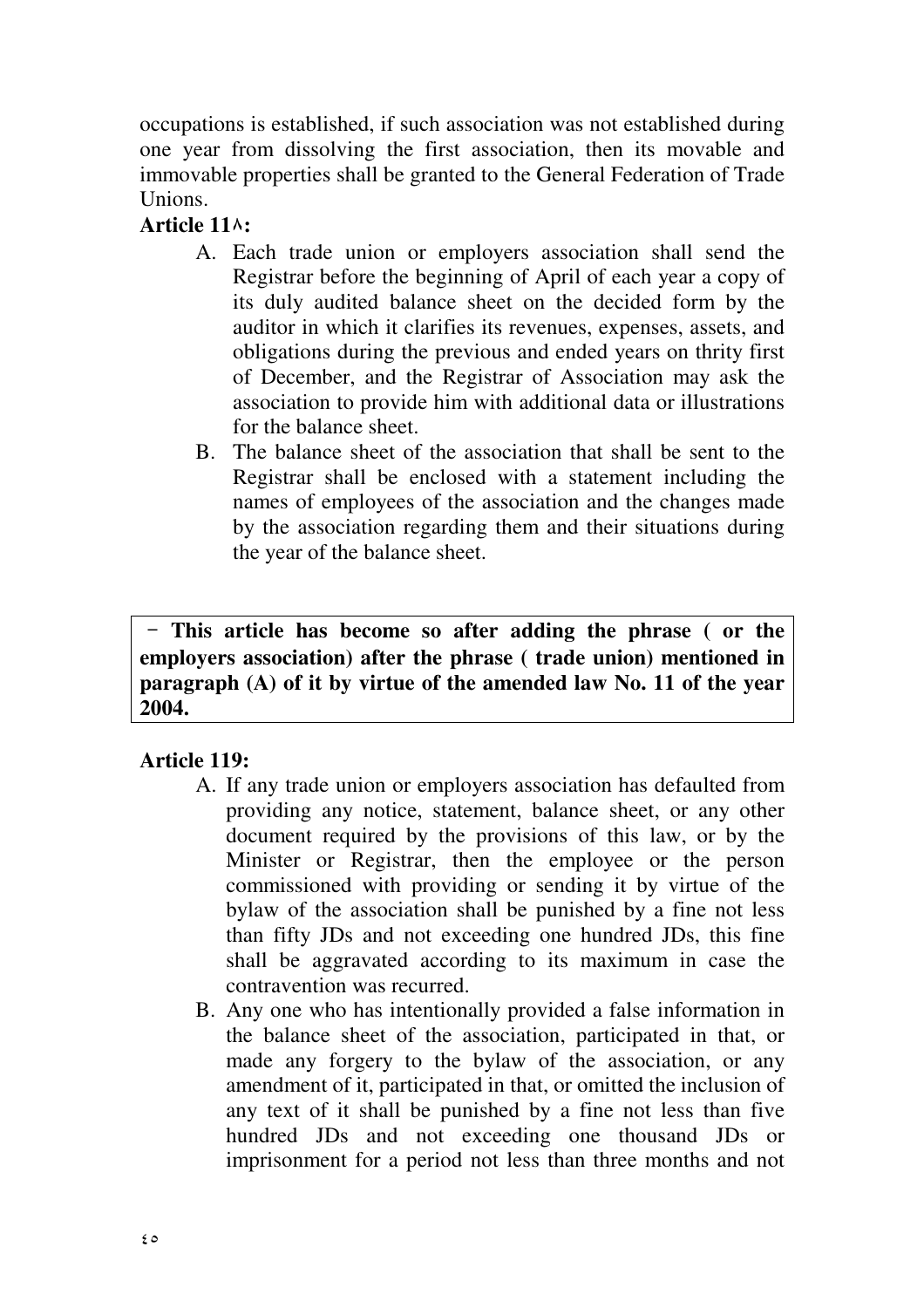exceeding a year, the penalty shall be aggravated according to its maximum in case of contravention reoccurrence.

 **This article has become so after adding the phrase ( or the employers association) after the phrase ( trade union) mentioned in paragraph (A) of it by virtue of the amended law No. 11 of the year 2004.**

### **Twelfth Chapter Settlement of the Collective Labour Disputes**

### **Article 120:**

 The Minister may appoint a reconciliation representative or more of the Ministry employees to undertake the task of mediation in settling the collective labour disputes for the area that he specifies and the period that he deems suitable.

### **Article 121:**

- A. If a collective labour dispute occurs, then the reconciliation representative shall start the meditation procedures between the two parties to settle that dispute, if it was agreed upon according to a collective contract or others, the reconciliation representative shall keep a copy of it approved by the two parties.
- B. If making negotiations between the two parties was impracticable for any reason, or it was ascertained that continuing in it will not result in settling the dispute, the reconciliation representative shall present a report to the Minister including the reasons of dispute and the negotiations concluded between the two parties in addition to the result that he has reached during a period not exceeding twenty one days from the date of referring the dispute to him.
- C. If the Minister could not settle the dispute, he shall refer it to a reconciliation council formed by:
- 1. A president appointed by the Minister provided that he shall not have any relation to the dispute, trade unions or employers associations.
- 2. Two members or more representing each of the employers or employees with equal numbers, each party shall appoint his representative in the council.

### **Article 122:**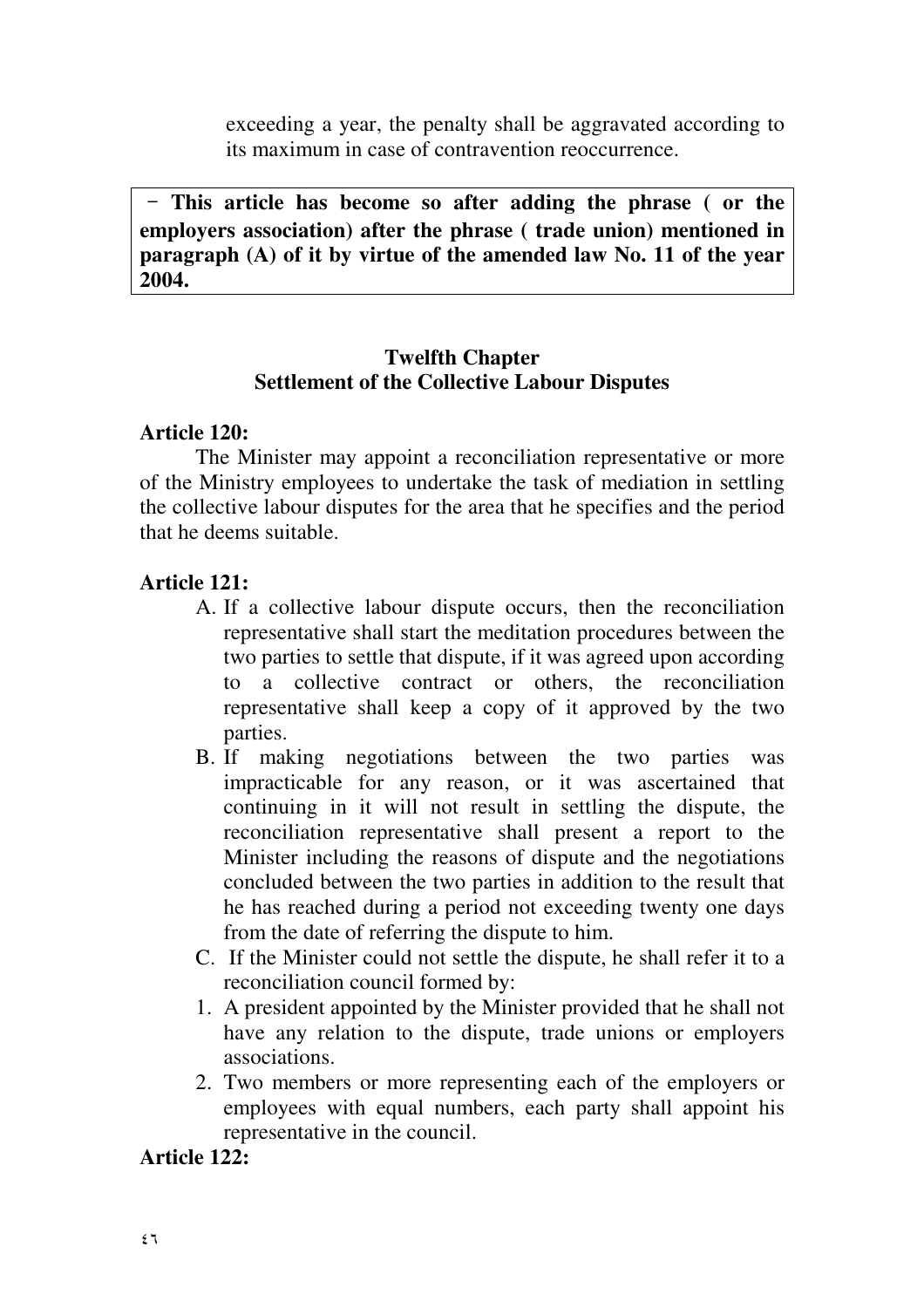- A. If a labour dispute was referred to the reconciliation council, it shall exert its effort to settle the dispute in the manner it sees appropriate, if it could settle it completely or partially, then it shall present a report of that to the Minister enclosed with the signed settlement between the two parties.
- B. If the reconciliation council has not reached a settlement for the dispute, it shall present the Minister a report including the reasons of dispute and the procedures taken by the council to settle it in addition to the reasons that have prevented its settlement as well as the recommendations it sees suitable in this regards.
- C. In all cases, the council shall conclude the reconciliation procedures and provide its report of the result it has reached during a period not exceeding twenty one days from the date of referring the dispute to it.

### **Article 123:**

No party in the labour dispute may appoint attorney before the reconciliation representative or council.

### **Article 124:**

- A. If the reconciliation council could not settle the collective labour dispute, the Minister shall refer it to a labour court constituted by three regular judges appointed by the judicial council for this purpose upon the request of the Minister headed by the one having the higher degree, and it may be held in the presence of two of its members, in case of their disagreement, then the third judge shall be invited to participate in looking into the case and issuing a decision in its regards.
- B. The labour dispute referred to the labour court shall be given the urgent attribute as looking into it shall start during a period not exceeding seven days from the date of referral provided that the court shall issue its decision in the dispute and inform the Minister during thirty days from that date, this decision shall be final and not appealable before any judicial or administrative body.
- C. The labour court shall look into the labour dispute presented before it and decides in it in accordance with the procedures it deems suitable to achieve justice between the parties provided that it shall consider any special procedures stipulated by this law, each party may appoint an attorney or more before the court.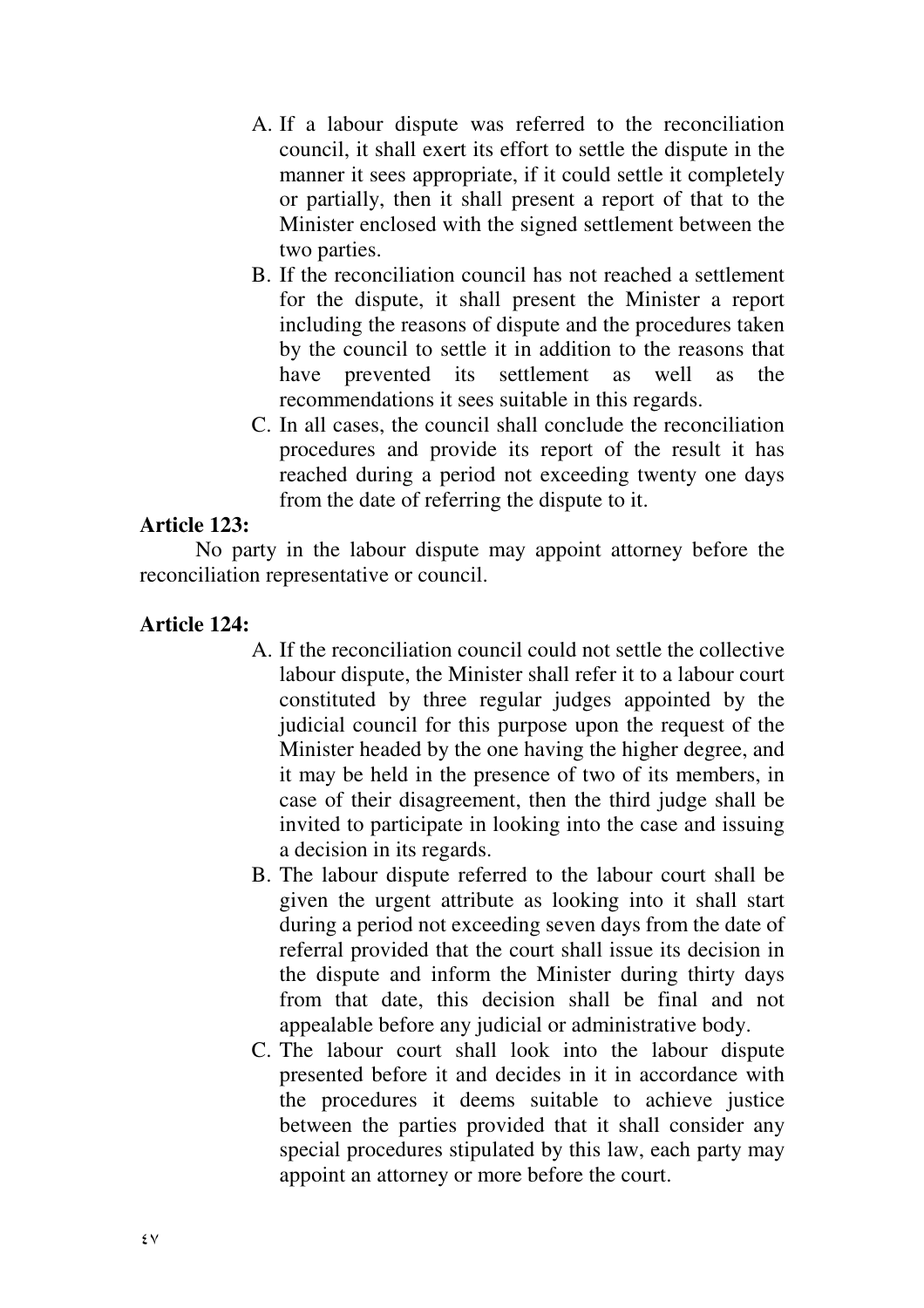#### **Article 125:**

 Upon looking into a labour dispute, the labour court and the reconciliation council shall have the following powers:

- A. Hearing the testimonies of any person or resorting to his/her expertise in the dispute after taking the oath.
- B. Ordering any party of the dispute to present documents or evidence he/she has, and that the court considers as necessary for looking into or deciding in the dispute.

### **Article 126:**

The labour court may illustrate any decision that it has issued upon the request of the Minister or any party of the dispute to eliminate any ambiguity without diverting the decision from the results it has reached, and it may at any time rectify by itself or upon the request of the Minister or any of the litigant parties the mistakes, errors in writing or calculation in the judgments and decisions through incidental inattentiveness.

### **Article 127:**

The sessions of the labour court and the reconciliation council shall be held at the Ministry. The Ministry shall be responsible for providing the administrative requirements, facilities and equipment enabling them to perform their works.

### **Article 128:**

- A. The report of the reconciliation council and the decision of the labour court shall be in writing and shall be signed by all the members of the council or court in accordance to the necessity. The decision of the court shall be issued unanimously or by majority, each disagreeing party of the court or council members shall register his/her view in the report or decision.
- B. The report of the council or the decision of the labour court shall be published in one local newspaper or more at the expense of the disputing parties during thirty days from the date in which the Minister has received the report or decision.

#### **Article 129:**

The remunerations decided by the Council of Ministers upon the recommendation of the Minister shall be disbursed to the president, members of the labour court, and sessions' clerk.

#### **Article 130:**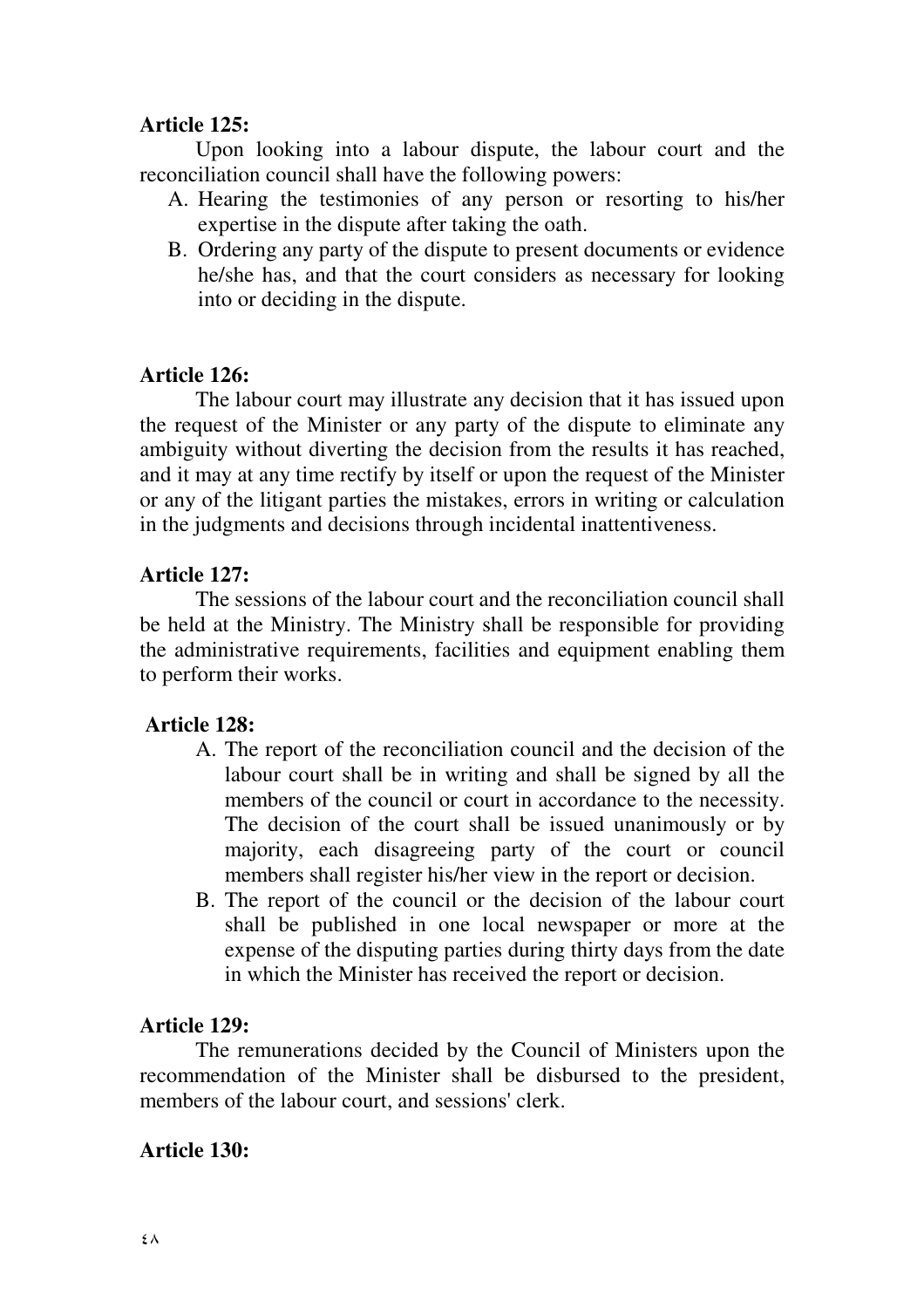The settlement reached by the result of the reconciliation procedures by virtue of the provisions of this law or the decision of the labour court shall be binding to the following categories:

A. Labour dispute parties.

- B. Successors of the employer including his/her inheritors to whom the establishment in which the dispute occured has been transferred.
- C. All persons who were working at the establishment in which the dispute occured on the date of the dispute or in a department of that establishment, and all persons who are employed afterwards in that establishment or any department of it if the report of settlement or the labour court decision stipulates so, and nothing in this law or the regulations issued by its virtue hinders that.

### **Article 131:**

- A. The labour court decision shall be valid as of the date it specifies.
- B. The settlement reached as result of the reconciliation procedures shall be applicable as of the date on which the labour dispute parties have agreed, if they have not agreed upon the date, then the settlement shall be applicable as of the date of signing the settlement report and shall be binding for all its parties according to the conditions stated in it.

# **Article 132:**

During looking into the labour dispute by the reconciliation representative or council or the labour court, no employer may do any of the following:

- A. Change the applicable conditions of employment.
- B. Dismiss any employee without getting the written permission from the reconciliation council or representative or the labor court according to the necessity.

# **Article 13:**

- A. If any employee has violated any condition of settlement or the decision of the labour court which is binding for him/her in accordance with this law, he/she shall be punished by a fine not less than fifty JDs and not exceeding two hundred JDs for the first time, and it shall be aggravated in case of recurrence, the fine may not be less than its minimum for any of the discretionary mitigating reasons.
- B. If the employer has violated any condition of settlement or the decision of the labour court which is binding for him/her in accordance with this law, he/she shall be punished by a fine not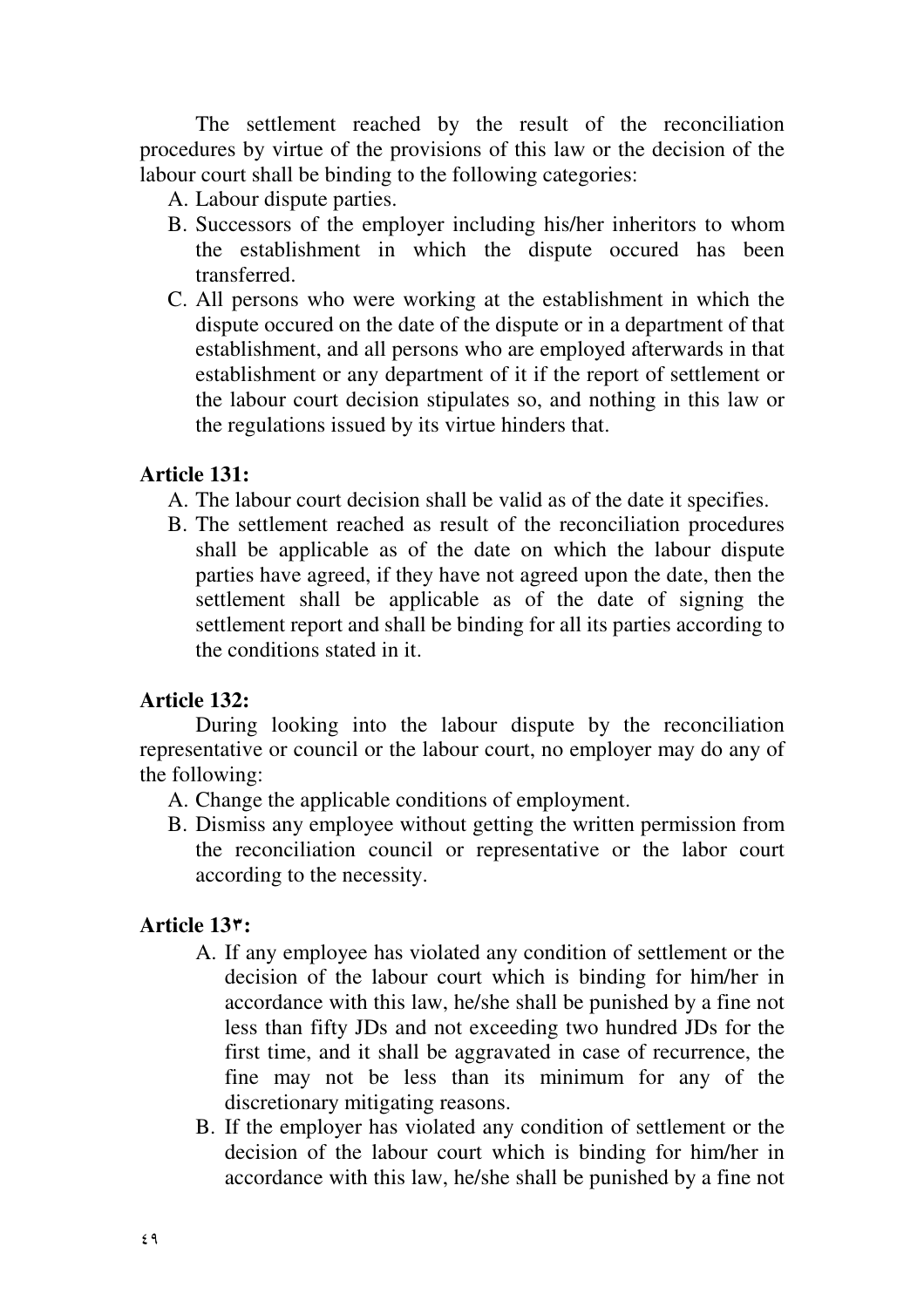less than two hundred JDs and not exceeding four hundred JDs for the first time, and it shall be aggravated in case of recurrence, the fine may not be less than its minimum for any of the discretionary mitigating reasons.

### **Article 134:**

No employee may strike and no employer may close his/her establishment in any of the following cases:

- A. If the dispute has been referred to the reconciliation representative or council or the labour court.
- B. During the period in which any settlement is valid or any decision is applicable, and the strike or close was related to the issues covered in that settlement or decision.

### **Article 135:**

- A. The employee may not strike without giving the employer a notice before a period not less than fourteen days from the date specified for strike, this period shall be doubled if the act was related to any of the public interests services.
- B. The employer may not close his/her establishment without giving the employees a notice before a period not less than fourteen days from the date specified for closing, this period shall be doubled if the act was related to any of the public interests services.
- C. The other conditions and procedures for strike and closing shall be specified by virtue of a regulation issued for this purpose.

# **Article 136:**

- A. If any employee has started a strike prohibited by virtue of this law, he/she shall be punished by a fine not less than fifty JDs for the first days and five JDs for each day to which the strike continues after that. Besides, he/she shall be deprived from his/her wage for the days for which he/she has stricken.
- B. If the employer has set about closing his/her establishment which has been prohibited by virtue of this law, then he/she shall be punished by a fine of five hundred JDs for the first day and fifty JDs for each day to which the close continues after that, and he/she shall pay the wages of the employees for the days for which the close continues.

### **Article 137:**

A. The Magisterial Court shall have jurisdiction over looking into the lawsuits arising from the individual labour disputes urgently with the exception of the lawsuits related to wages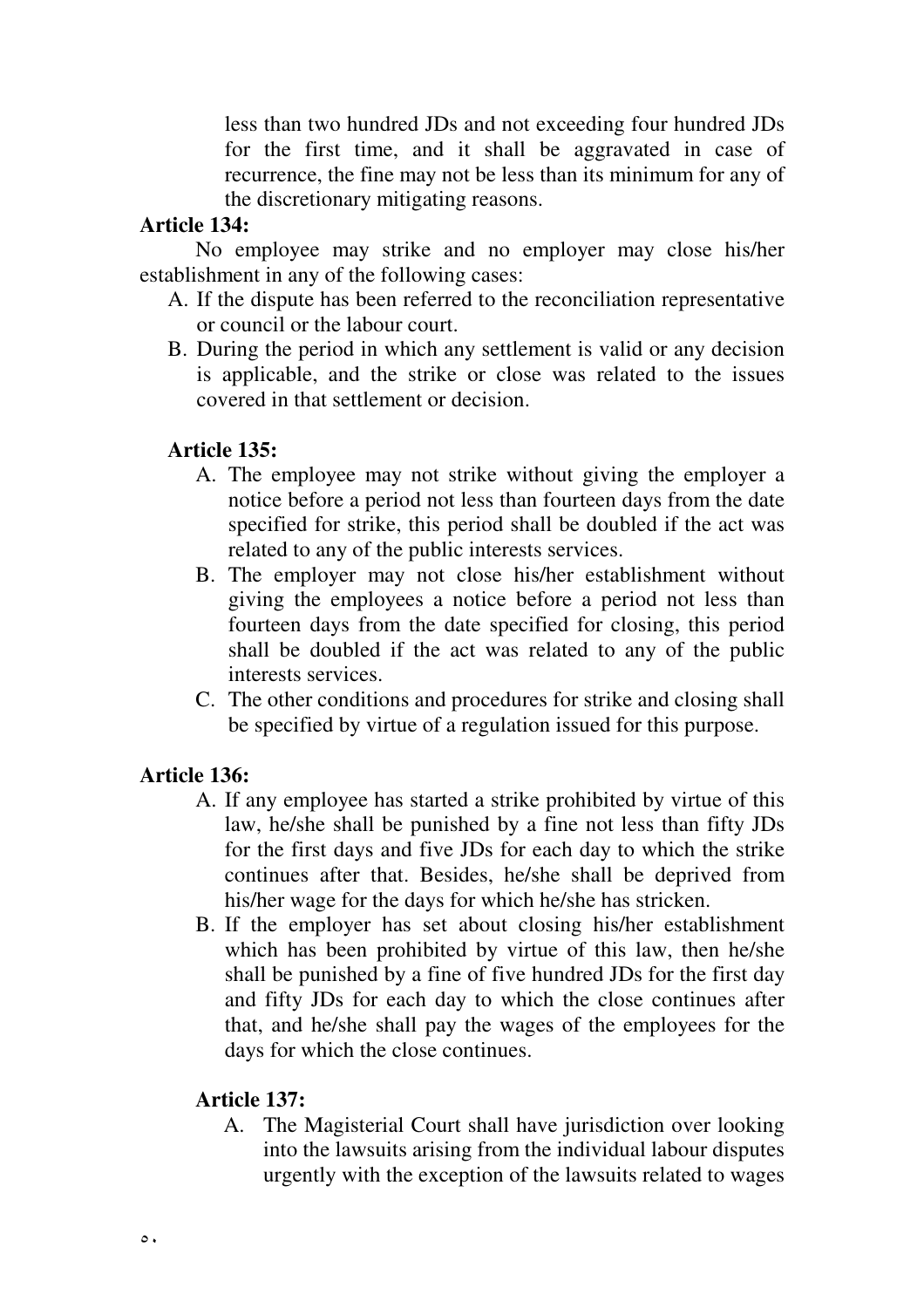in the areas where there is an authority of wages by virtue of the provisions of this law provided that they shall be considered during three months from the date of having them in the court.

- B. The court decision issued by virtue of the provisions of paragraph (A) of this article shall be appealed during ten days from the date of its declaration if it was in presence and the date of its notification in case it was in absentia, the court shall decide in the appeal during thirty days from the date of having it in its office.
- C. The lawsuits presented to the Magisterial Court shall be exempted from all fees including the fees of executing the decisions issued by it.
- D. The First Instance Court shall continue in looking into the labour lawsuits considered by it before the validity of this law.

**- This article has become so after deleting the text of paragraph (A) of it and replacing it with the present text by virtue of the amended law No. 11 of the year 2004 as its previous text was as follows:** 

**A. The Magisterial Court shall have jurisdiction over looking into the lawsuits resulting from the individual labour disputes with the exception of the lawsuits related to the wages that the authority of wages shall have jurisdiction over them by virtue of this law urgently as the lawsuit shall be decided during three months from having it at the court.**

### **Article 138:**

- A. Any lawsuit related to any violation committed inconsistent with the provisions of this law, any regulation, or instructions issued by its virtue might be considered unless the lawsuit was instituted during one month from the date in which this violation was committed.
- B. Any lawsuit for claiming any right given by this law including the wages of overtime hours whatever its source was may not be considered after two years have passed since the reason of claiming such rights and wages has risen.

#### **Article 139:**

Each violation to the provisions of this law or any regulation issued by its virtue for which no penalty has been specified, then its perpetrator shall be punished by a fine not less than fifty JDs and not exceeding one